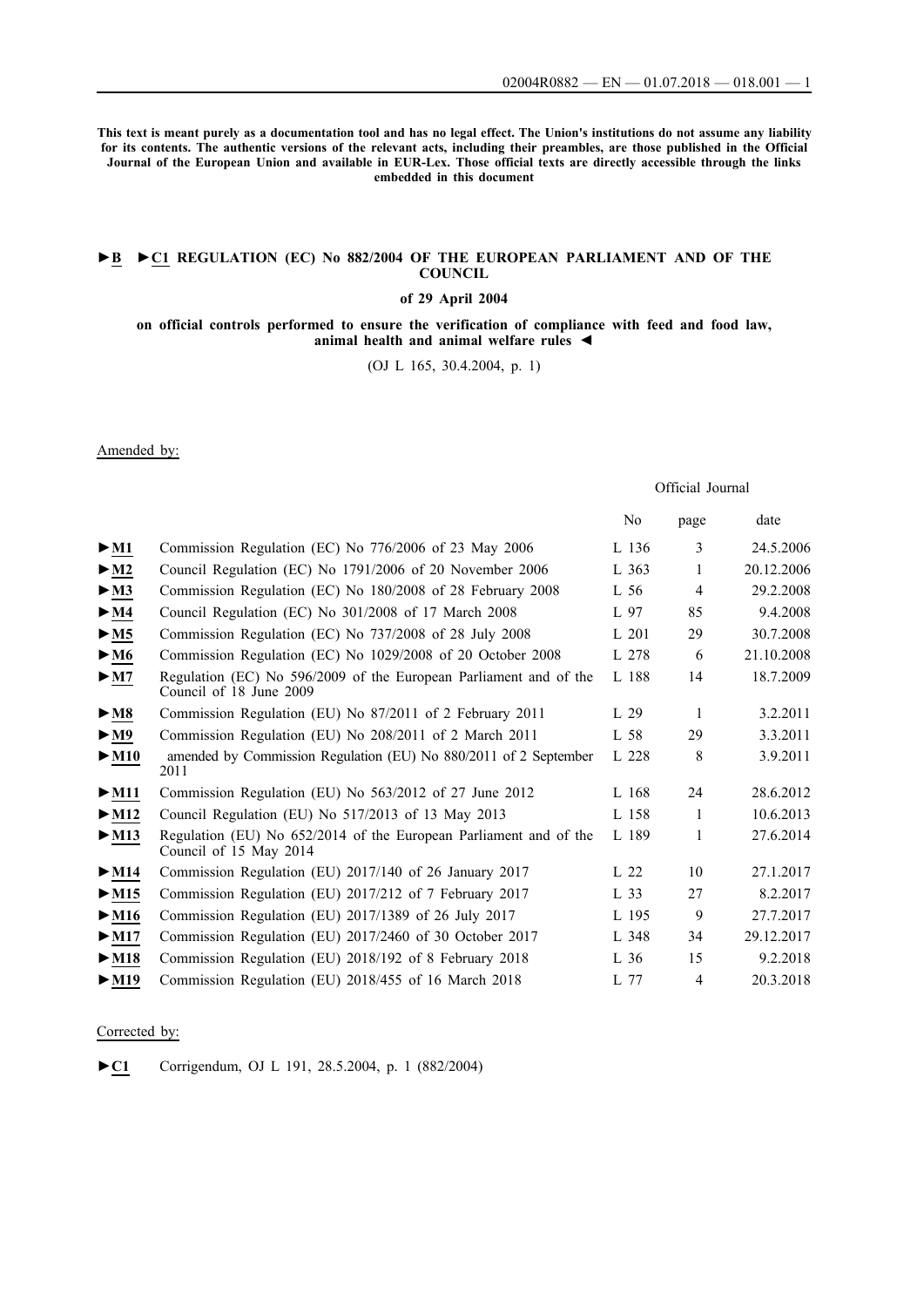# **▼C1 ▼B**

### **REGULATION (EC) No 882/2004 OF THE EUROPEAN PARLIAMENT AND OF THE COUNCIL**

#### **of 29 April 2004**

**on official controls performed to ensure the verification of compliance with feed and food law, animal health and animal welfare rules**

### TITLE I

### **SUBJECT MATTER, SCOPE AND DEFINITIONS**

### *Article 1*

#### **Subject matter and scope**

1. This Regulation lays down general rules for the performance of official controls to verify compliance with rules aiming, in particular, at:

(a) preventing, eliminating or reducing to acceptable levels risks to humans and animals, either directly or through the environment;

and

(b) guaranteeing fair practices in feed and food trade and protecting consumer interests, including feed and food labelling and other forms of consumer information.

2. This Regulation shall not apply to official controls for the verification of compliance with the rules on common market organisations of agricultural products.

3. This Regulation shall be without prejudice to specific Community provisions concerning official controls.

4. The performance of official controls pursuant to this Regulation shall be without prejudice to feed and food business operators' primary legal responsibility for ensuring feed and food safety, as laid down in Regulation (EC) No 178/2002, and any civil or criminal liability arising from the breach of their obligations.

### *Article 2*

#### **Definitions**

For the purposes of this Regulation, the definitions laid down in Articles 2 and 3 of Regulation (EC) No 178/2002 shall apply.

The following definitions shall also apply:

1. 'official control' means any form of control that the competent authority or the Community performs for the verification of compliance with feed and food law, animal health and animal welfare rules;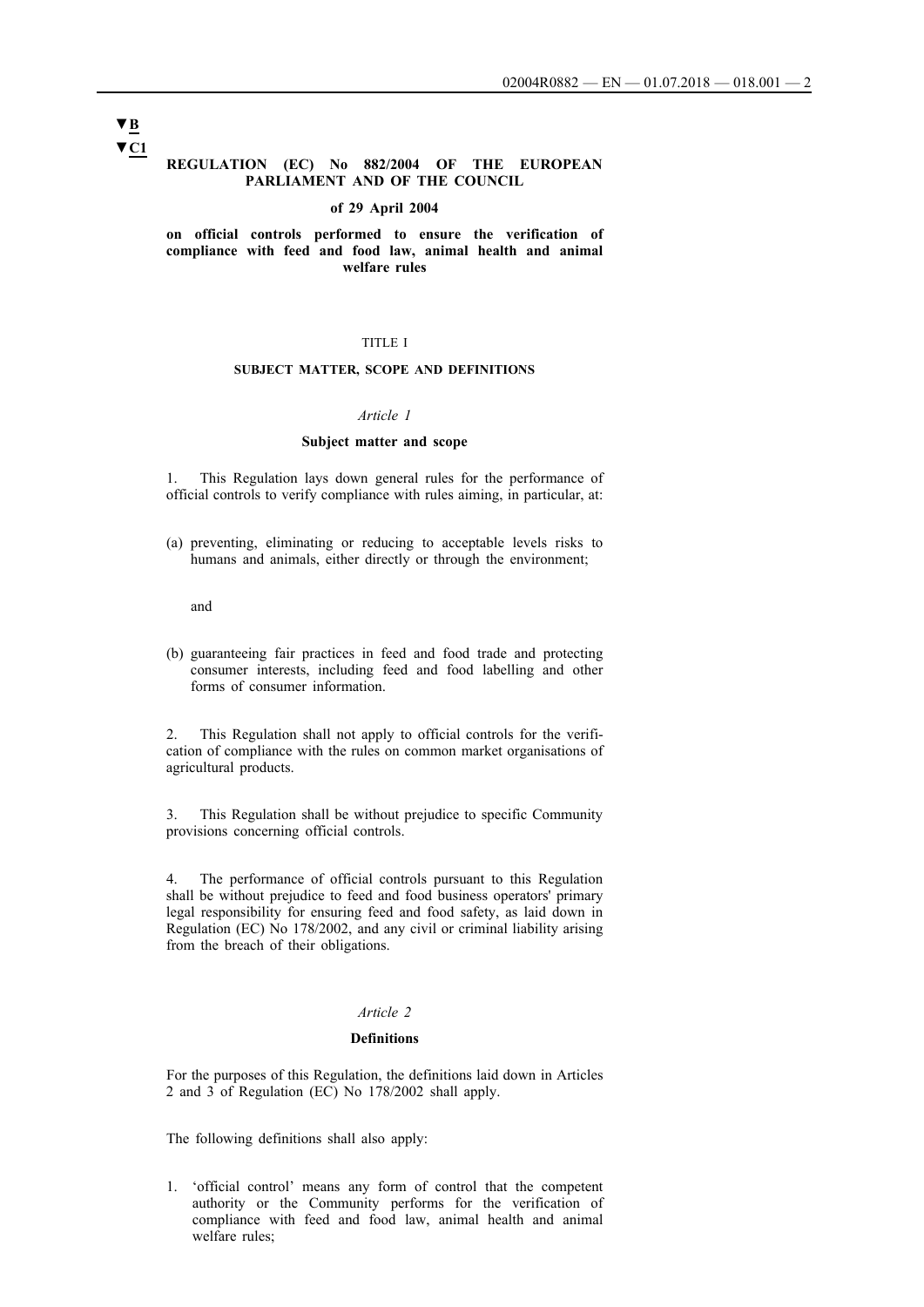- 2. 'verification' means checking, by examination and the consideration of objective evidence, whether specified requirements have been fulfilled;
- 3. 'feed law' means the laws, regulations and administrative provisions governing feed in general and feed safety in particular, whether at Community or national level; it covers all stages of production, processing and distribution of feed and the use of feed;
- 4. 'competent authority' means the central authority of a Member State competent for the organisation of official controls or any other authority to which that competence has been conferred; it shall also include, where appropriate, the corresponding authority of a third country;
- 5. 'control body' means an independent third party to which the competent authority has delegated certain control tasks;
- 6. 'audit' means a systematic and independent examination to determine whether activities and related results comply with planned arrangements and whether these arrangements are implemented effectively and are suitable to achieve objectives;
- 7. 'inspection' means the examination of any aspect of feed, food, animal health and animal welfare in order to verify that such aspect(s) comply with the legal requirements of feed and food law and animal health and animal welfare rules;
- 8. 'monitoring' means conducting a planned sequence of observations or measurements with a view to obtaining an overview of the state of compliance with feed or food law, animal health and animal welfare rules;
- 9. 'surveillance' means a careful observation of one or more feed or food businesses, feed or food business operators or their activities;
- 10. 'non-compliance' means non-compliance with feed or food law, and with the rules for the protection of animal health and welfare;
- 11. 'sampling for analysis' means taking feed or food or any other substance (including from the environment) relevant to the production, processing and distribution of feed or food or to the health of animals, in order to verify through analysis compliance with feed or food law or animal health rules;
- 12. 'official certification' means the procedure by which the competent authority or control bodies, authorised to act in such a capacity, provide written, electronic or equivalent assurance concerning compliance;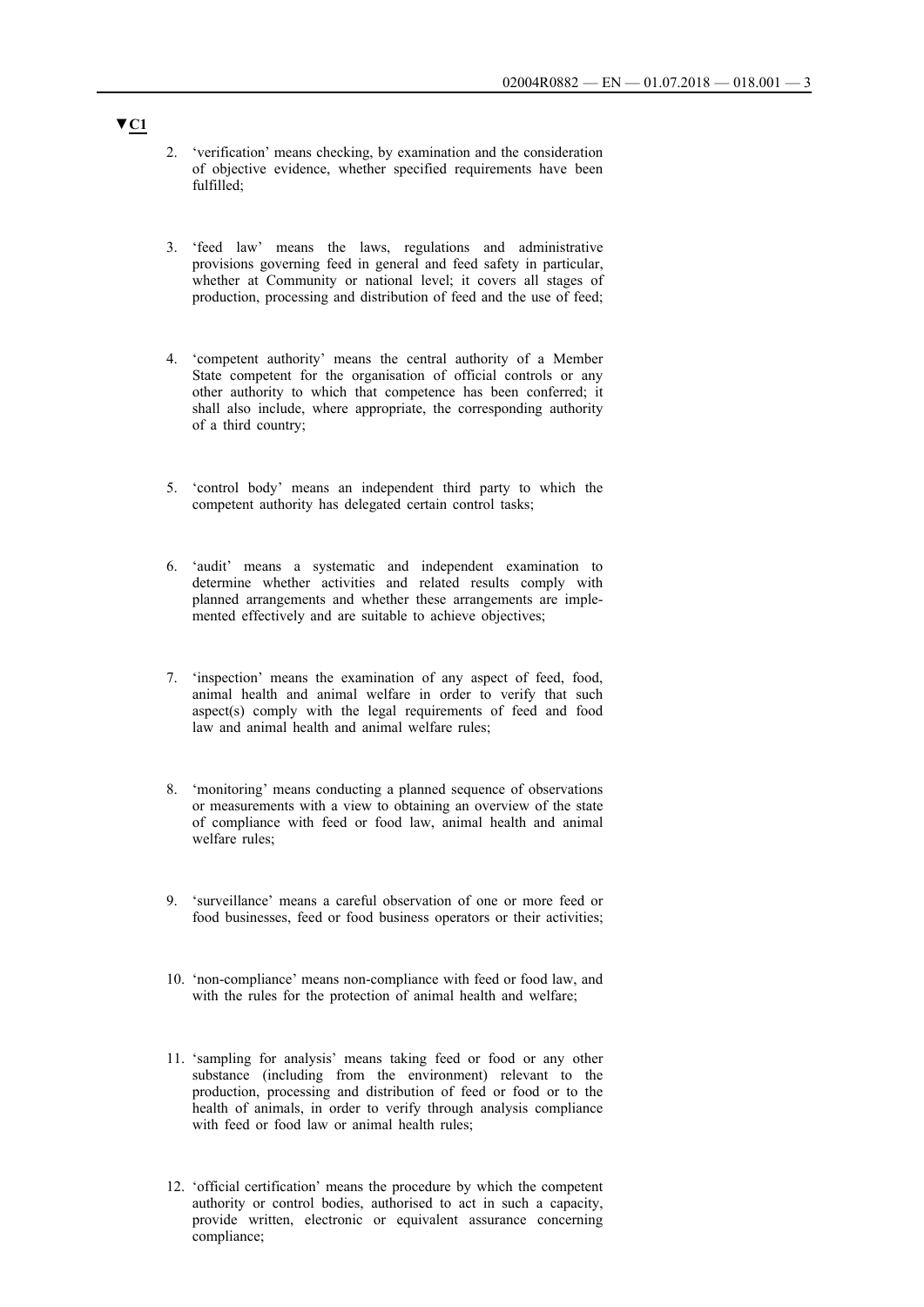- 13. 'official detention' means the procedure by which the competent authority ensures that feed or food is not moved or tampered with pending a decision on its destination; it includes storage by feed and food business operators in accordance with instructions from the competent authority;
- 14. 'equivalence' means the capability of different systems or measures to meet the same objectives; and 'equivalent' means different systems or measures capable of meeting the same objectives;
- 15. 'import' means the release for free circulation of feed or food or the intention to release feed or food for free circulation within the meaning of Article 79 of Regulation (EEC) No 2913/92 in one of the territories referred to in Annex I;
- 16. 'introduction' means import as defined in point 15 above, and the placing of goods under the customs procedures referred to in points (b) to (f) of Article 4(16) of Regulation (EEC) No 2913/92, as well as their entry into a free zone or free warehouse;
- 17. 'documentary check' means the examination of commercial documents and, where appropriate, of documents required under feed or food law that are accompanying the consignment;
- 18. 'identity check' means a visual inspection to ensure that certificates or other documents accompanying the consignment tally with the labelling and the content of the consignment;
- 19. 'physical check' means a check on the feed or food itself which may include checks on the means of transport, on the packaging, labelling and temperature, the sampling for analysis and laboratory testing and any other check necessary to verify compliance with feed or food law;
- 20. 'control plan' means a description established by the competent authority containing general information on the structure and organisation of its official control systems.

### TITLE II

### **OFFICIAL CONTROLS BY MEMBER STATES**

### CHAPTER I

### **GENERAL OBLIGATIONS**

### *Article 3*

### **General obligations with regard to the organisation of official controls**

1. Member States shall ensure that official controls are carried out regularly, on a risk basis and with appropriate frequency, so as to achieve the objectives of this Regulation taking account of: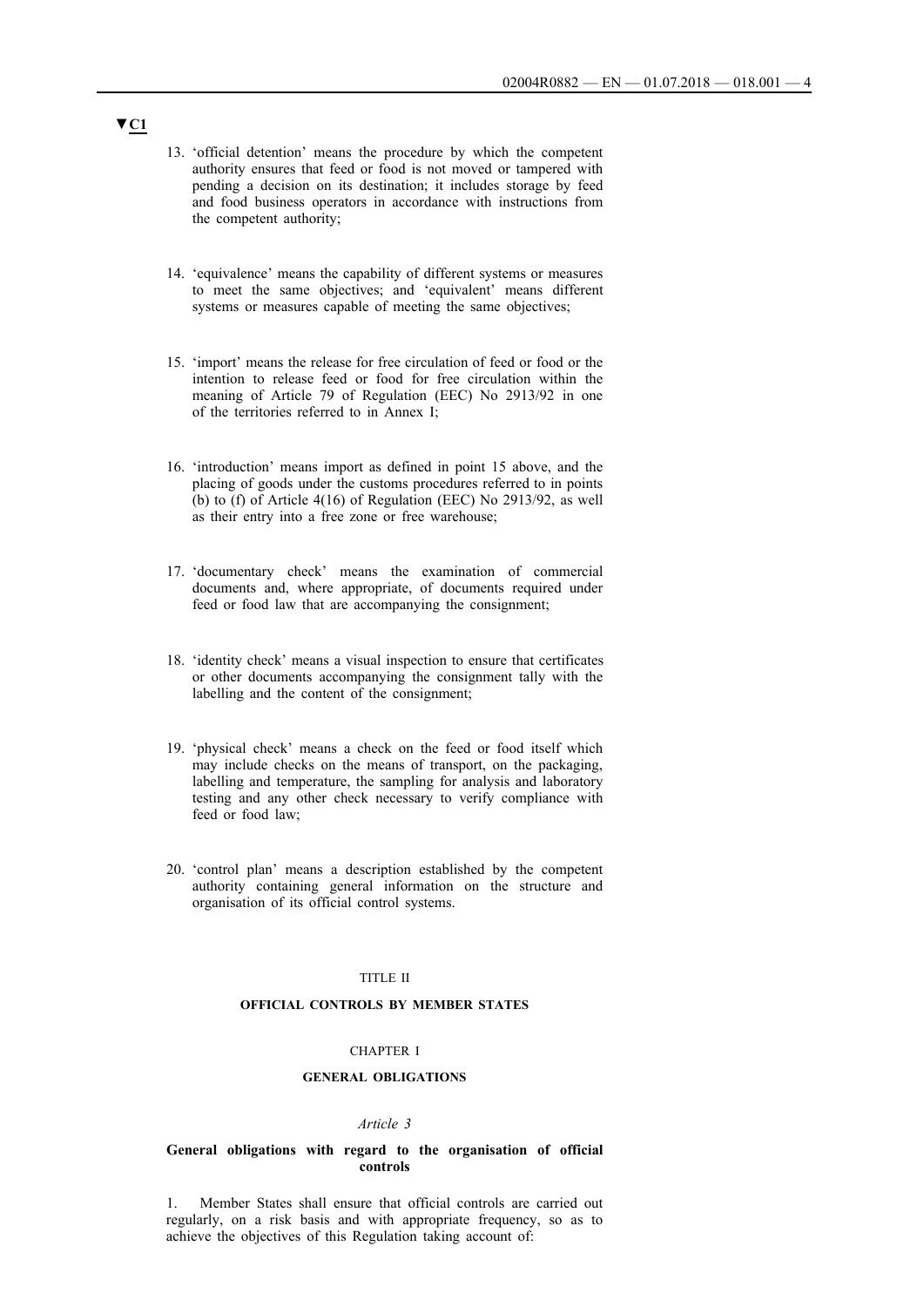- (a) identified risks associated with animals, feed or food, feed or food businesses, the use of feed or food or any process, material, substance, activity or operation that may influence feed or food safety, animal health or animal welfare;
- (b) feed or food business operators' past record as regards compliance with feed or food law or with animal health and animal welfare rules;
- (c) the reliability of any own checks that have already been carried out;

#### and

(d) any information that might indicate non-compliance.

2. Official controls shall be carried out without prior warning, except in cases such as audits where prior notification of the feed or food business operator is necessary. Official controls may also be carried out on an ad hoc basis.

3. Official controls shall be carried out at any of the stages of production, processing and distribution of feed or food and of animals and animal products. They shall include controls on feed and food businesses, on the use of feed and food, on the storage of feed and food, on any process, material, substance, activity or operation including transport applied to feed or food and on live animals, required to achieve the objectives of this Regulation.

4. Official controls shall be applied, with the same care, to exports outside the Community, to the placing on the market within the Community and to introductions from third countries into the territories referred to in Annex I.

5. Member States shall take all necessary measures to ensure that products intended for dispatch to another Member State are controlled with the same care as those intended to be placed on the market in their own territory.

6. The competent authority of the Member State of destination may check compliance of feed and food with feed and food law by means of non-discriminatory checks. To the extent strictly necessary for the organisation of the official controls, Member States may ask operators who have goods delivered to them from another Member State to report the arrival of such goods.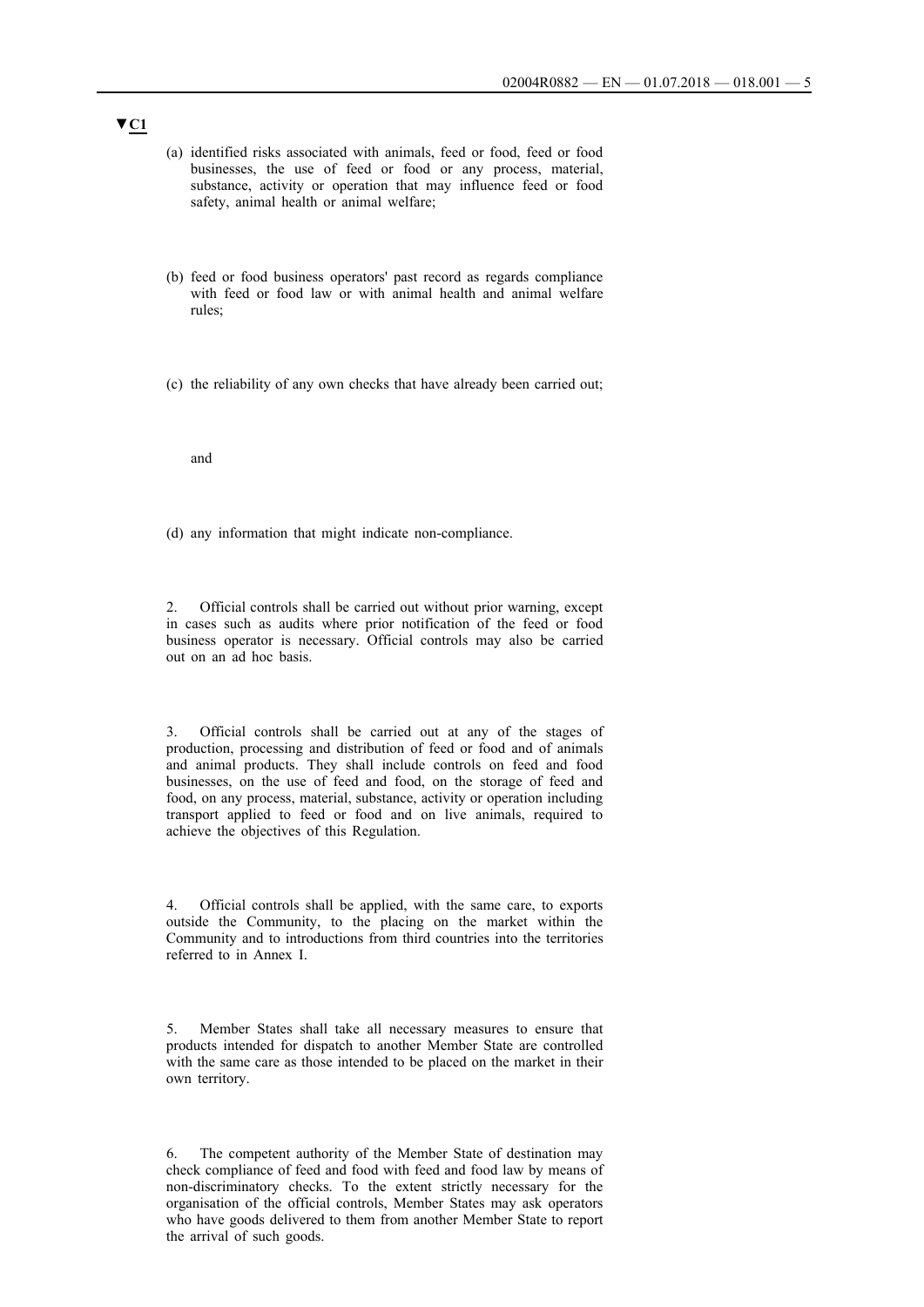7. If, during a check carried out at the place of destination or during storage or transport, a Member State establishes non-compliance, it shall take the appropriate measures, which may include re-dispatch to the Member State of origin.

#### CHAPTER II

### **COMPETENT AUTHORITIES**

### *Article 4*

### **Designation of competent authorities and operational criteria**

1. Member States shall designate the competent authorities responsible for the purposes and official controls set out in this Regulation.

- 2. The competent authorities shall ensure:
- (a) the effectiveness and appropriateness of official controls on live animals, feed and food at all stages of production, processing and distribution, and on the use of feed;
- (b) that staff carrying out official controls are free from any conflict of interest;
- (c) that they have, or have access to, an adequate laboratory capacity for testing and a sufficient number of suitably qualified and experienced staff so that official controls and control duties can be carried out efficiently and effectively;
- (d) that they have appropriate and properly maintained facilities and equipment to ensure that staff can perform official controls efficiently and effectively;
- (e) that they have the legal powers to carry out official controls and to take the measures provided for in this Regulation;
- (f) that they have contingency plans in place, and are prepared to operate such plans in the event of an emergency;
- (g) that the feed and food business operators are obliged to undergo any inspection carried out in accordance with this Regulation and to assist staff of the competent authority in the accomplishment of their tasks.

3. When a Member State confers the competence to carry out official controls on an authority or authorities other than a central competent authority, in particular those at regional or local level, efficient and effective coordination shall be ensured between all the competent authorities involved, including where appropriate in the field of environmental and health protection.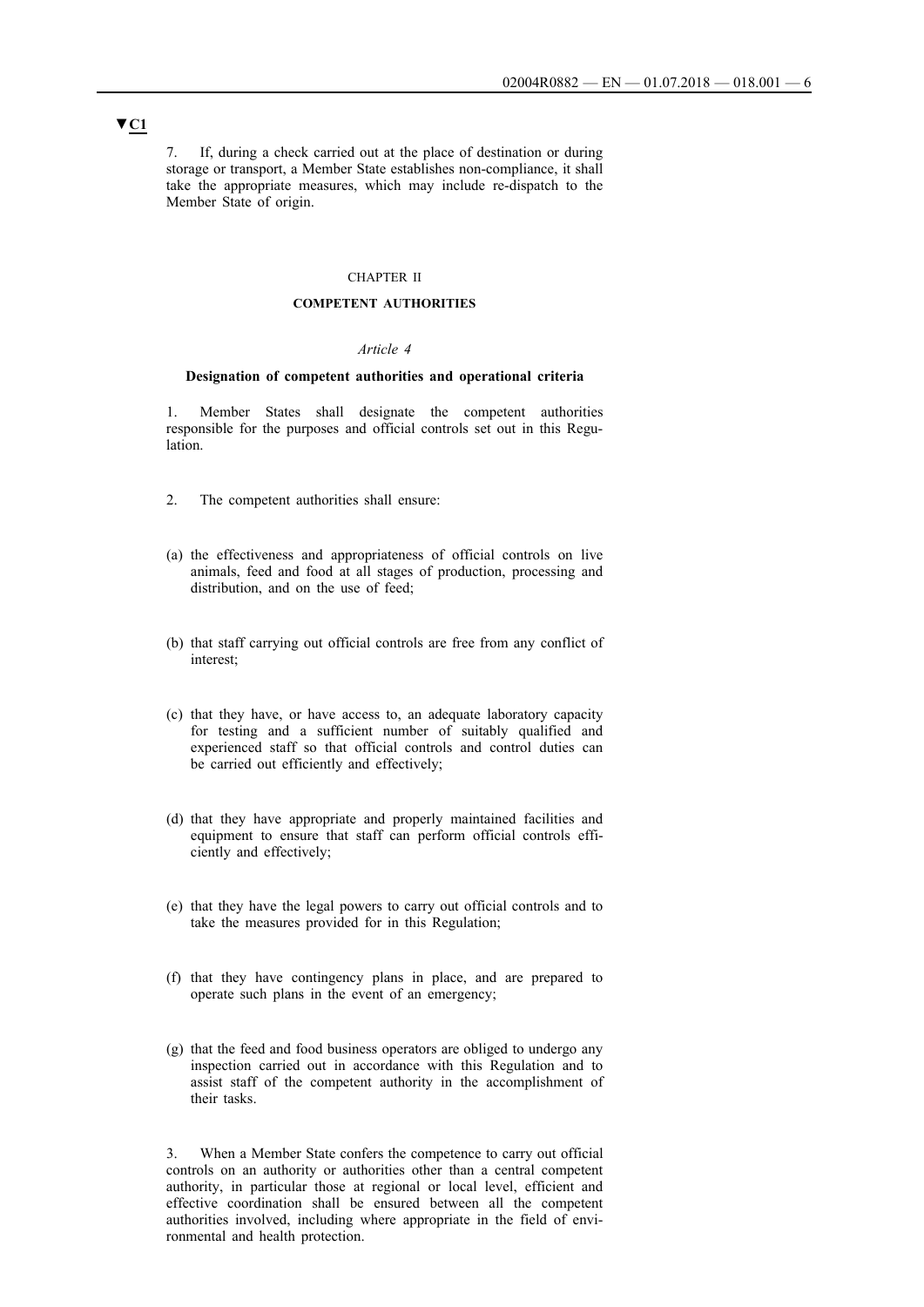4. Competent authorities shall ensure the impartiality, quality and consistency of official controls at all levels. The criteria listed in paragraph 2 must be fully respected by every authority on which the competence to carry out official controls is conferred.

5. When, within a competent authority, more than one unit is competent to carry out official controls, efficient and effective coordination and cooperation shall be ensured between the different units.

6. Competent authorities shall carry out internal audits or may have external audits carried out, and shall take appropriate measures in the light of their results, to ensure that they are achieving the objectives of this Regulation. These audits shall be subject to independent scrutiny and shall be carried out in a transparent manner.

7. Detailed rules for the implementation of this Article may be adopted in accordance with the procedure referred to in Article 62(3).

### *Article 5*

### **Delegation of specific tasks related to official controls**

The competent authority may delegate specific tasks related to official controls to one or more control bodies in accordance with paragraphs 2 to 4.

A list of tasks that may or may not be delegated may be established in accordance with the procedure referred to in Article 62(3).

However, the activities referred to in Article 54 shall not be the subject of such a delegation.

2. The competent authority may delegate specific tasks to a particular control body only if:

- (a) there is an accurate description of the tasks that the control body may carry out and of the conditions under which it may carry them out;
- (b) there is proof that the control body:
	- (i) has the expertise, equipment and infrastructure required to carry out the tasks delegated to it;
	- (ii) has a sufficient number of suitably qualified and experienced staff;

and

- (iii) is impartial and free from any conflict of interest as regards the exercise of the tasks delegated to it;
- (c) the control body works and is accredited in accordance with European Standard EN 45004 'General criteria for the operation of various types of bodies performing inspection' and/or another standard if more relevant to the delegated tasks in question;
- (d) laboratories operate in accordance with the standards referred to in Article 12(2);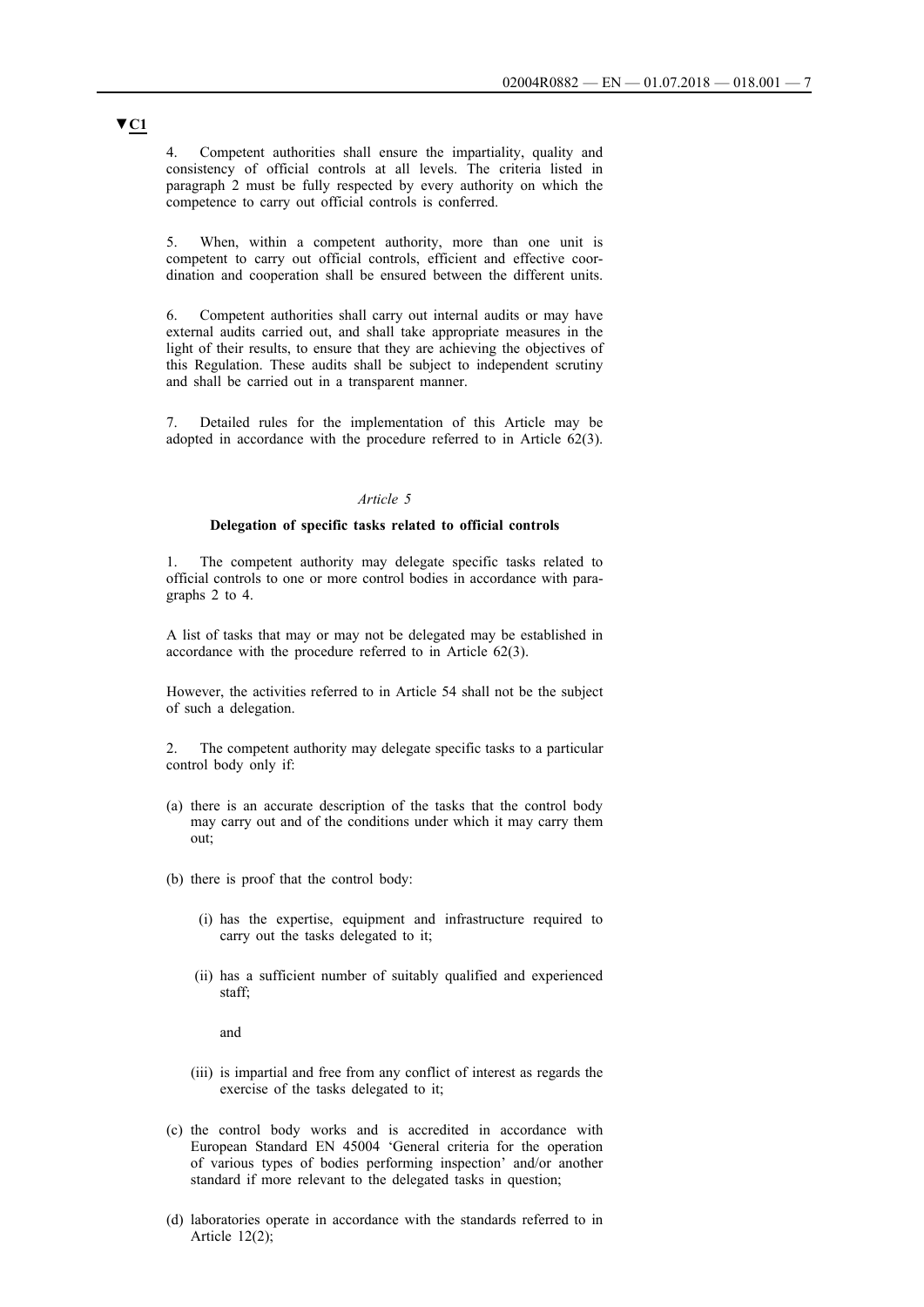- (e) the control body communicates the results of the controls carried out to the competent authority on a regular basis and whenever the competent authority so requests. If the results of the controls indicate non-compliance or point to the likelihood of non-compliance, the control body shall immediately inform the competent authority;
- (f) there is efficient and effective coordination between the delegating competent authority and the control body.

3. Competent authorities delegating specific tasks to control bodies shall organise audits or inspections of control bodies as necessary. If, as a result of an audit or an inspection, it appears that such bodies are failing to carry out properly the tasks delegated to them, the delegating competent authority may withdraw the delegation. It shall withdraw it without delay if the control body fails to take appropriate and timely remedial action.

4. Any Member State wishing to delegate a specific control task to a control body shall notify the Commission. This notification shall provide a detailed description of:

- (a) the competent authority that would delegate the task;
- (b) the task that it would delegate;

and

(c) the control body to which it would delegate the task.

#### *Article 6*

#### **Staff performing official controls**

The competent authority shall ensure that all of its staff performing official controls:

- (a) receive, for their area of competence, appropriate training enabling them to undertake their duties competently and to carry out official controls in a consistent manner. This training shall cover as appropriate the areas referred to in Annex II, Chapter I;
- (b) keep up to date in their area of competence and receive regular additional training as necessary;

and

(c) have aptitude for multidisciplinary cooperation.

#### *Article 7*

#### **Transparency and confidentiality**

1. The competent authorities shall ensure that they carry out their activities with a high level of transparency. For that purpose, relevant information held by them shall be made available to the public as soon as possible.

- In general, the public shall have access to:
- (a) information on the control activities of the competent authorities and their effectiveness;

and

(b) information pursuant to Article 10 of Regulation (EC) No 178/2002.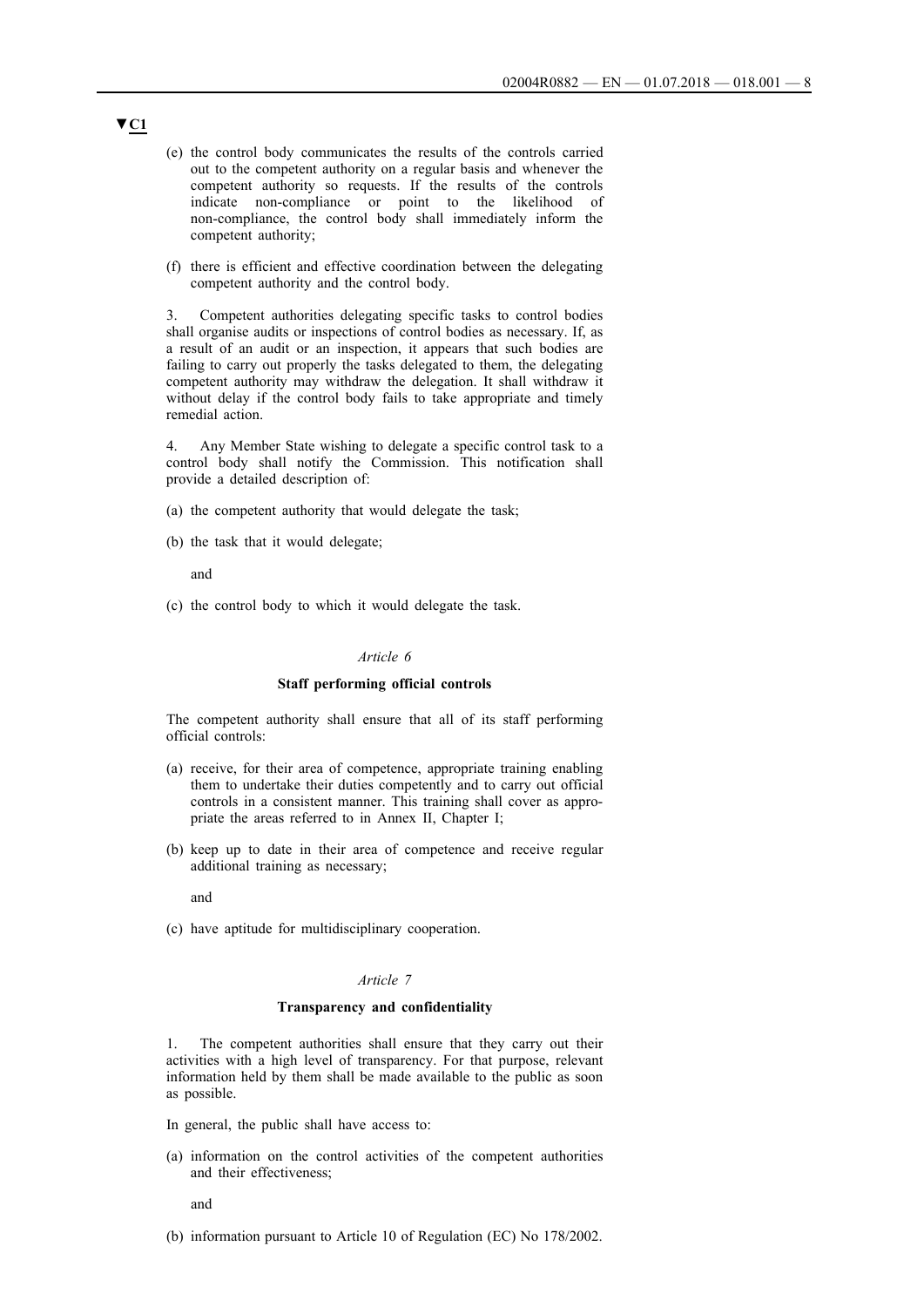2. The competent authority shall take steps to ensure that members of their staff are required not to disclose information acquired when undertaking their official control duties which by its nature is covered by professional secrecy in duly justified cases. Protection of professional secrecy shall not prevent the dissemination by the competent authorities of information referred to in paragraph 1(b). The rules of Directive 95/46/EC of the European Parliament and of the Council of 24 October 1995 on the protection of individuals with regard to the processing of personal data and on the free movement of such data (1) remain unaffected.

- 3. Information covered by professional secrecy includes in particular:
- the confidentiality of preliminary investigation proceedings or of current legal proceedings,
- personal data,
- the documents covered by an exception in Regulation (EC) No 1049/2001 of the European Parliament and of the Council of 30 May 2001 regarding public access to European Parliament, Council and Commission documents (2),
- information protected by national and Community legislation concerning in particular professional secrecy, the confidentiality of deliberations, international relations and national defence.

### *Article 8*

### **Control and verification procedures**

1. Competent authorities shall carry out official controls in accordance with documented procedures. These procedures shall contain information and instructions for staff performing official controls including, *inter alia*, the areas referred to in Annex II, Chapter II.

2. Member States shall ensure that they have legal procedures in place in order to ensure that staff of the competent authorities have access to premises of and documentation kept by feed and food business operators so as to be able to accomplish their tasks properly.

- 3. Competent authorities shall have procedures in place:
- (a) to verify the effectiveness of official controls that they carry out;

and

(b) to ensure that corrective action is taken when needed and that the documentation referred to in paragraph 1 is updated as appropriate.

4. The Commission may establish guidelines for official controls in accordance with the procedure referred to in Article 62(2).

<sup>(1)</sup> OJ L 281, 23.11.1995, p. 31. Directive as amended by Regulation (EC) No 1882/2003.

<sup>(2)</sup> OJ L 145, 31.5.2001, p. 43.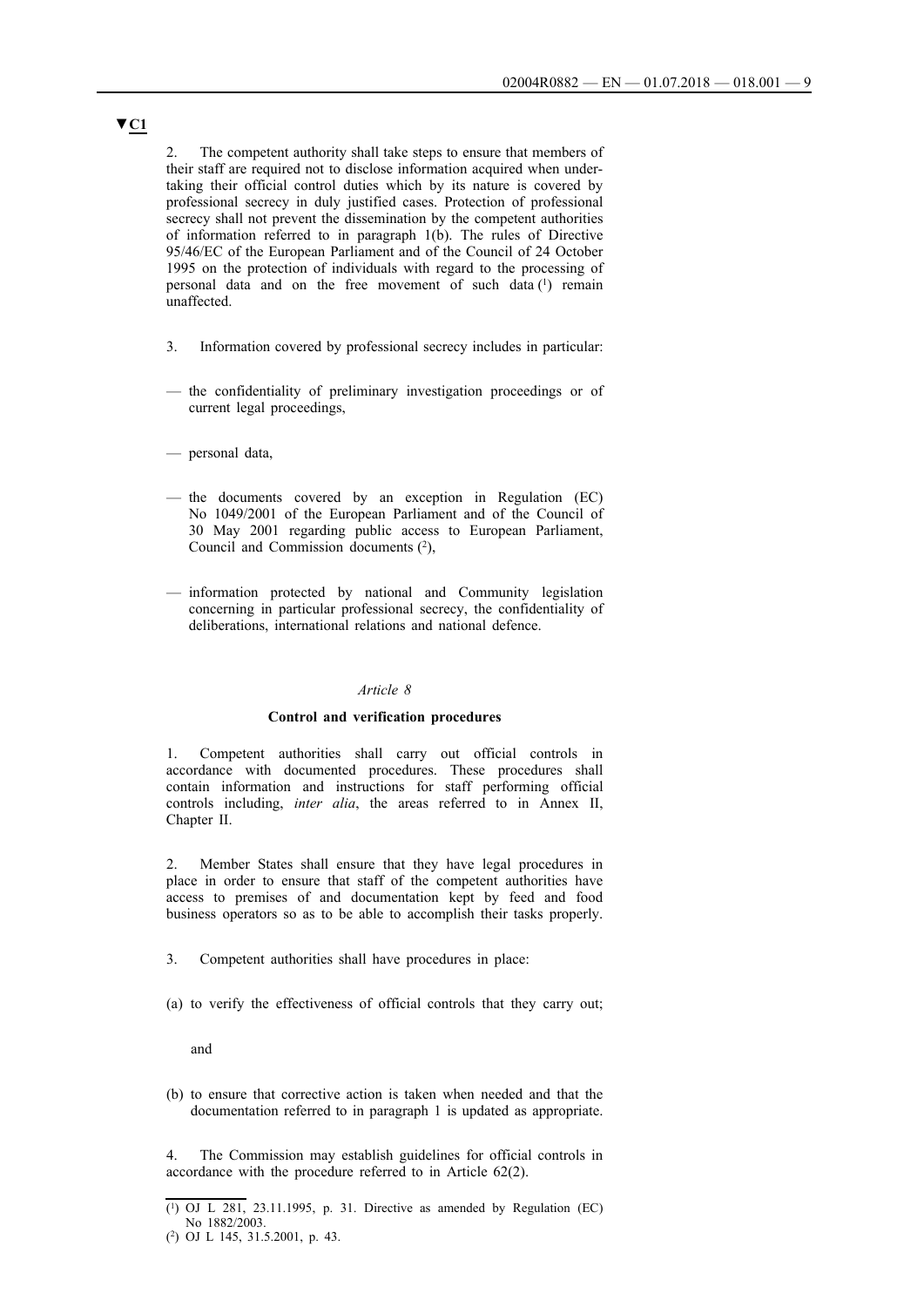The guidelines may, in particular, contain recommendations concerning official controls on:

- (a) the implementation of HACCP principles;
- (b) management systems that feed or food business operators operate with a view to meeting the requirements of feed or food law;
- (c) the microbiological, physical and chemical safety of feed and food.

### *Article 9*

#### **Reports**

1. The competent authority shall draw up reports on the official controls that it has carried out.

2. These reports shall include a description of the purpose of the official controls, the control methods applied, the results of the official controls and, where appropriate, action that the business operator concerned is to take.

3. The competent authority shall provide the business operator concerned with a copy of the report referred to in paragraph 2, at least in case of non-compliance.

#### *Article 10*

#### **Control activities, methods and techniques**

1. Tasks related to official controls shall, in general, be carried out using appropriate control methods and techniques such as monitoring, surveillance, verification, audit, inspection, sampling and analysis.

2. Official controls on feed and food shall include, *inter alia*, the following activities:

- (a) examination of any control systems that feed and food business operators have put in place and the results obtained;
- (b) inspection of:
	- (i) primary producers' installations, feed and food businesses, including their surroundings, premises, offices, equipment, installations and machinery, transport, as well as of feed and food;
	- (ii) raw materials, ingredients, processing aids and other products used for the preparation and production of feed and food;
	- (iii) semi-finished products;
	- (iv) materials and articles intended to come into contact with food;
	- (v) cleaning and maintenance products and processes, and pesticides;
	- (vi) labelling, presentation and advertising;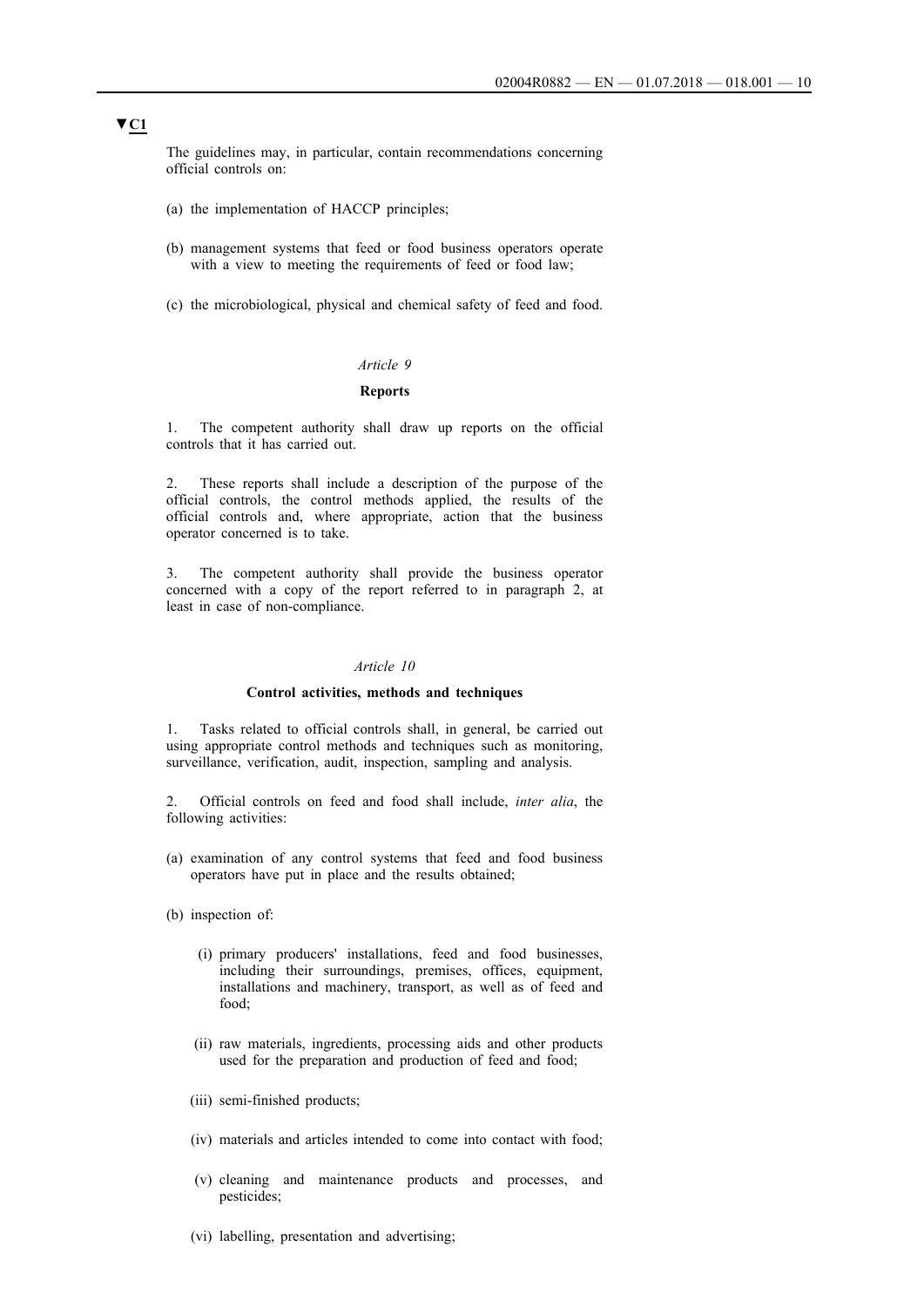- (c) checks on the hygiene conditions in feed and food businesses;
- (d) assessment of procedures on good manufacturing practices (GMP), good hygiene practices (GHP), good farming practices and HACCP, taking into account the use of guides established in accordance with Community legislation;
- (e) examination of written material and other records which may be relevant to the assessment of compliance with feed or food law;
- (f) interviews with feed and food business operators and with their staff;
- (g) the reading of values recorded by feed or food business measuring instruments;
- (h) controls carried out with the competent authority's own instruments to verify measurements taken by feed and food business operators;
- (i) any other activity required to ensure that the objectives of this Regulation are met.

### CHAPTER III

#### **SAMPLING AND ANALYSIS**

#### *Article 11*

#### **Methods of sampling and analysis**

1. Sampling and analysis methods used in the context of official controls shall comply with relevant Community rules or,

(a) if no such rules exist, with internationally recognised rules or protocols, for example those that the European Committee for Standardisation (CEN) has accepted or those agreed in national legislation;

or,

(b) in the absence of the above, with other methods fit for the intended purpose or developed in accordance with scientific protocols.

2. Where paragraph 1 does not apply, validation of methods of analysis may take place within a single laboratory according to an internationally accepted protocol.

3. Wherever possible, methods of analysis shall be characterised by the appropriate criteria set out in Annex III.

4. **►M7** The following implementing measures may be taken by the Commission: ◄

(a) methods of sampling and analysis, including the confirmatory or reference methods to be used in the event of a dispute;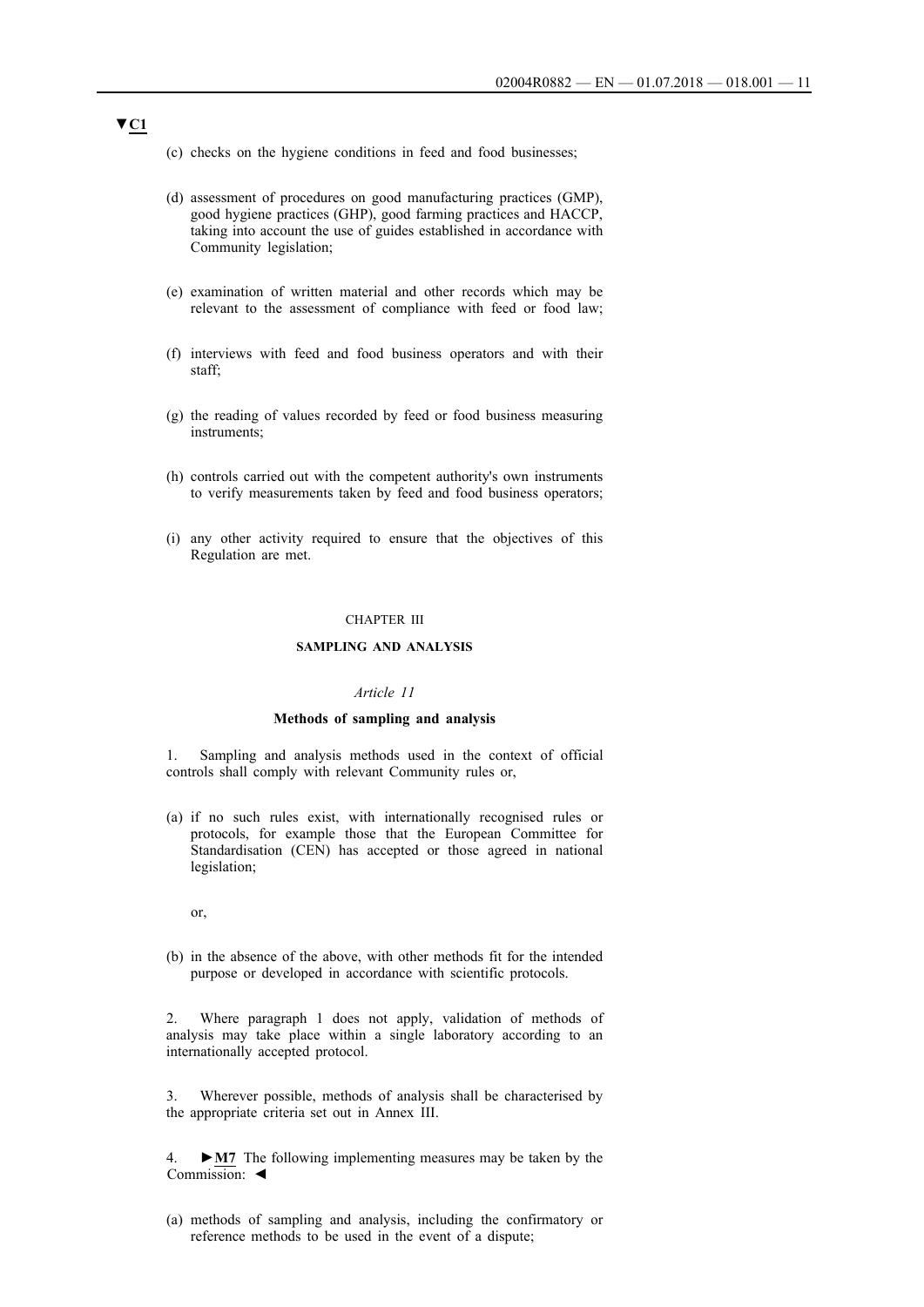(b) performance criteria, analysis parameters, measurement uncertainty and procedures for the validation of the methods referred to in (a);

and

(c) rules on the interpretation of results.

### **▼M7**

Those measures, designed to amend non-essential elements of this Regulation by supplementing it, shall be adopted in accordance with the regulatory procedure with scrutiny referred to in Article 62(4).

# **▼C1**

5. The competent authorities shall establish adequate procedures in order to guarantee the right of feed and food business operators whose products are subject to sampling and analysis to apply for a supplementary expert opinion, without prejudice to the obligation of competent authorities to take prompt action in case of emergency.

6. In particular, they shall ensure that feed and food business operators can obtain sufficient numbers of samples for a supplementary expert opinion, unless impossible in case of highly perishable products or very low quantity of available substrate.

7. Samples must be handled and labelled in such a way as to guarantee both their legal and analytical validity.

#### *Article 12*

### **Official laboratories**

1. The competent authority shall designate laboratories that may carry out the analysis of samples taken during official controls.

2. However, competent authorities may only designate laboratories that operate and are assessed and accredited in accordance with the following European standards:

(a) EN ISO/IEC 17025 on 'General requirements for the competence of testing and calibration laboratories';

### **▼M6**

(b) EN ISO/IEC 17011 on 'General requirements for accreditation bodies accrediting conformity assessment bodies';

### **▼C1**

taking into account criteria for different testing methods laid down in Community feed and food law.

3. The accreditation and assessment of testing laboratories referred to in paragraph 2 may relate to individual tests or groups of tests.

4. The competent authority may cancel the designation referred to in paragraph 1 when the conditions referred to in paragraph 2 are no longer fulfilled.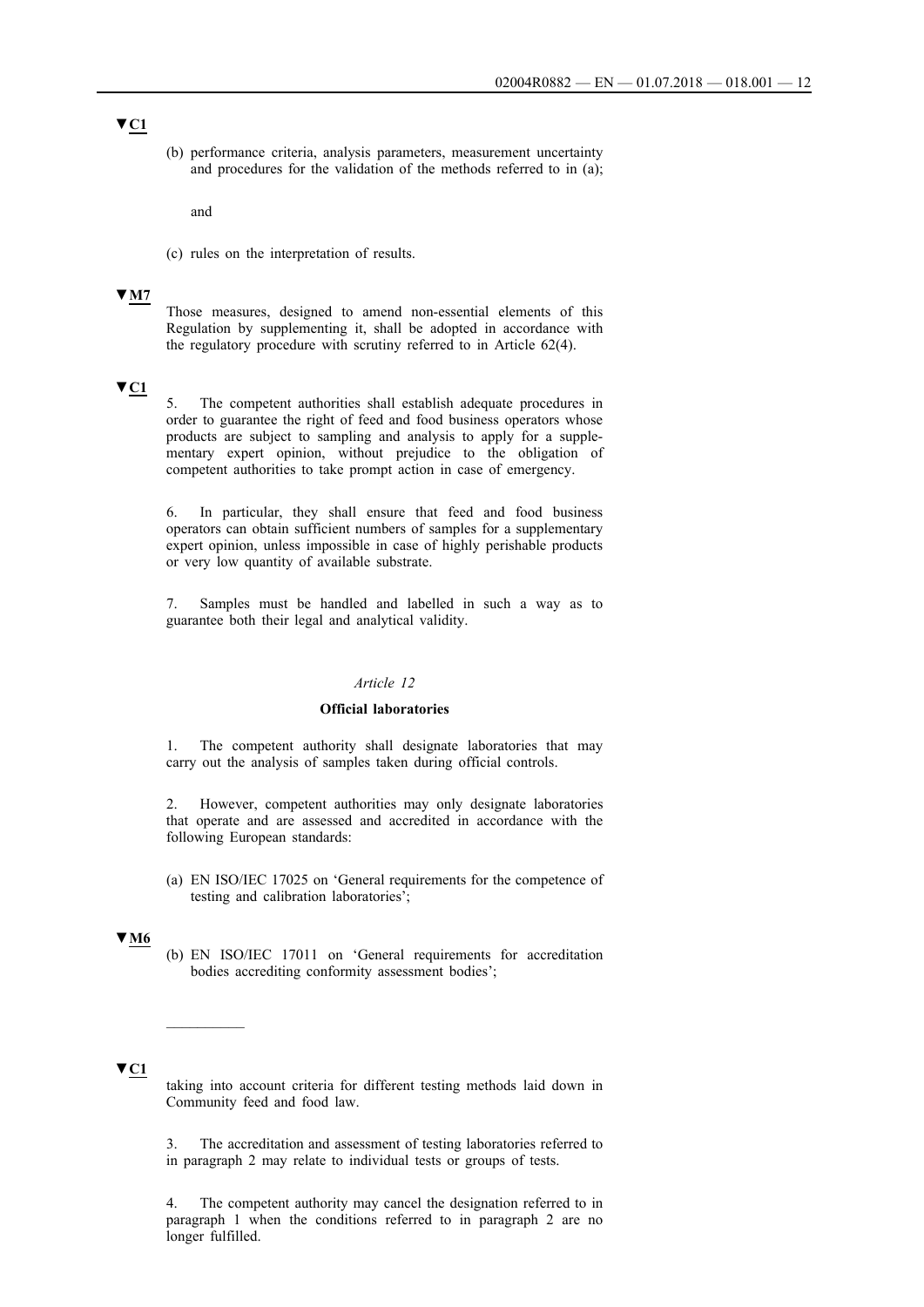### CHAPTER IV

### **CRISIS MANAGEMENT**

#### *Article 13*

#### **Contingency plans for feed and food**

1. For the implementation of the general plan for crisis management referred to in Article 55 of Regulation (EC) No 178/2002, Member States shall draw up operational contingency plans setting out measures to be implemented without delay when feed or food is found to pose a serious risk to humans or animals either directly or through the environment.

- 2. These contingency plans shall specify:
- (a) the administrative authorities to be engaged;
- (b) their powers and responsibilities;

and

(c) channels and procedures for sharing information between the relevant parties.

3. Member States shall review these contingency plans as appropriate, particularly in the light of changes in the organisation of the competent authority and of experience, including experience gained from simulation exercises.

4. Where necessary, implementing measures may be adopted in accordance with the procedure referred to in Article 62(3). Such measures shall establish harmonised rules for contingency plans to the extent necessary to ensure that such plans are compatible with the general plan for crisis management referred to in Article 55 of Regulation (EC) No 178/2002. They shall also indicate the role of stakeholders in the establishment and operation of contingency plans.

#### CHAPTER V

#### **OFFICIAL CONTROLS ON THE INTRODUCTION OF FEED AND FOOD FROM THIRD COUNTRIES**

#### *Article 14*

### **Official controls on feed and food of animal origin**

1. This Regulation shall not affect the requirements for veterinary checks on feed and food of animal origin provided for in Directive 97/78/EC. However, the competent authority designated in accordance with Directive 97/78/EC shall, in addition, carry out official controls to verify compliance with aspects of feed or food law that that Directive does not cover, as appropriate, including those aspects referred to in Title VI, Chapter II of this Regulation.

2. The general rules of Articles 18 to 25 of this Regulation shall also apply to official controls on all feed and food, including feed and food of animal origin.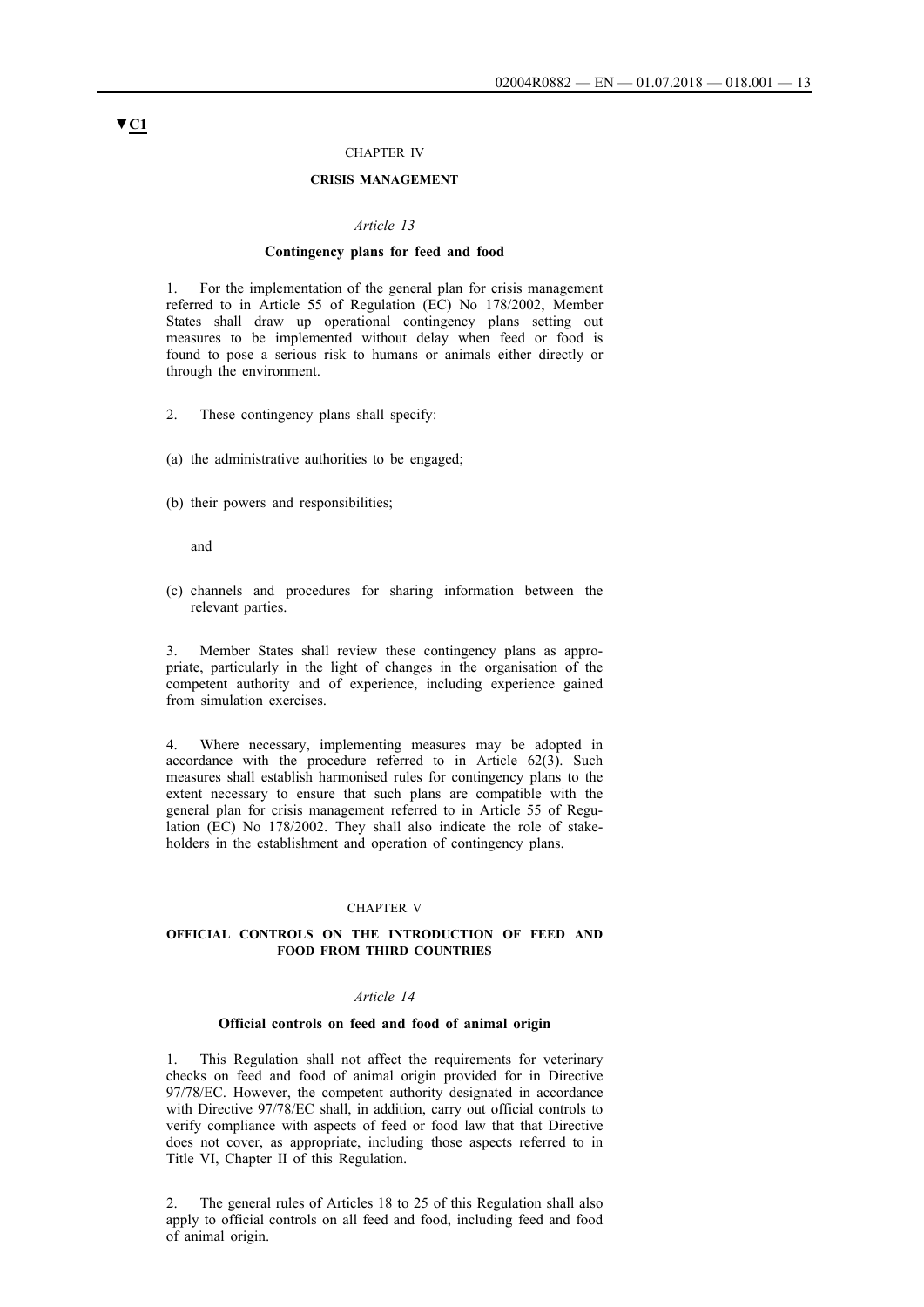- 3. Satisfactory results of checks on goods that are:
- (a) placed under one of the customs procedures referred to in points (b) to (f) of Article 4(16) of Regulation (EEC) No 2913/92;

or

(b) to be handled in free zones or free warehouses, as defined in Article 4(15)(b) of Regulation (EEC) No 2913/92,

shall neither affect the duty of feed and food business operators to ensure that feed and food comply with feed and food law from the moment of release for free circulation nor prevent further official controls on the feed or food concerned from being carried out.

### *Article 15*

#### **Official controls on feed and food of non-animal origin**

1. The competent authority shall carry out regular official controls on feed and food of non-animal origin not included in the scope of Directive 97/78/EC, imported into the territories referred to in Annex I. It shall organise these controls on the basis of the multi-annual national control plan drawn up in accordance with Articles 41 to 43 and in the light of potential risks. The controls shall cover all aspects of feed and food law.

2. These controls shall be carried out at an appropriate place, including the point of entry of the goods into one of the territories referred to in Annex I, the point of release for free circulation, warehouses, the premises of the importing feed and food business operator, or other points of the feed and food chain.

- 3. These controls may also be carried out on goods that are:
- (a) placed under one of the customs procedures referred to in points (b) to (f) of Article 4(16) of Regulation (EEC) No 2913/92;
	- or
- (b) to enter free zones or free warehouses, as defined in Article 4(15)(b) of Regulation (EEC) No 2913/92.

Satisfactory results of checks referred to in paragraph 3 shall neither affect the duty of feed and food business operators to ensure that feed and food comply with feed and food law from the moment of release for free circulation nor prevent further official controls on the feed or food concerned from being carried out.

5. A list of feed and food of non-animal origin that is, on the basis of known or emerging risk, to be subject to an increased level of official controls at the point of entry into territories referred to in Annex I shall be drawn up and updated, in accordance with the procedure referred to in Article 62(3). The frequency and nature of these controls shall be laid down in accordance with the same procedure. At the same time, the fees related to such controls may be established in accordance with the same procedure.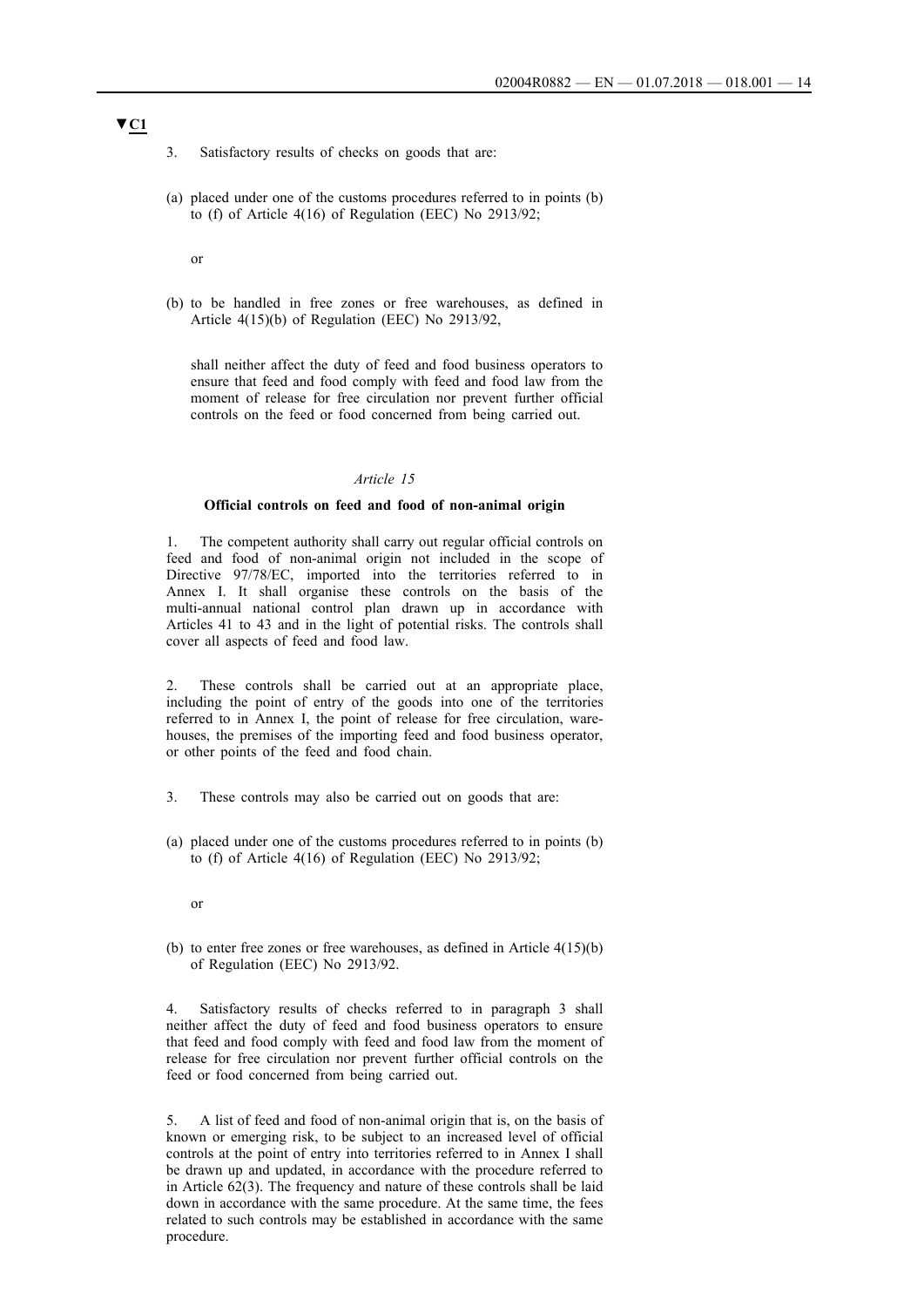### **Types of checks on feed and food of non-animal origin**

1. The official controls referred to in Article 15(1) shall include at least a systematic documentary check, a random identity check and, as appropriate, a physical check.

- 2. Physical checks shall be carried out at a frequency depending on:
- (a) the risks associated with different types of feed and food;
- (b) the history of compliance with the requirements for the product concerned of the third country and establishment of origin and of the feed or food business operators importing and exporting the product;
- (c) the controls that the feed or food business operator importing the product has carried out;
- (d) the guarantees that the competent authority of the third country of origin has given.

3. The Member States shall ensure that physical checks are carried out under appropriate conditions and at a place with access to appropriate control facilities allowing investigations to be conducted properly, a number of samples adapted to the risk management to be taken, and the feed and food to be handled hygienically. Samples must be handled in such a way as to guarantee both their legal and analytical validity. Member States shall ensure that the equipment and methodology are adequate for measuring the limit values laid down under Community or national legislation.

#### *Article 17*

#### **Points of entry and prior notification**

1. Member States shall, for the organisation of the official controls referred to in Article 15(5):

— designate particular points of entry in their territory which have access to the appropriate control facilities for different types of feed and food;

and

— require feed and food business operators responsible for consignments to give prior notification of their arrival and nature.

Member States may apply the same rules for other feed of non-animal origin.

2. Member States shall inform the Commission and other Member States of any measures that they take in accordance with paragraph 1.

They shall design those measures in such a way as to avoid unnecessary disruption of trade.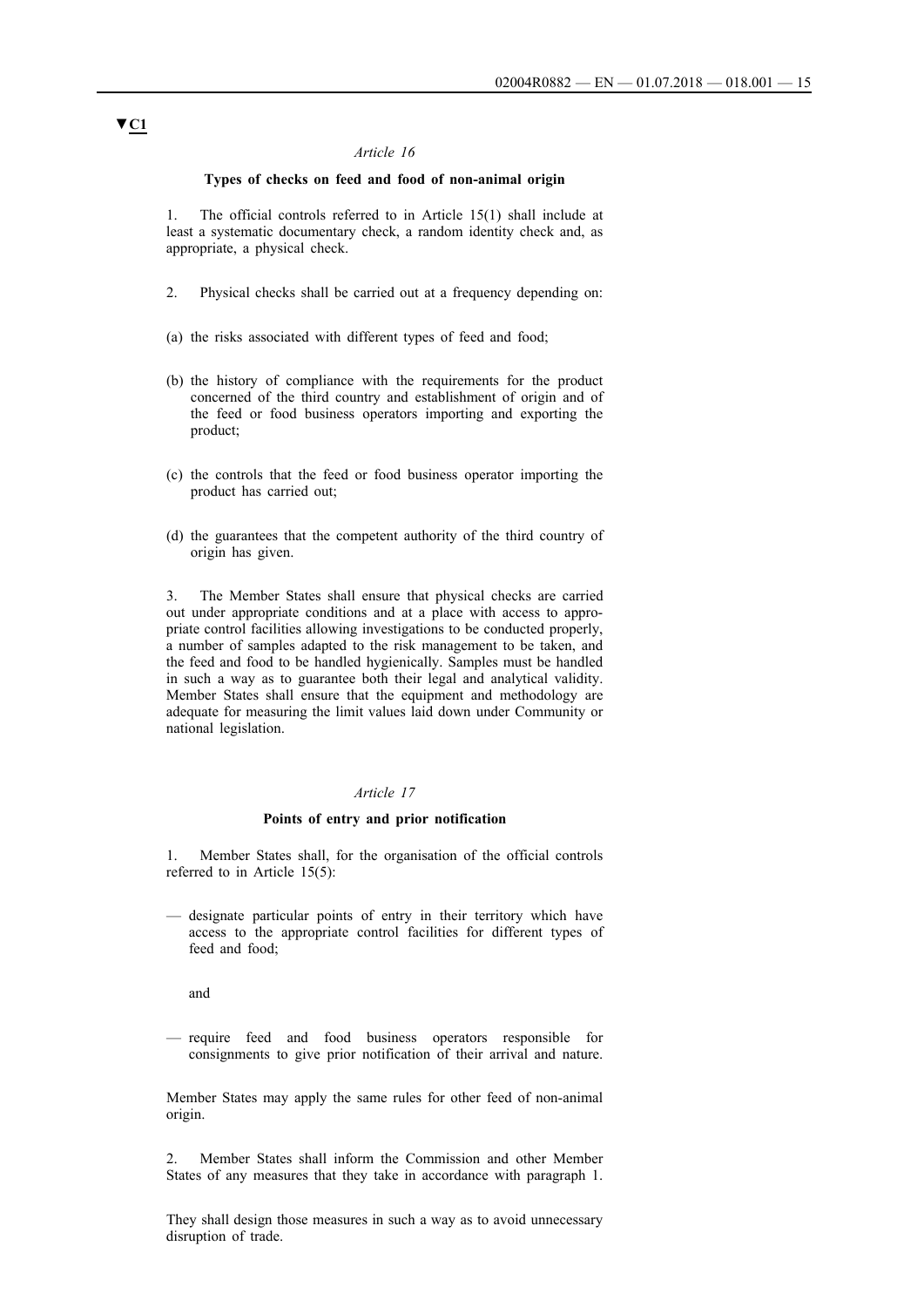### **Action in case of suspicion**

In case of suspicion of non-compliance or if there is doubt as to the identity or the actual destination of the consignment, or as to the correspondence between the consignment and the certified guarantees, the competent authority shall carry out official controls in order to confirm or to eliminate the suspicion or doubt. The competent authority shall place the consignment concerned under official detention until it obtains the results of such official controls.

### *Article 19*

### **Action following official controls on feed and food from third countries**

1. The competent authority shall place under official detention feed or food from third countries that does not comply with feed or food law and, having heard the feed or food business operators responsible for the consignment, it shall take the following measures in respect of such feed or food:

- (a) order that such feed or food be destroyed, subjected to a special treatment in accordance with Article 20 or re-dispatched outside the Community in accordance with Article 21; other appropriate measures such as the use of feed or food for purposes other than those for which they were originally intended may also be taken;
- (b) if the feed or food has already been placed on the market, monitor or, if necessary, order its recall or withdrawal before taking one of the measures referred to above;
- (c) verify that feed and food does not give rise to any adverse effects on human or animal health, either directly or through the environment, during or pending the implementation of any of the measures referred to in subparagraphs (a) and (b).
- 2. If, however:
- (a) the official controls provided for in Articles 14 and 15 indicate that a consignment is injurious to human or animal health or unsafe, the competent authority shall place the consignment in question under official detention pending its destruction or any other appropriate measure necessary to protect human and animal health;
- (b) feed or food of non-animal origin for which an increased level of controls has been laid down in accordance with Article 15(5) is not presented for official controls, or is not presented in accordance with any specific requirements established in accordance with Article 17, the competent authority shall order that it be recalled and placed under official detention without delay and that it be then either destroyed or re-dispatched in accordance with Article 21.

When it does not permit the introduction of feed or food, the competent authority shall notify the Commission and other Member States of its findings and of the identification of the products concerned in accordance with the procedure provided for in Article 50(3) of Regulation (EC) No 178/2002 and shall notify its decisions to the customs services, together with information as regards the final destination of the consignment.

4. Decisions on consignments shall be subject to the right of appeal referred to in Article 54(3).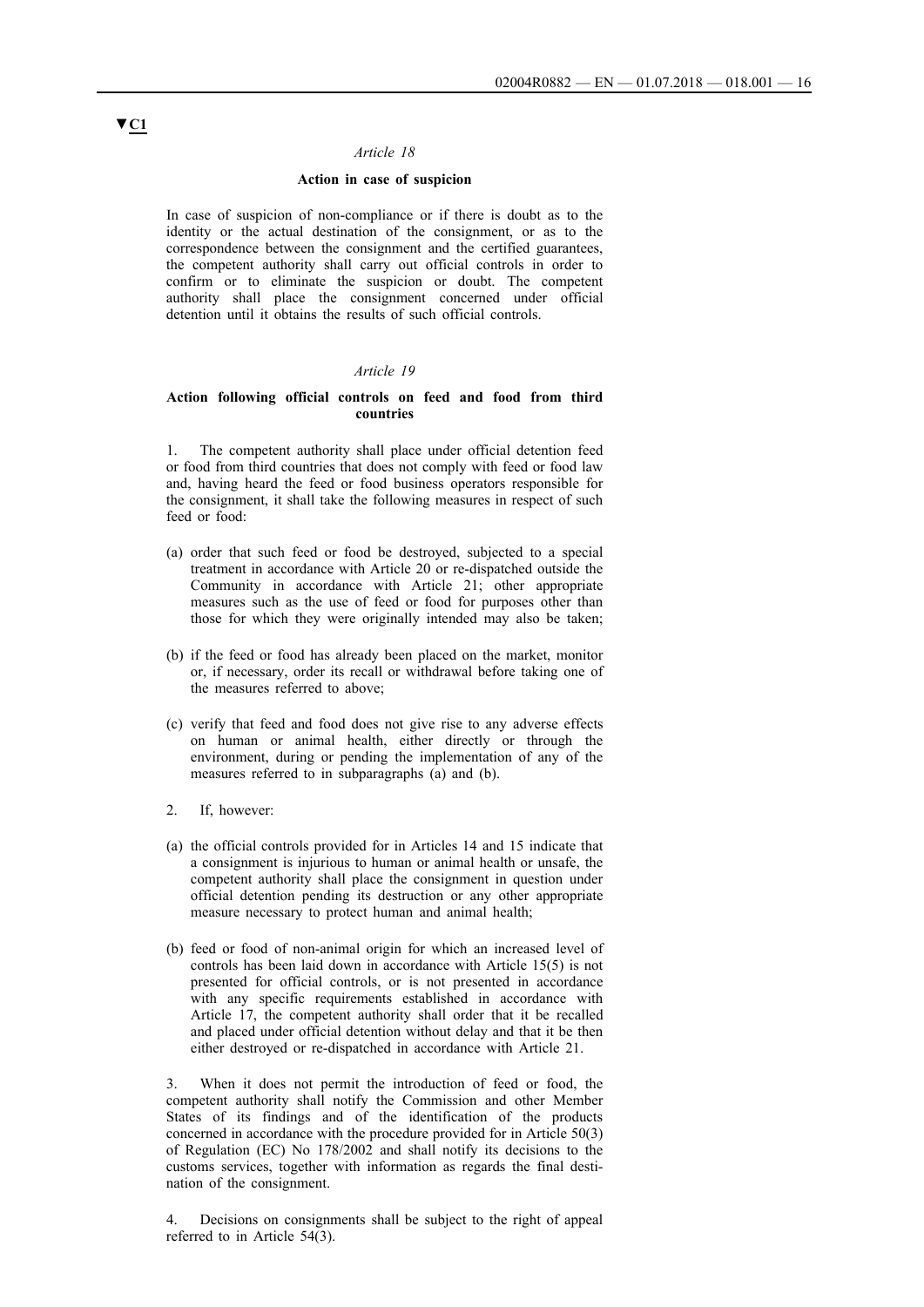### **Special treatment**

- 1. The special treatment referred to in Article 19 may include:
- (a) treatment or processing to bring the feed or food into line with the requirements of Community law, or with the requirements of a third country of re-dispatch, including decontamination, where appropriate, but excluding dilution;
- (b) processing in any other suitable manner for purposes other than animal or human consumption.

### **▼M7**

2. The competent authority shall ensure that special treatment takes place in establishments under its control, or under the control of another Member State, and in accordance with conditions laid down by the Commission. Those measures, designed to amend non-essential elements of this Regulation by supplementing it, shall be adopted in accordance with the regulatory procedure with scrutiny referred to in Article 62(4). In the absence of such conditions, the special treatment shall take place in accordance with national rules.

# **▼C1**

### *Article 21*

#### **Re-dispatch of consignments**

1. The competent authority shall allow re-dispatch of consignments only if:

- (a) the destination has been agreed with the feed or food business operator responsible for the consignment; and
- (b) the feed and food business operator has first informed the competent authority of the third country of origin or third country of destination, if different, of the reasons and circumstances preventing the placing on the market of the feed or food concerned within the Community;

and

(c) when the third country of destination is not the third country of origin, the competent authority of the third country of destination has notified the competent authority of its preparedness to accept the consignment.

Without prejudice to the national rules applicable with respect to the time limits for applying for a supplementary expert opinion, and where the results of official controls do not preclude it, re-dispatch shall, as a general rule, take place no more than 60 days after the day on which the competent authority decided on the destination of the consignment, unless legal action has been undertaken. If, after the expiry of the 60-day period, re-dispatch does not take place, the consignment shall be destroyed, unless a delay is justified.

3. Pending re-dispatch of consignments or confirmation of the reasons for rejection, the competent authority shall place consignments under official detention.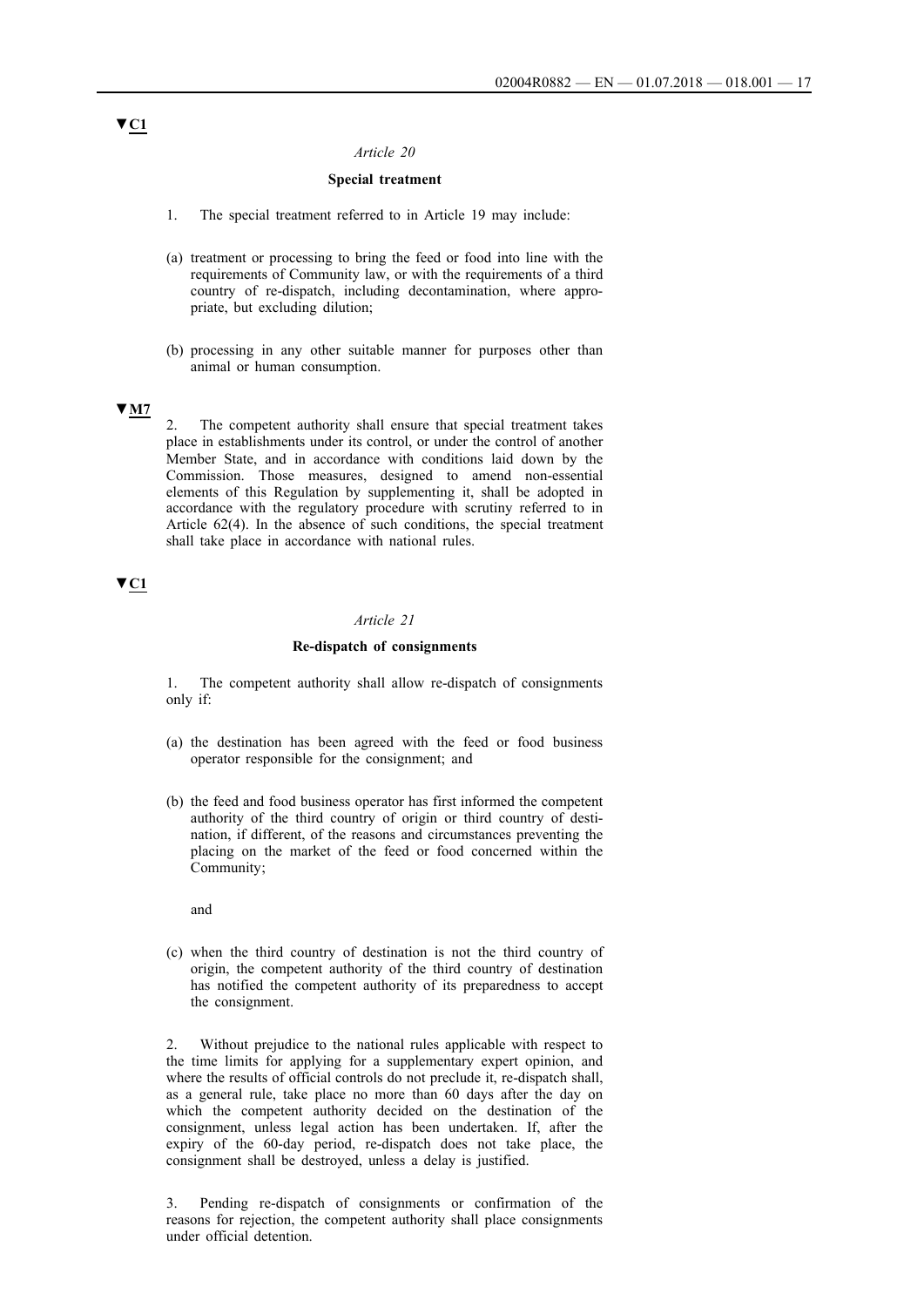4. The competent authority shall notify the Commission and other Member States in accordance with the procedure provided for in Article 50(3) of Regulation (EC) No 178/2002 and shall notify its decisions to the customs services. Competent authorities shall cooperate in accordance with Title IV to take any further measures necessary to ensure that it is not possible to reintroduce the rejected consignments into the Community.

#### *Article 22*

### **Costs**

The feed or food business operator responsible for the consignment or its representative shall be liable for the costs incurred by competent authorities for the activities referred to in Articles 18, 19, 20 and 21.

### *Article 23*

### **Approval of pre-export checks by third countries**

1. Specific pre-export checks that a third country carries out on feed and food immediately prior to export to the Community with a view to verifying that the exported products satisfy Community requirements may be approved in accordance with the procedure referred to in Article 62(3). The approval may apply only to feed and food originating in the third country concerned and may be granted for one or more products.

2. Where such approval has been granted, the frequency of import controls for feed or food may be reduced as a consequence. However, Member States shall carry out official controls on feed and food imported in accordance with the approval referred to in paragraph 1 so as to ensure that the pre-export checks carried out in the third country remain effective.

The approval referred to in paragraph 1 may only be granted to a third country if:

- (a) a Community audit has shown that feed or food exported to the Community meets Community requirements, or equivalent requirements;
- (b) the controls carried out in the third country prior to dispatch are considered sufficiently effective and efficient as to replace or reduce the documentary, identity and physical checks laid down in Community law.

4. The approval referred to in paragraph 1 shall specify the competent authority of the third country under the responsibility of which the pre-export checks are performed and, if appropriate, any control body to which that competent authority may delegate certain tasks. Such delegation may be approved only if it meets the criteria of Article 5 or equivalent conditions.

5. The competent authority and any control body specified in the approval shall be responsible for contacts with the Community.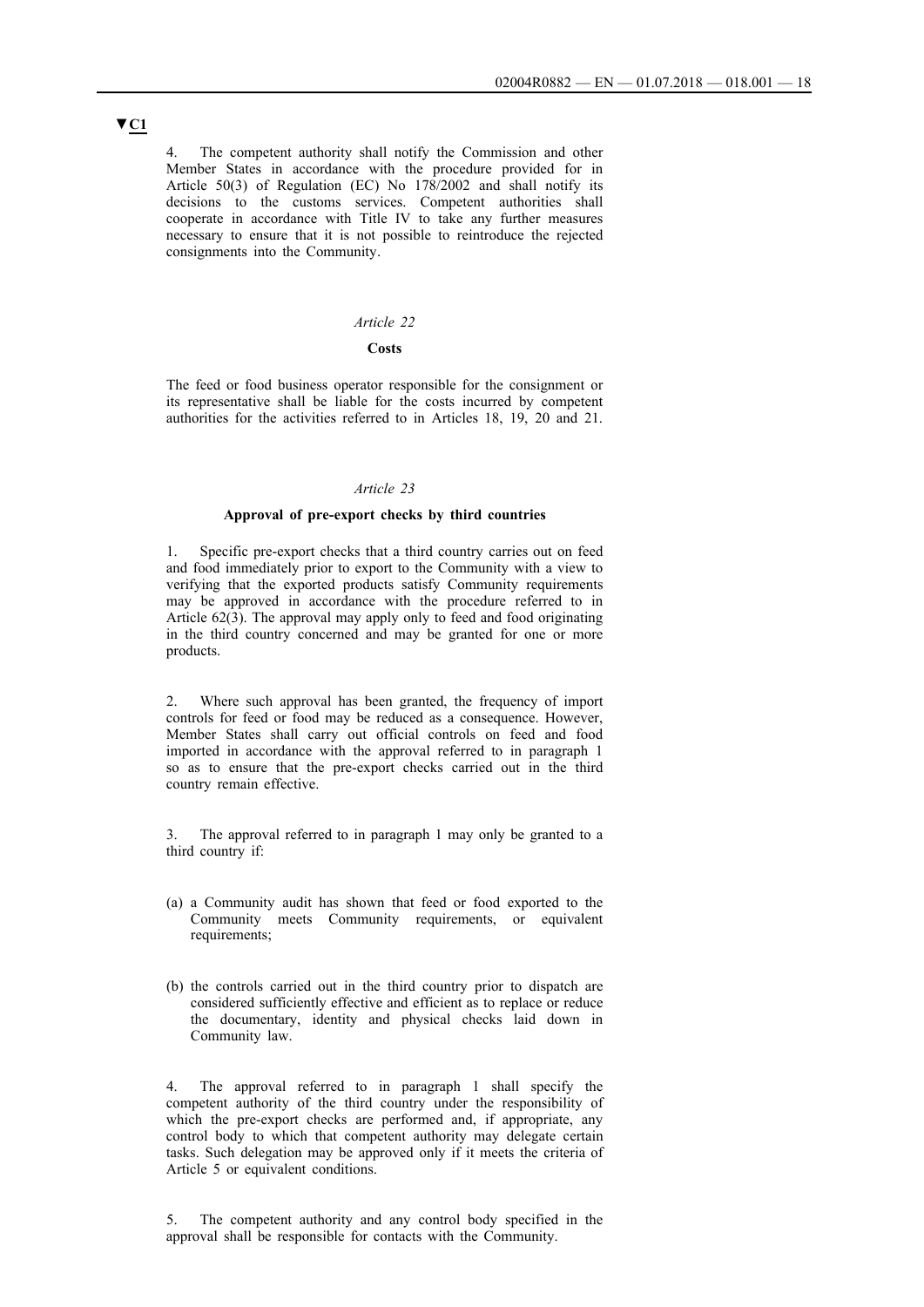6. The competent authority or control body of the third country shall ensure the official certification of each consignment checked prior to its entry into one of the territories referred to in Annex I. The approval referred to in paragraph 1 shall specify a model for such certificates.

7. Without prejudice to Article 50(3) of Regulation (EC) No 178/2002, when official controls on imports subject to the procedure referred to in paragraph 2 reveal significant non-compliance, Member States shall immediately notify the Commission and other Member States and the operators concerned in accordance with the procedure provided for in Title IV of this Regulation; Member States shall increase the number of consignments checked and, where necessary to allow a proper analytical examination of the situation, keep an appropriate number of samples under appropriate storage conditions.

8. If it is found that, in a significant number of consignments, the goods do not correspond to the information in the certificates that the competent authority or control body of the third country has issued, the reduced frequency referred to in paragraph 2 shall no longer apply.

#### *Article 24*

### **Competent authorities and customs services**

1. For the organisation of the official controls referred to in this Chapter, the competent authorities and the customs services shall cooperate closely.

2. With regard to consignments of feed and food of animal origin and of feed and food referred to in Article 15(5), customs services shall not allow their entry or handling in free zones or free warehouses without the agreement of the competent authority.

3. Where samples are taken, the competent authority shall inform the customs services and the operators concerned and indicate whether or not the goods can be released before the results of the analysis of the samples are available, provided the traceability of the consignment is ensured.

4. In the case of release for free circulation, competent authorities and customs services shall work together in accordance with the requirements laid down in Articles 2 to 6 of Regulation (EEC) No 339/93.

### *Article 25*

#### **Implementing measures**

1. Measures necessary to ensure the uniform implementation of official controls on the introduction of feed and food shall be laid down in accordance with the procedure referred to in Article 62(3).

- 2. In particular, detailed rules may be laid down for:
- (a) feed and food imported or placed under one of the customs procedures referred to in Article  $4(16)(b)$  to (f) of Regulation (EEC) No 2913/92 or that are to be handled in free zones or free warehouses, as defined in Article 4(15)(b) of Regulation (EEC) No 2913/92;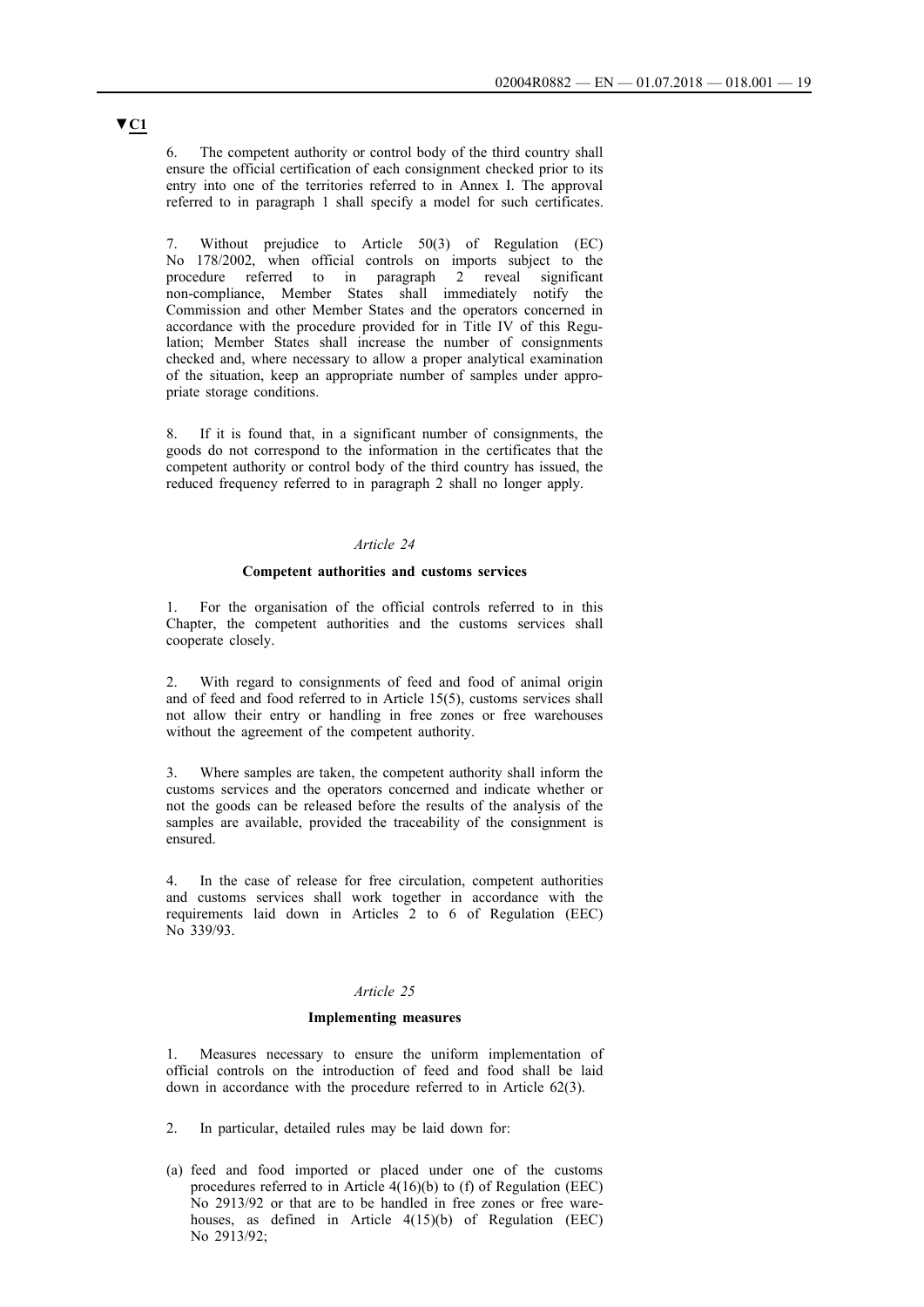- (b) food for the supply of the crew and passengers of international means of transport;
- (c) feed and food ordered remotely (for example, by mail, by telephone or via the internet) and delivered to the consumer;
- (d) feed intended for pets or horses and food carried by passengers and crew of international means of transport;
- (e) specific conditions or exemptions concerning certain territories referred to in Article 3 of Regulation (EEC) No 2913/92, so as to take account of the natural constraints specific to those territories;
- (f) the purpose of ensuring the consistency of decisions by competent authorities concerning feed and food from third countries within the framework of Article 19;
- (g) consignments of Community origin that are returned from a third country;
- (h) documents that must accompany consignments when samples have been taken.

### CHAPTER VI

#### **FINANCING OF OFFICIAL CONTROLS**

### *Article 26*

#### **General principle**

Member States shall ensure that adequate financial resources are available to provide the necessary staff and other resources for official controls by whatever means considered appropriate, including through general taxation or by establishing fees or charges.

#### *Article 27*

### **Fees or charges**

1. Member States may collect fees or charges to cover the costs occasioned by official controls.

2. However, as regards the activities referred to in Annex IV, section A, and Annex V, section A, Member States shall ensure the collection of a fee.

3. Without prejudice to paragraphs 4 and 6, fees collected as regards the specific activities mentioned in Annex IV, section A and Annex V, section A shall not be lower than the minimum rates specified in Annex IV, section B and Annex V, section B. However, for a transitional period until 1 January 2008, as regards the activities referred to in Annex IV, section A, Member States may continue to use the rates currently applied pursuant to Directive 85/73/EEC.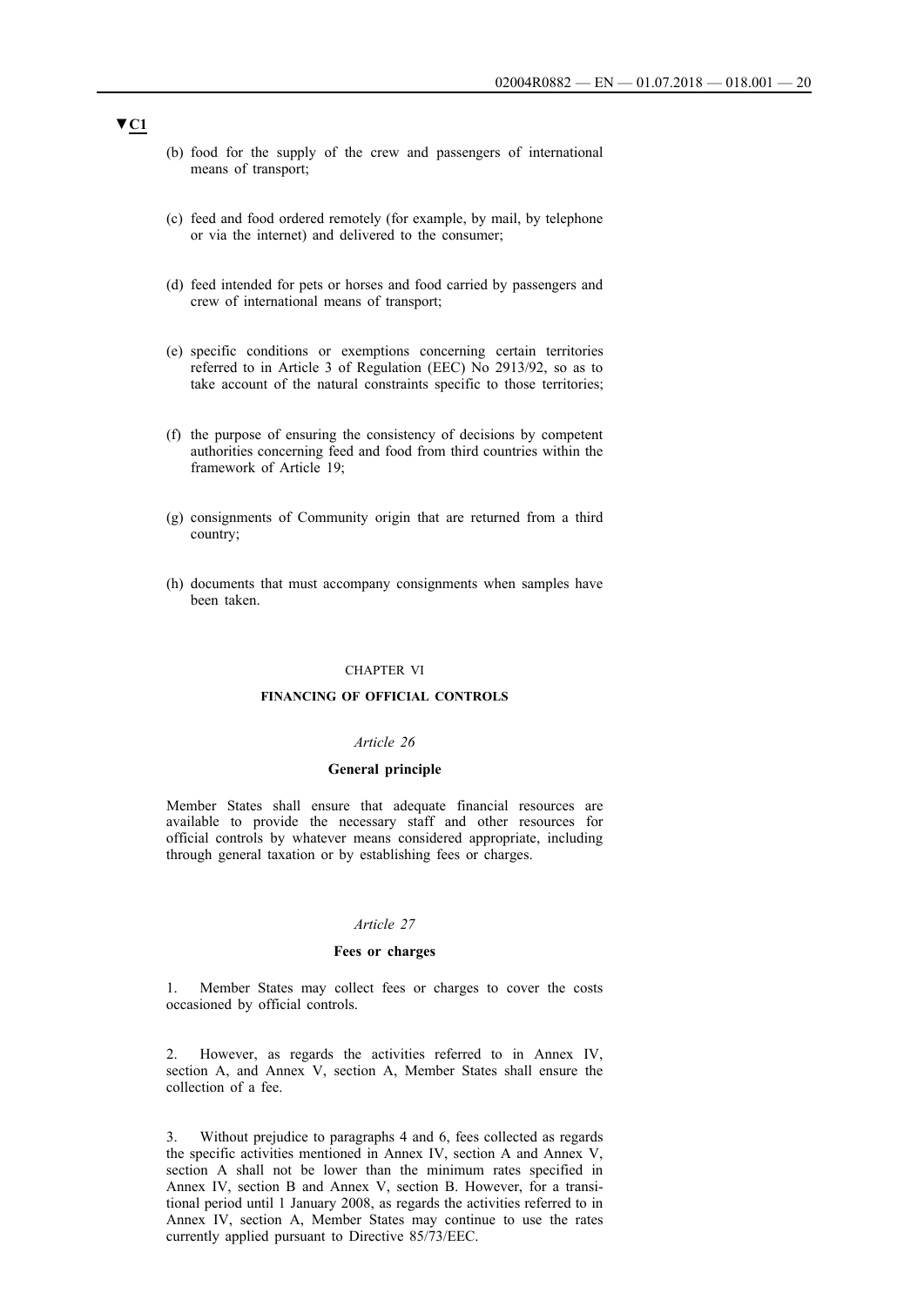# **▼M7**

The rates in Annex IV, Section B and Annex V, Section B shall be updated by the Commission at least every two years, in particular to take account of inflation. Those measures, designed to amend non-essential elements of this Regulation, shall be adopted in accordance with the regulatory procedure with scrutiny referred to in Article 62(4).

### **▼C1**

Fees collected for the purposes of official controls in accordance with paragraph 1 or 2:

(a) shall not be higher than the costs borne by the responsible competent authorities in relation to the items listed in Annex VI;

and

- (b) may be fixed at a flat-rate on the basis of the costs borne by the competent authorities over a given period of time or, where applicable, at the amounts fixed in Annex IV, section B or in Annex V, section B.
- 5. In setting the fees Member States shall take into consideration:
- (a) the type of business concerned and relevant risk factors;
- (b) the interests of businesses with a low throughput;
- (c) traditional methods used for production, processing and distribution;
- (d) the needs of businesses located in regions subject to particular geographical constraints.

6. When, in view of own-check and tracing systems implemented by the feed or food business as well as of the level of compliance found during official controls, for a certain type of feed or food or activities, official controls are carried out with a reduced frequency or to take account of the criteria referred to in paragraph 5(b) to (d), Member States may set the official control fee below the minimum rates referred to in paragraph 4(b), provided that the Member State concerned provides the Commission with a report specifying:

- (a) the type of feed or food or activity concerned;
- (b) the controls performed in the feed and food business concerned;

and

(c) the method for calculating the reduction of the fee.

7. When the competent authority carries out several official controls at the same time in a single establishment, it shall consider these controls as a single activity and charge a single fee.

8. Fees relating to import controls are to be paid by the operator or his representative to the competent authority in charge of import controls.

9. Fees shall not directly or indirectly be refunded, unless unduly collected.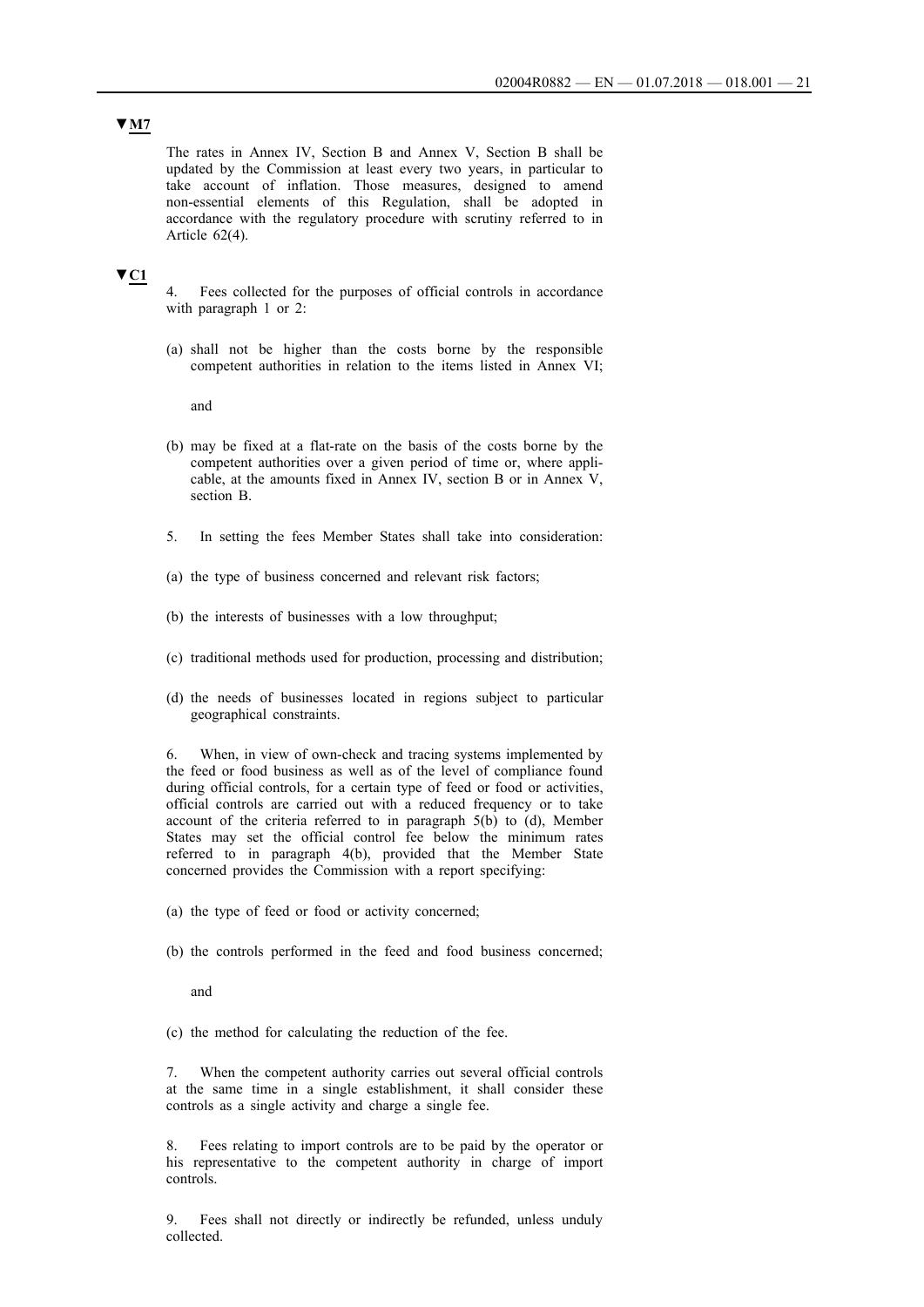10. Without prejudice to the costs deriving from the expenses referred to in Article 28, Member States shall not collect any fees other than those referred to in this Article for the implementation of this Regulation.

11. Operators or other relevant businesses or their representatives shall receive proof of their payment of fees.

12. The Member States shall make public the method of calculation of fees and communicate it to the Commission. The Commission shall examine whether the fees comply with the requirements of this Regulation.

### *Article 28*

#### **Expenses arising from additional official controls**

When the detection of non-compliance leads to official controls that exceed the competent authority's normal control activities, the competent authority shall charge the operators responsible for the non-compliance, or may charge the operator owning or keeping the goods at the time when the additional official controls are carried out, for the expenses arising from the additional official controls. Normal control activities are the routine control activities required under Community or national law and, in particular, those described in the plan provided for in Article 41. Activities that exceed normal control activities include the taking and analysis of samples as well as other controls that are required to check the extent of a problem, to verify whether corrective action has been taken, or to detect and/or substantiate non-compliance.

#### *Article 29*

### **Level of expenses**

When setting the level of expenses referred to in Article 28, account shall be taken of the principles laid down in Article 27.

#### CHAPTER VII

### **OTHER PROVISIONS**

#### *Article 30*

### **Official certification**

1. **►M7** Without prejudice to requirements concerning official certification adopted for animal health or animal welfare purposes, requirements may be adopted by the Commission concerning: ◄

- (a) the circumstances in which official certification is required;
- (b) model certificates;
- (c) qualifications of the certifying staff;
- (d) the principles to be respected to ensure reliable certification, including electronic certification;
- (e) the procedures to be followed in case of withdrawal of certificates and for replacement certificates;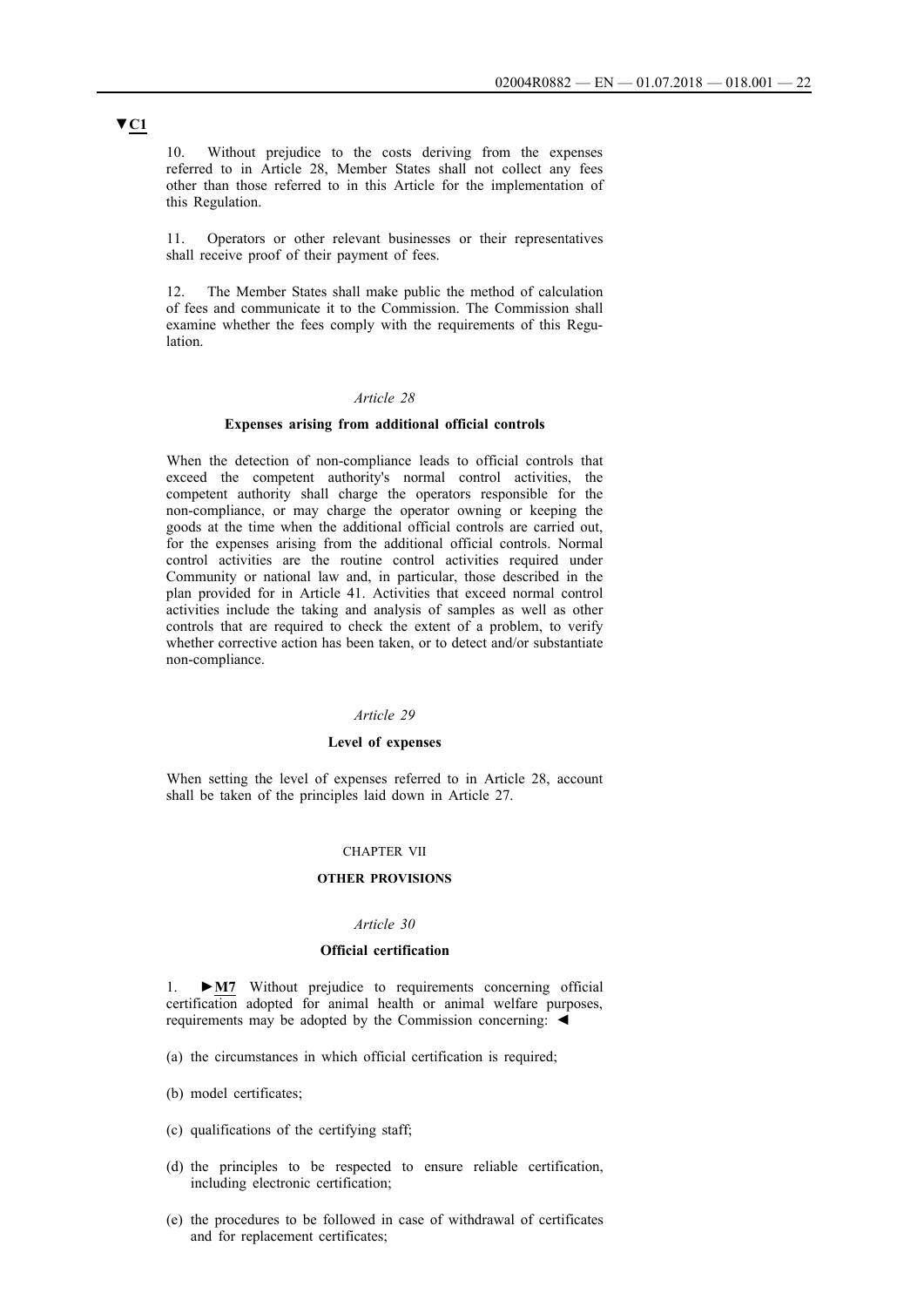- (f) consignments that are split into smaller consignments or that are mixed with other consignments;
- (g) documents that must follow goods after official controls have been carried out.

### **▼M7**

The measures referred to in point (a), designed to amend non-essential elements of this Regulation by supplementing it, shall be adopted in accordance with the regulatory procedure with scrutiny referred to in Article 62(4).

The measures referred to in points (b) to (g) shall be adopted in accordance with the regulatory procedure referred to in Article 62(3).

### **▼C1**

- 2. Where official certification is required, it shall be ensured that:
- (a) a link exists between the certificate and the consignment;
- (b) the information in the certificate is accurate and authentic.

3. A single model certificate shall, where appropriate, combine requirements concerning the official certification of feed and food and other requirements for official certification.

### *Article 31*

#### **Registration/approval of feed and food business establishments**

- 1. (a) Competent authorities shall establish procedures for feed and food business operators to follow when applying for the registration of their establishments in accordance with Regulation (EC) No 852/2004, Directive 95/69/EC or with the future regulation on feed hygiene;
	- (b) They shall draw up and keep up to date a list of feed and food business operators which have been registered. Where such a list already exists for other purposes, it may also be used for the purposes of this Regulation.
- 2. (a) Competent authorities shall establish procedures for feed and food business operators to follow when applying for the approval of their establishments in accordance with Regulation (EC) No 852/2004, Regulation (EC) No 854/2004, Directive 95/69/EC or with the future regulation on feed hygiene.
	- (b) Upon receipt of an application for approval from a feed or food business operator, the competent authority shall make an on-site visit.
	- (c) It shall approve an establishment for the activities concerned only if the feed or food business operator has demonstrated that it complies with the relevant requirements of feed or food law.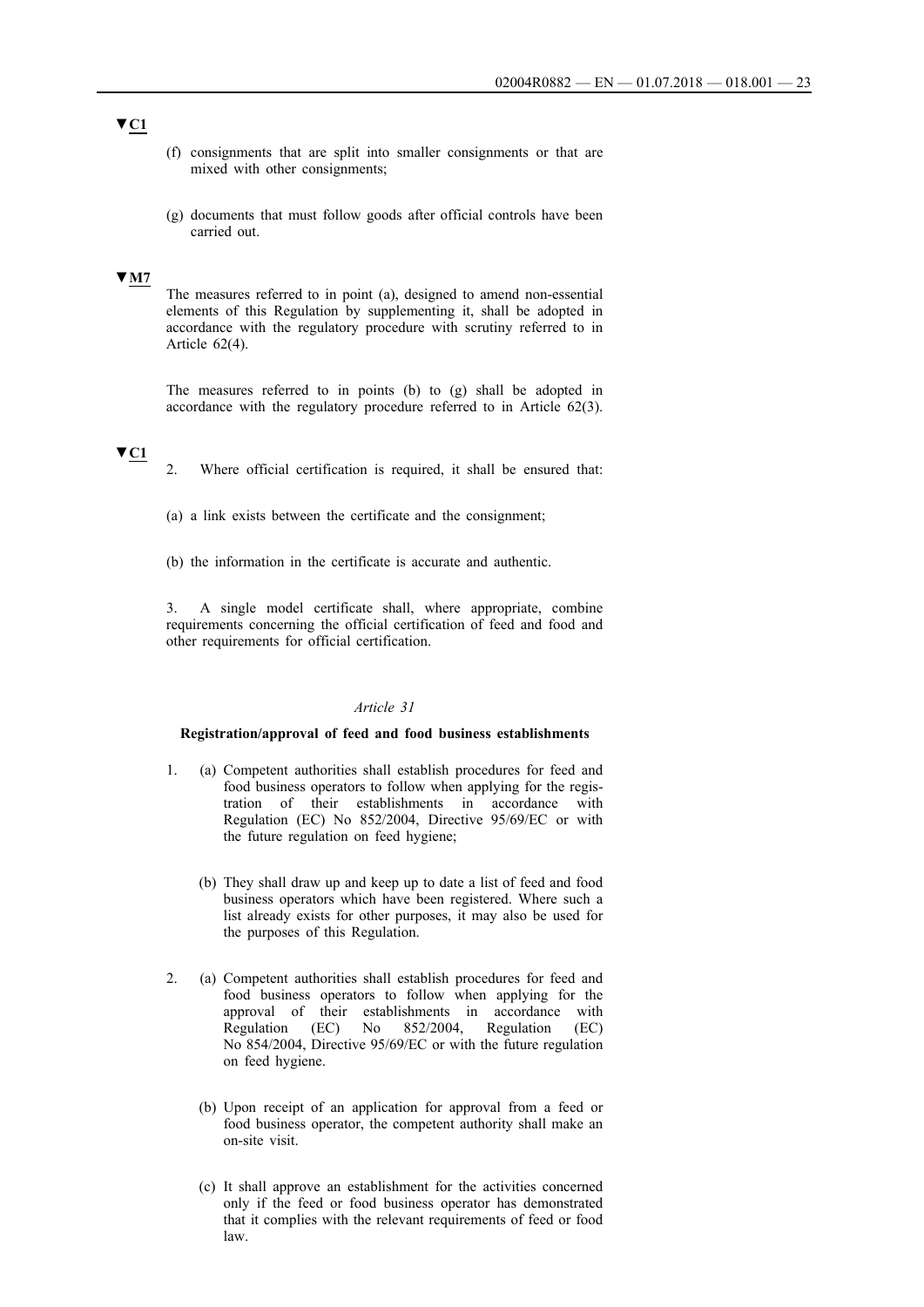- (d) The competent authority may grant conditional approval if it appears that the establishment meets all the infrastructure and equipment requirements. It shall grant full approval only if it appears from a new official control of the establishment, carried out within three months of granting conditional approval, that the establishment meets the other relevant requirements of feed or food law. If clear progress has been made but the establishment still does not meet all of the relevant requirements, the competent authority may prolong conditional approval. However, conditional approval shall not exceed a total of six months.
- (e) The competent authority shall keep the approval of establishments under review when carrying out official controls. If the competent authority identifies serious deficiencies or has to stop production at an establishment repeatedly and the feed or food business operator is not able to provide adequate guarantees regarding future production, the competent authority shall initiate procedures to withdraw the establishment's approval. However, the competent authority may suspend an establishment's approval if the feed or food business operator can guarantee that it will resolve deficiencies within a reasonable time;
- (f) The competent authorities shall maintain up-to–date lists of approved establishments and make them available to other Member States and to the public in a manner that may be specified in accordance with the procedure referred to in Article 62(3).

### TITLE III

#### **REFERENCE LABORATORIES**

#### *Article 32*

### **Community reference laboratories**

1. The Community reference laboratories for feed and food referred to in Annex VII shall be responsible for:

- (a) providing national reference laboratories with details of analytical methods, including reference methods;
- (b) coordinating application by the national reference laboratories of the methods referred to in (a), in particular by organising comparative testing and by ensuring an appropriate follow-up of such comparative testing in accordance with internationally accepted protocols, when available;
- (c) coordinating, within their area of competence, practical arrangements needed to apply new analytical methods and informing national reference laboratories of advances in this field;
- (d) conducting initial and further training courses for the benefit of staff from national reference laboratories and of experts from developing countries;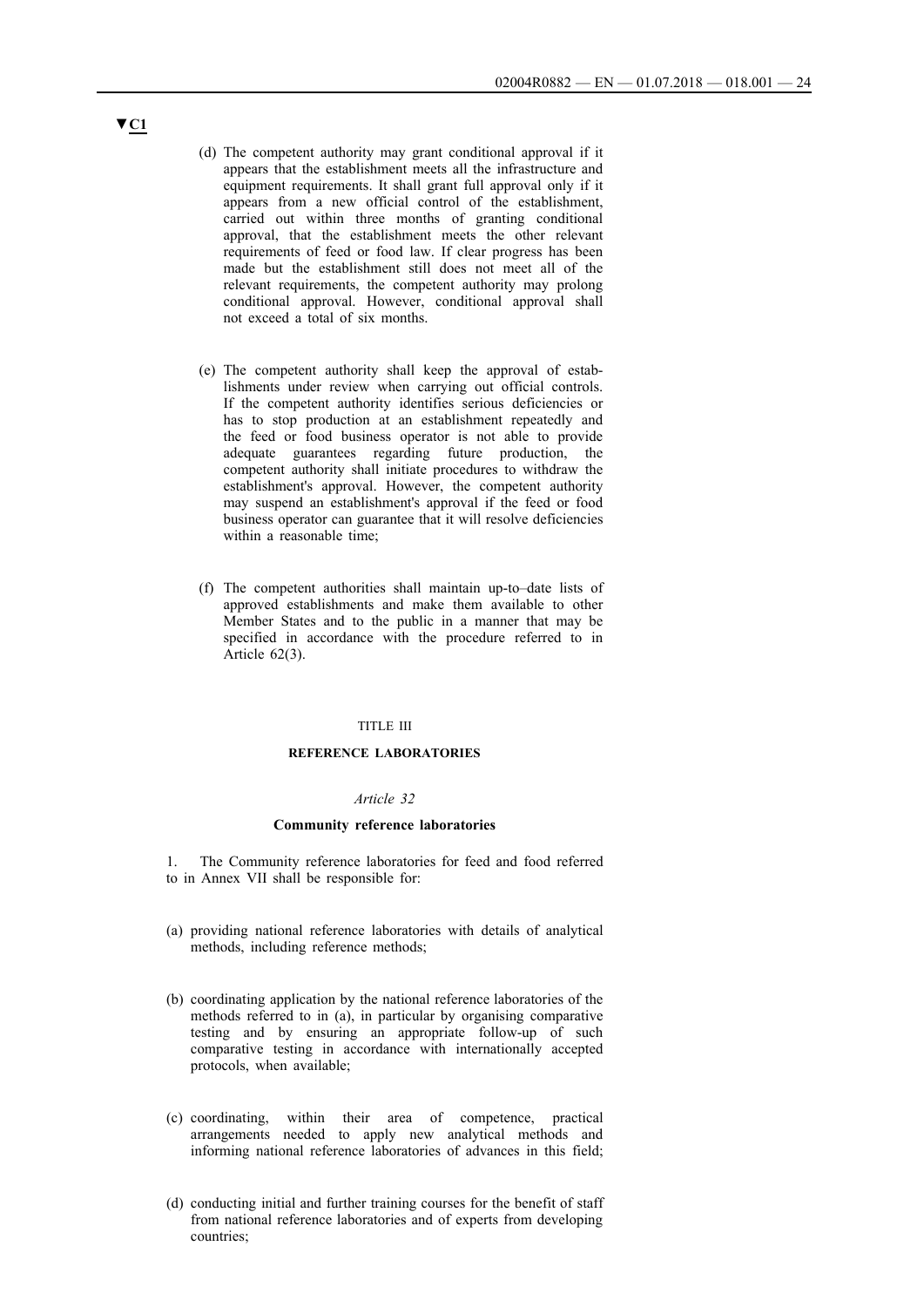- (e) providing scientific and technical assistance to the Commission, especially in cases where Member States contest the results of analyses;
- (f) collaborating with laboratories responsible for analysing feed and food in third countries.

2. The Community reference laboratories in the animal health sector shall be responsible for:

- (a) coordinating the methods employed in the Member States for diagnosing diseases;
- (b) assisting actively in the diagnosis of disease outbreaks in Member States by receiving pathogen isolates for confirmatory diagnosis, characterisation and epizootic studies;
- (c) facilitating the initial or further training of experts in laboratory diagnosis with a view to the harmonisation of diagnostic techniques throughout the Community;
- (d) collaborating, as regards methods of diagnosing animal diseases falling within their competence, with the competent laboratories in third countries where those diseases are prevalent:
- (e) conducting initial and further training courses for the benefit of staff from national reference laboratories and of experts from developing countries;

3. Article 12(2) and (3) shall apply to Community reference laboratories.

4. Community reference laboratories shall fulfil the following requirements. They must:

- (a) have suitably qualified staff with adequate training in diagnostic and analytical techniques applied in their area of competence;
- (b) possess the equipment and products needed to carry out the tasks assigned to them;
- (c) have an appropriate administrative infrastructure;
- (d) ensure that their staff respect the confidential nature of certain subjects, results or communications;
- (e) have sufficient knowledge of international standards and practices;
- (f) have available, if appropriate, an updated list of available reference substances and reagents and an updated list of manufacturers and suppliers of such substances and reagents;
- (g) take account of research activities at national and Community level;
- (h) have trained personnel available for emergency situations occurring within the Community.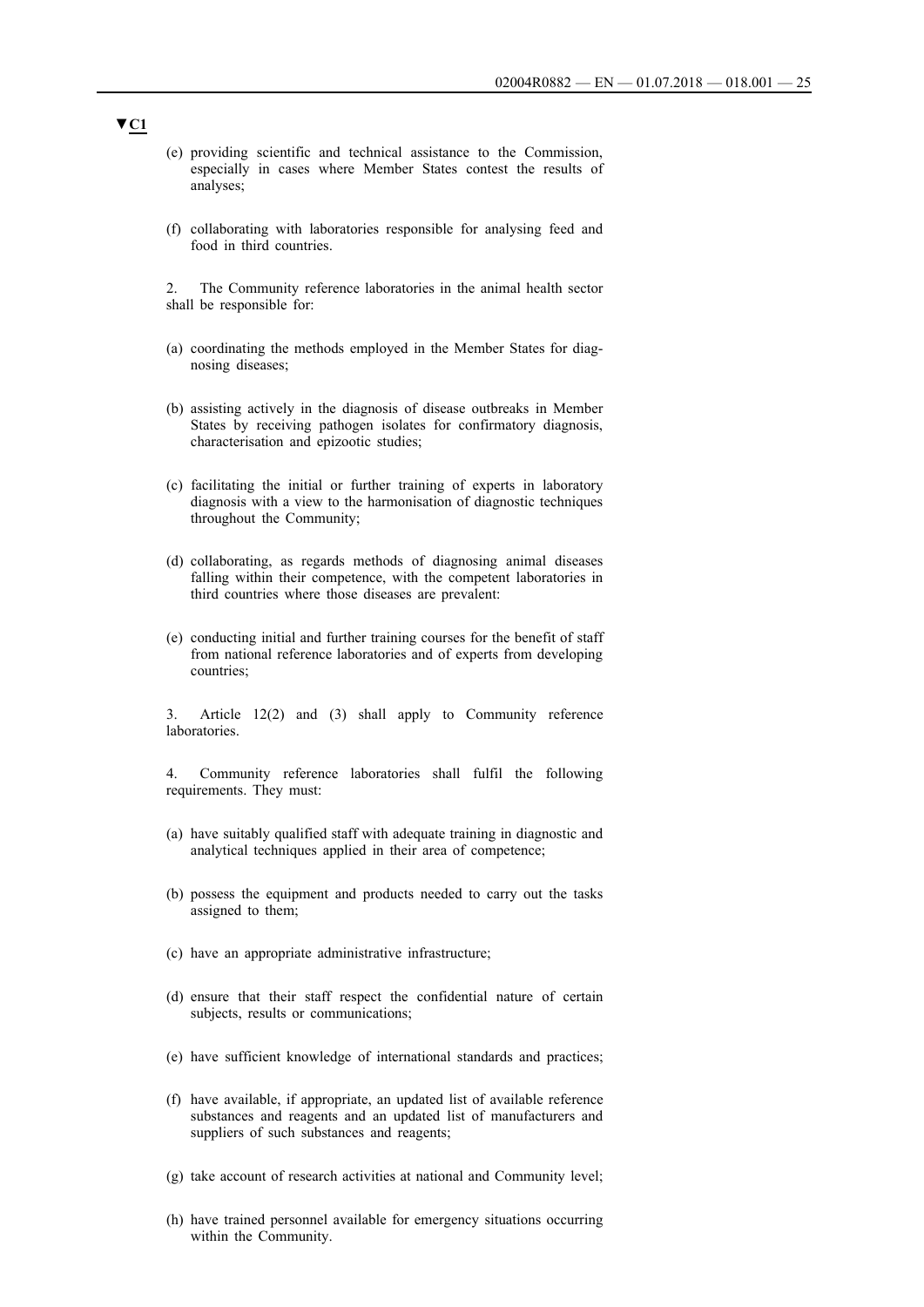5. Other Community reference laboratories relevant to the areas referred to in Article 1 may be included in Annex VII by the Commission. Those measures, designed to amend non-essential elements of this Regulation, shall be adopted in accordance with the regulatory procedure with scrutiny referred to in Article 62(4). In accordance with the same procedure, Annex VII may be updated.

6. Additional responsibilities and tasks for Community reference laboratories may be laid down by the Commission. Those measures, designed to amend non-essential elements of this Regulation by supplementing it, shall be adopted in accordance with the regulatory procedure with scrutiny referred to in Article 62(4).

# **▼C1**

7. Community reference laboratories may be granted a Community financial contribution in accordance with Article 28 of Council Decision 90/424/EEC of 26 June 1990 on expenditure in the veterinary field (1).

8. Community reference laboratories may be subject to Community controls to verify compliance with the requirements of this Regulation. If these controls find that a laboratory is not complying with those requirements or tasks for which they have been designated, necessary measures may be taken in accordance with the procedure referred to in Article 62(3).

9. Paragraphs 1 to 7 shall apply without prejudice to more specific rules, and in particular Chapter VI of Regulation (EC) No 999/2001 and Article 14 of Directive 96/23/EC.

#### *Article 33*

### **National reference laboratories**

1. Member States shall arrange for the designation of one or more national reference laboratories for each Community reference laboratory referred to in Article 32. A Member State may designate a laboratory situated in another Member State or European Free Trade Association (EFTA) Member and a single laboratory may be the national reference laboratory for more than one Member State.

- 2. These national reference laboratories shall:
- (a) collaborate with the Community reference laboratory in their area of competence;
- (b) coordinate, for their area of competence, the activities of official laboratories responsible for the analysis of samples in accordance with Article 11;
- (c) where appropriate, organise comparative tests between the official national laboratories and ensure an appropriate follow-up of such comparative testing;
- (d) ensure the dissemination to the competent authority and official national laboratories of information that the Community reference laboratory supplies;

 $(1)$  OJ L 224, 18.8.1990, p. 19. Decision as last amended by Regulation (EC) No 806/2003.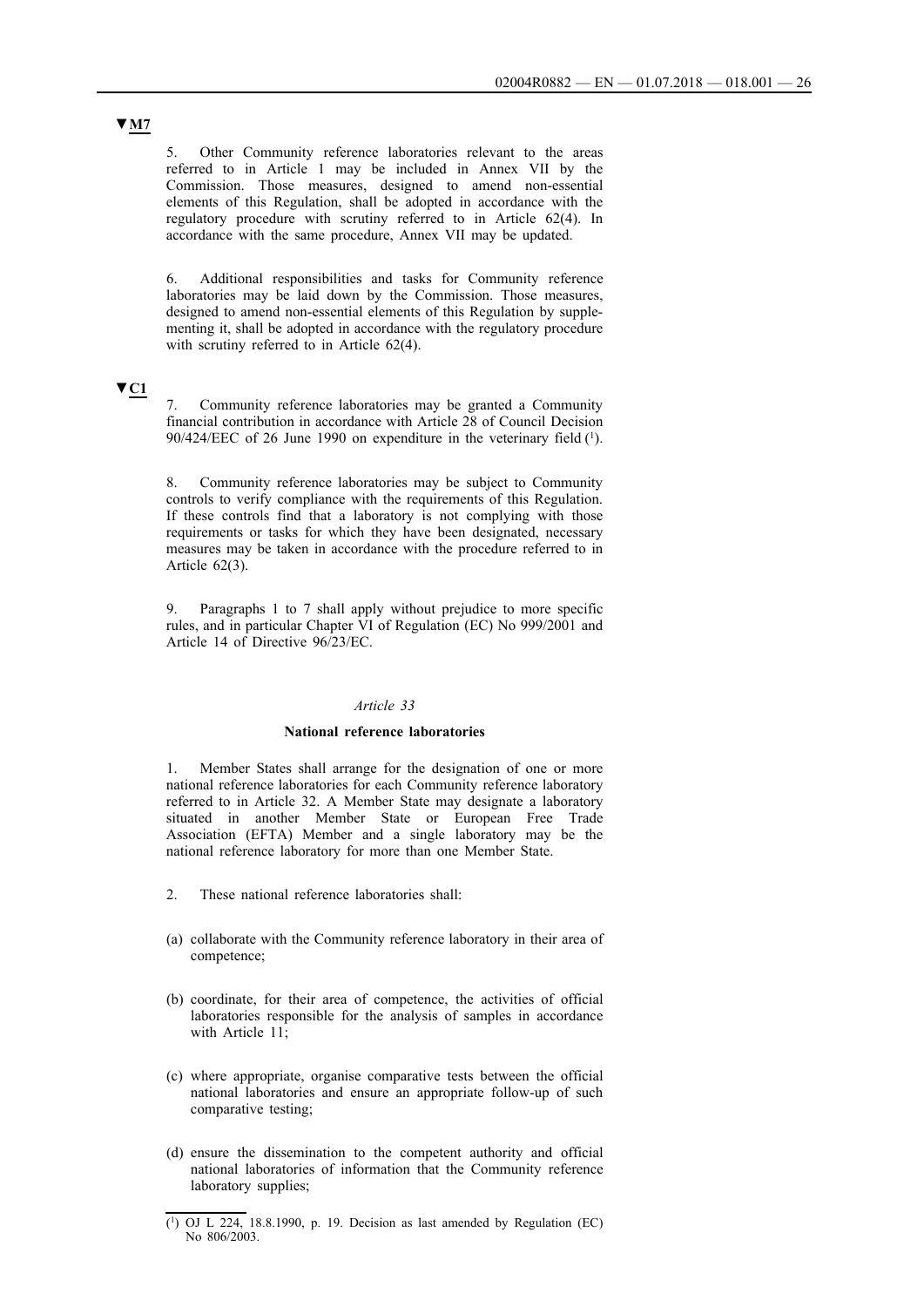- (e) provide scientific and technical assistance to the competent authority for the implementation of coordinated control plans adopted in accordance with Article 53;
- (f) be responsible for carrying out other specific duties provided for in accordance with the procedure referred to in Article 62(3), without prejudice to existing additional national duties.
- 3. Article 12(2) and (3) shall apply to national reference laboratories.

4. Member States shall communicate the name and address of each national reference laboratory to the Commission, the relevant Community reference laboratory and other Member States.

5. Member States that have more than one national reference laboratory for a Community reference laboratory must ensure that these laboratories work closely together, so as to ensure efficient coordination between them, with other national laboratories and with the Community reference laboratory.

### **▼M7**

6. Additional responsibilities and tasks for national reference laboratories may be laid down by the Commission. Those measures, designed to amend non-essential elements of this Regulation by supplementing it, shall be adopted in accordance with the regulatory procedure with scrutiny referred to in Article 62(4).

### **▼C1**

7. Paragraphs 1 to 5 shall apply without prejudice to more specific rules and in particular Chapter VI of Regulation (EC) No 999/2001 and Article 14 of Directive 96/23/EC.

#### TITLE IV

### **ADMINISTRATIVE ASSISTANCE AND COOPERATION IN THE AREAS OF FEED AND FOOD**

### *Article 34*

#### **General principles**

1. Where the outcome of official controls on feed and food requires action in more than one Member State, competent authorities in the Member States concerned shall provide each other with administrative assistance.

2. Competent authorities shall provide administrative assistance upon request, or spontaneously when the course of investigations so requires. Administrative assistance may include, where appropriate, participation in on-the-spot controls that the competent authority of another Member State carries out.

3. Articles 35 to 40 shall not prejudice national rules applicable to the release of documents that are the object of, or are related to, court proceedings, or rules aimed at the protection of natural or legal persons' commercial interests.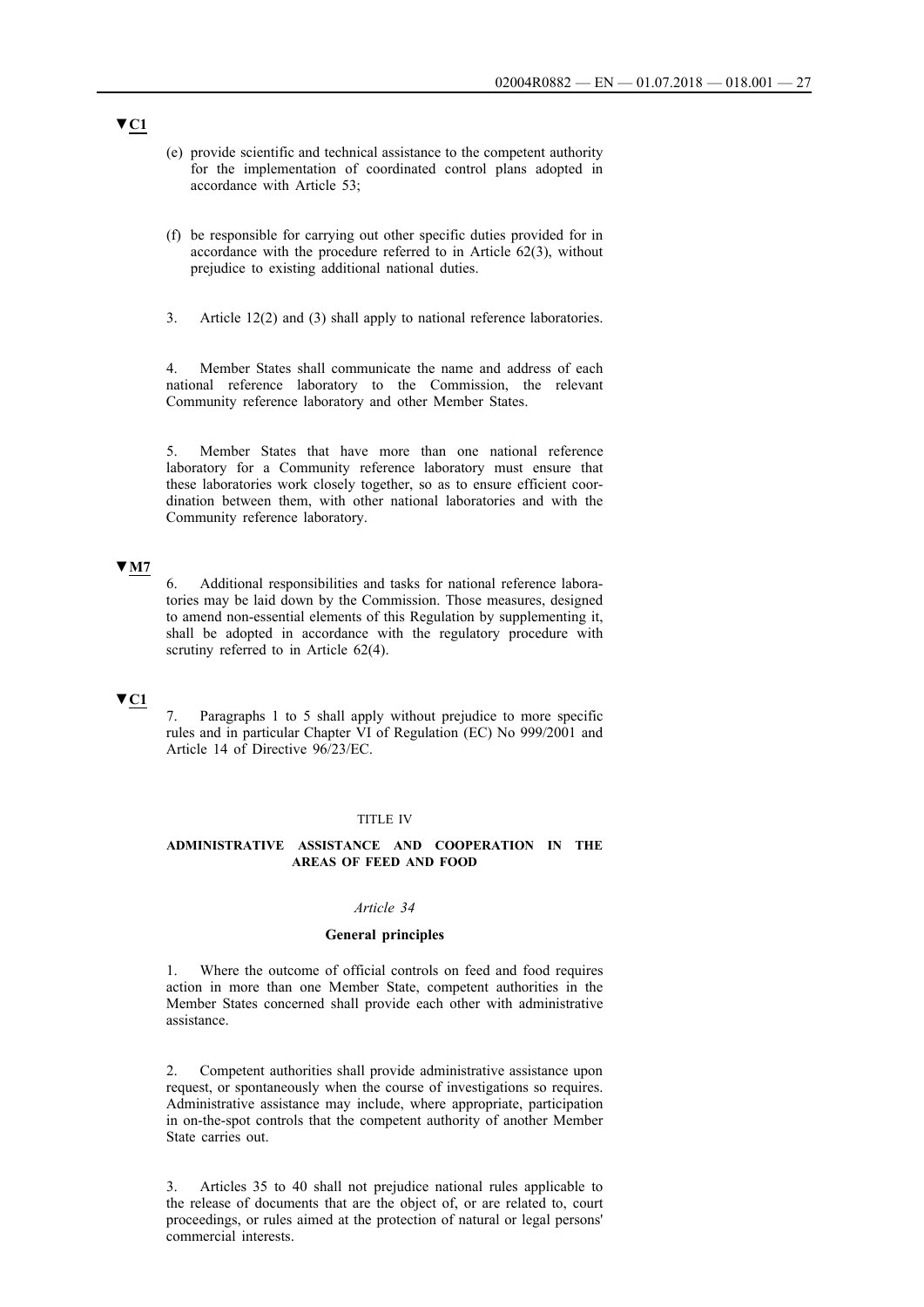### **Liaison bodies**

1. Each Member State shall designate one or more liaison bodies to liaise as appropriate with other Member States' liaison bodies. The role of liaison bodies shall be to assist and coordinate communication between competent authorities and, in particular, the transmission and reception of requests for assistance.

2. Member States shall inform the Commission and other Member States of all the relevant details of their designated liaison bodies, and of any modification of these details.

3. Without prejudice to paragraph 1, the designation of liaison bodies shall not preclude direct contacts, exchange of information or cooperation between the staff of competent authorities in different Member States.

4. The competent authorities to which Council Directive 89/608/EEC of 21 November 1989 on mutual assistance between the administrative authorities of the Member States and cooperation between the latter and the Commission to ensure correct application of the legislation on veterinary and zootechnical matters (1) applies, shall liaise as appropriate with the authorities operating under this title.

### *Article 36*

#### **Assistance on request**

1. Upon receiving a reasoned request, the requested competent authority shall ensure that the requesting competent authority is provided with all necessary information and documents enabling the latter to verify compliance with feed and food law within its jurisdiction. For that purpose, the requested competent authority shall arrange for the conduct of any administrative enquiries necessary to obtain such information and documents.

2. Information and documents provided pursuant to paragraph 1 shall be forwarded without undue delay. Documents may be transmitted in their original form or copies may be provided.

3. By agreement between the requesting authority and the requested authority, staff designated by the requesting authority may be present during administrative enquiries.

Such enquiries shall always be carried out by staff of the requested authority.

The requesting authority's staff may not, on their own initiative, exercise the powers of enquiry conferred on officials of the requested authority. They shall, however, have access to the same premises and documents as the latter, through their intermediary, and for the sole purpose of the administrative enquiry being carried out.

Staff of the requesting authority present in another Member State in accordance with paragraph 3 shall at all times be able to produce written authority stating their identity and their official capacity.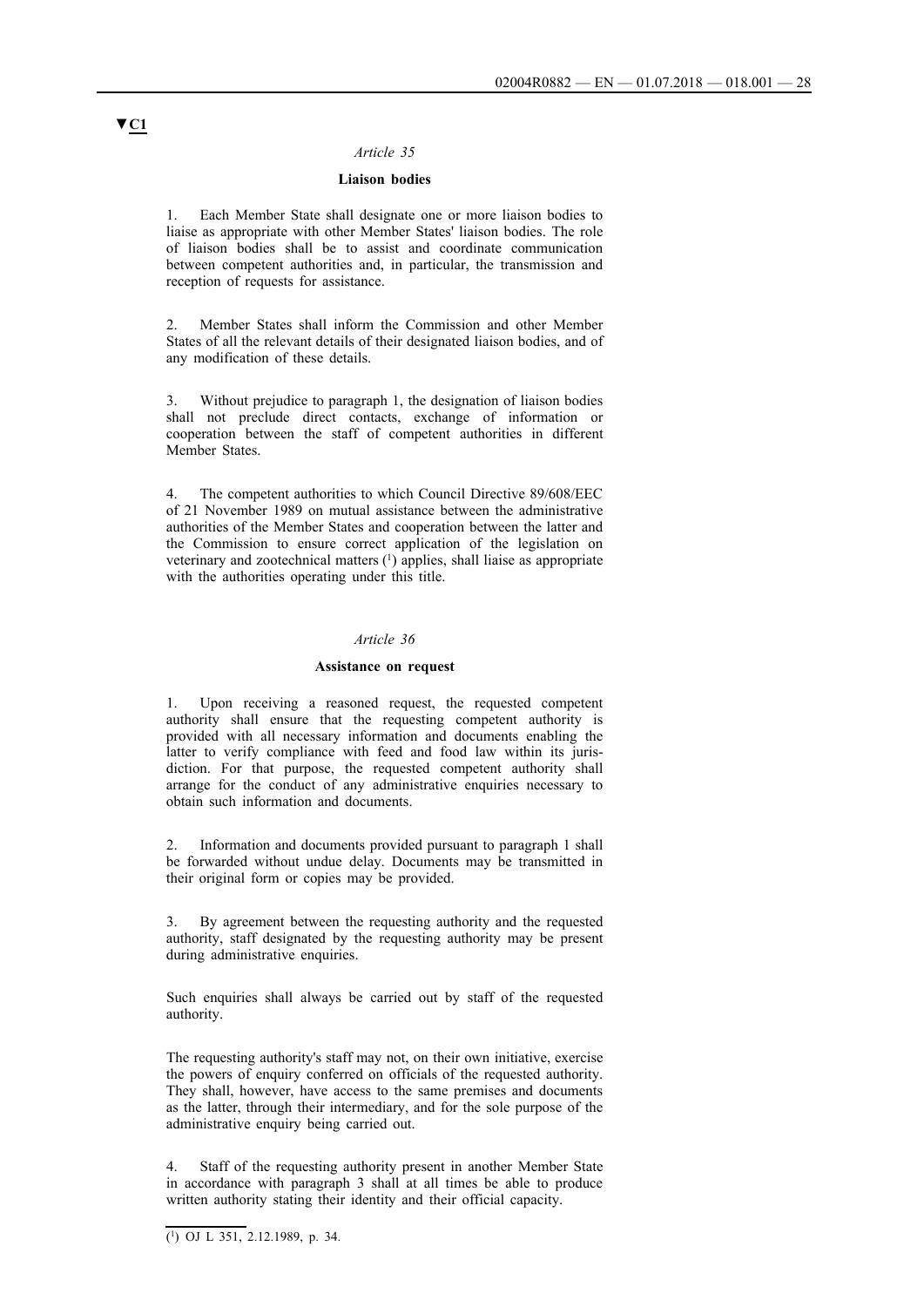### **Assistance without request**

1. When a competent authority becomes aware of non-compliance, and if such non-compliance may have implications for another Member State or States, it shall pass such information to the other Member State(s) without prior request and without delay.

2. Member States receiving such information shall investigate the matter and inform the Member State that provided the information of the results of this investigation and, where appropriate, of any measures taken.

### *Article 38*

#### **Assistance in the event of non-compliance**

If, during an official control carried out at the place of destination of the goods, or during their transport, the competent authority of the Member State of destination establishes that the goods do not comply with feed or food law in such a way as to create a risk to human or animal health or to constitute a serious infringement of feed or food law, it shall contact the competent authority of the Member State of dispatch without delay.

2. The competent authority of the Member State of dispatch shall investigate the matter, take all necessary measures and notify the competent authority of the Member State of destination of the nature of the investigations and official controls carried out, the decisions taken and the reasons for such decisions.

3. If the competent authority of the Member State of destination has reason to believe that such measures are inadequate, the two Member States' competent authorities shall together seek ways and means of remedying the situation including, if appropriate, a joint on-the-spot inspection carried out in accordance with Article  $36(3)$  and (4). They shall inform the Commission if they are not able to agree on appropriate measures.

### *Article 39*

### **Relations with third countries**

1. When a competent authority receives information from a third country indicating non-compliance and/or a risk to human or animal health, that authority shall pass that information on to competent authorities in other Member States if it considers that they might be interested in it or if they request it. It shall also communicate such information to the Commission whenever it is of relevance at Community level.

2. If the third country has given a legal undertaking to provide the assistance required to gather evidence of the irregular nature of transactions that are or appear to be contrary to the relevant feed and food law, information obtained under this Regulation may be communicated to that third country, with the consent of the competent authorities that supplied the information, in accordance with laws applying to the communication of personal data to third countries.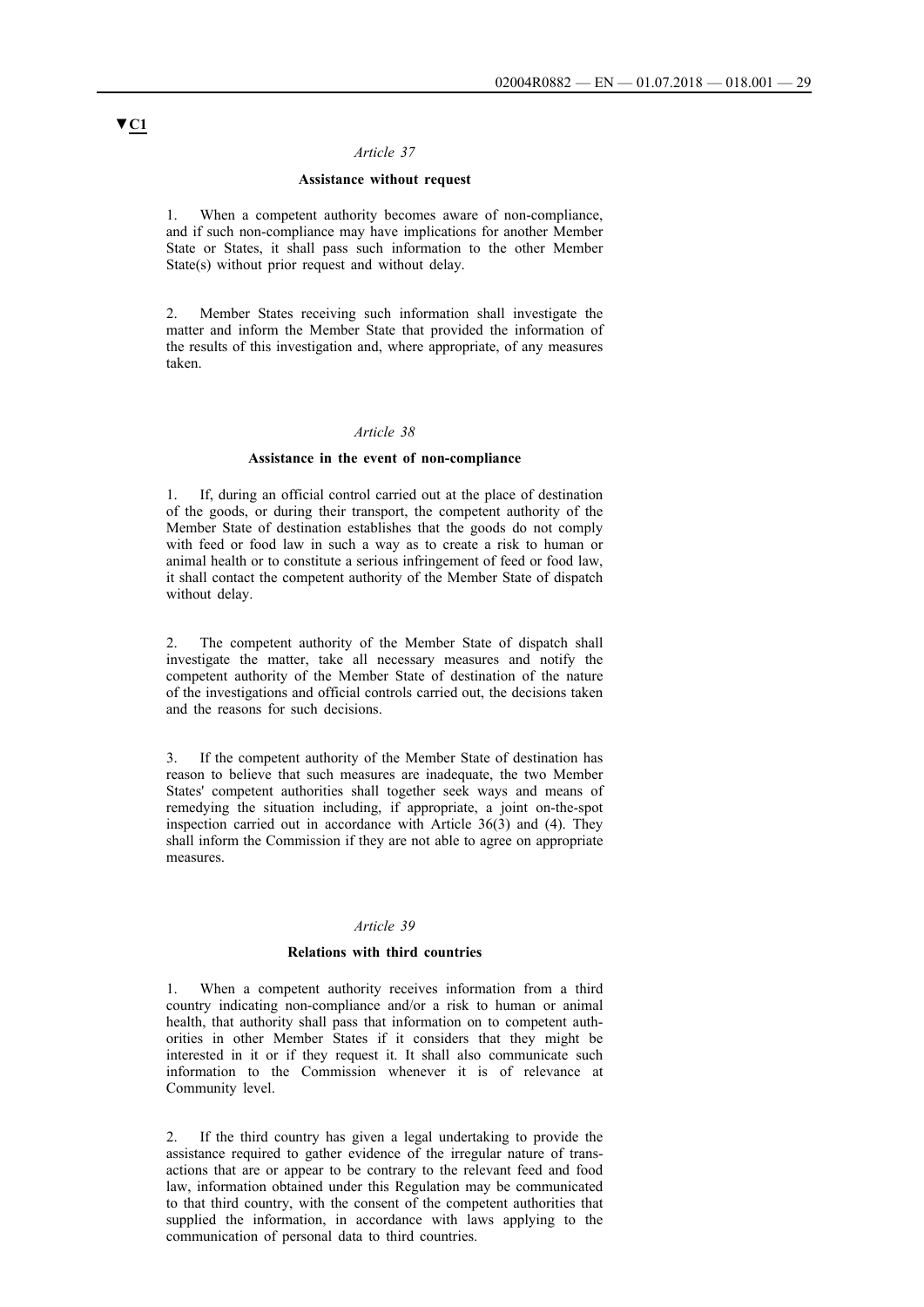### **Coordinated assistance and follow-up by the Commission**

1. The Commission shall coordinate without delay the action undertaken by Member States when it, further to information received from Member States or from other sources, becomes aware of activities that are, or appear to be, contrary to feed or food law and are of particular interest at Community level, and in particular when:

- (a) such activities have, or might have, ramifications in several Member States;
- (b) it appears that similar activities have been carried out in several Member States;

or

(c) Member States are unable to agree on appropriate action to address non-compliance.

2. When official controls at destination show repeated non-compliance or other risks to humans, plants or animals from feed or food, either directly or through the environment, the competent authority of the Member State of destination shall inform the Commission and the competent authorities of the other Member States without delay.

- 3. The Commission may:
- (a) in collaboration with the Member State concerned, send an inspection team to carry out an official control on the spot;
- (b) request that the competent authority of the Member State of dispatch intensify relevant official controls and report on the action and measures taken.

4. Where the measures provided for in paragraphs 2 and 3 are taken to deal with repeated non-compliance by a feed or food business, the competent authority shall charge any expenses arising from such measures to the business in question.

#### TITLE V

### **CONTROL PLANS**

### *Article 41*

#### **Multi-annual national control plans**

In order to ensure the effective implementation of Article 17(2) of Regulation (EC) No 178/2002, of animal health and animal welfare rules and of Article 45 of this Regulation, each Member State shall prepare a single integrated multi-annual national control plan.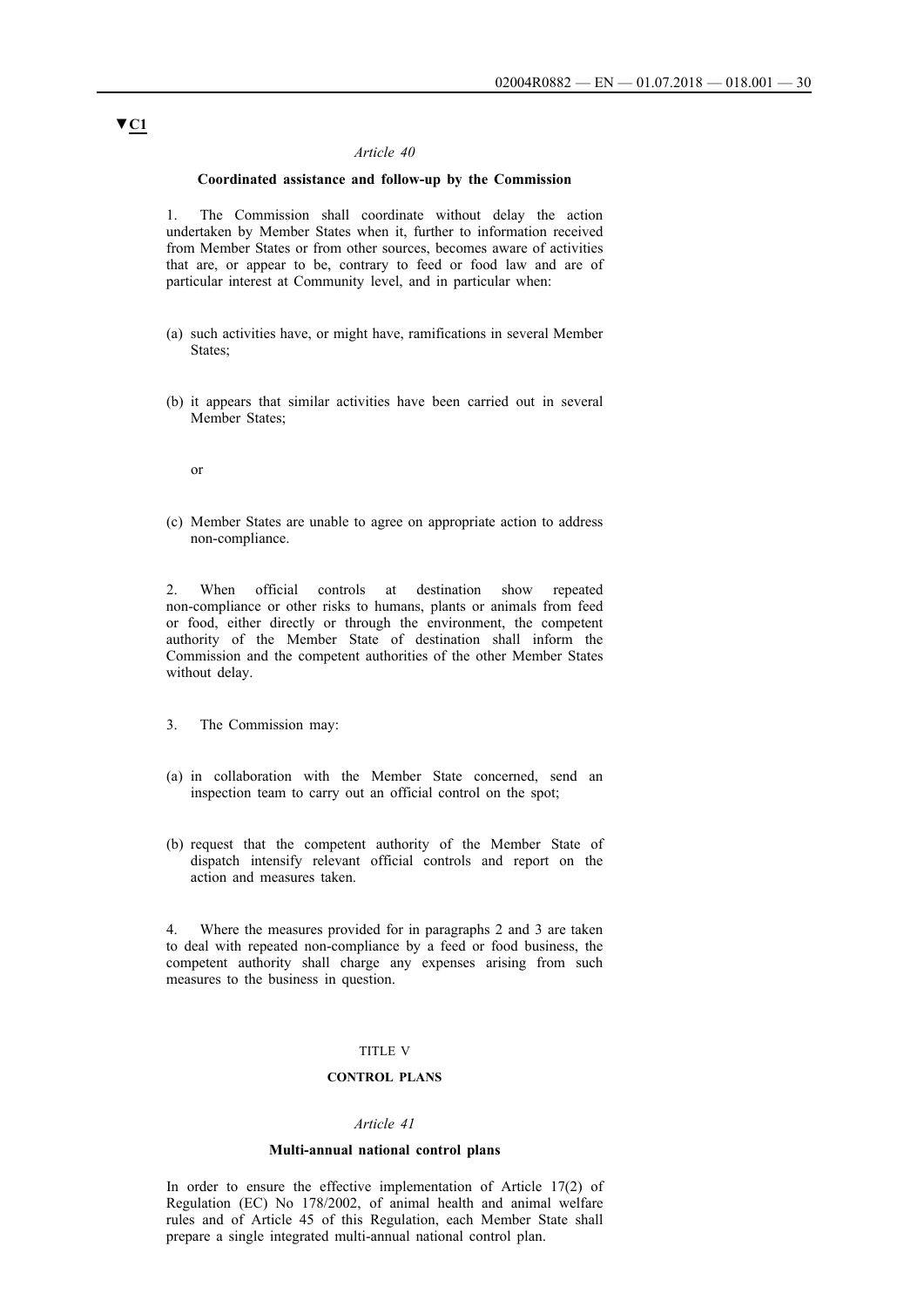### **Principles for the preparation of multi-annual national control plans**

- 1. Member States shall:
- (a) implement the plan referred to in Article 41 for the first time no later than 1 January 2007;

and

(b) regularly update it in the light of developments;

and

(c) provide the Commission with the latest version of the plan on request.

2. Each multi-annual national control plan shall contain general information on the structure and organisation of the systems of feed and food control, and of animal health and animal welfare control in the Member State concerned, in particular on:

- (a) the strategic objectives of the plan and on how the prioritisation of controls and allocation of resources reflect these objectives;
- (b) the risk categorisation of the activities concerned;
- (c) the designation of competent authorities and their tasks at central, regional and local level, and on resources available to these authorities;
- (d) the general organisation and management of official controls at national, regional and local level, including official controls in individual establishments;
- (e) control systems applied to different sectors and coordination between the different services of competent authorities responsible for official controls in these sectors;
- (f) where appropriate, the delegation of tasks to control bodies;
- (g) methods to ensure compliance with the operational criteria of Article 4(2);
- (h) the training of staff performing official controls referred to in Article 6;
- (i) the documented procedures referred to in Articles 8 and 9;
- (j) the organisation and operation of contingency plans for animal or food-borne disease emergencies, feed and food contamination incidents and other human health risks;
- (k) the organisation of cooperation and mutual assistance.

3. Multi-annual national control plans may be adjusted during their implementation. Amendments may be made in the light of, or in order to take account of, factors including:

- (a) new legislation;
- (b) the emergence of new diseases or other health risks;
- (c) significant changes to the structure, management or operation of the competent national authorities;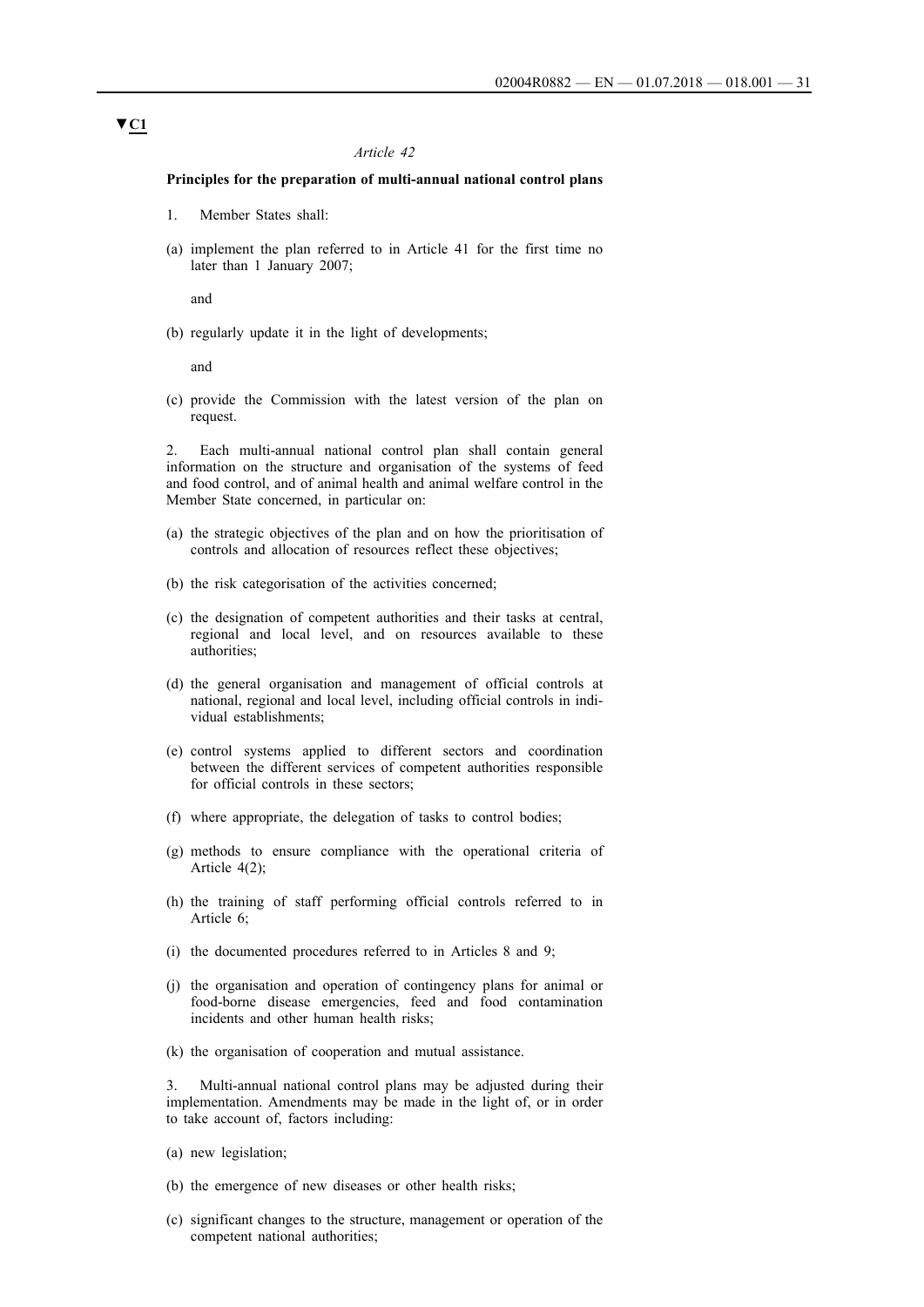- (d) the results of Member States' official controls;
- (e) the results of Community controls carried out in accordance with Article 45;
- (f) any amendment of the guidelines referred to in Article 43;
- (g) scientific findings;
- (h) the outcome of audits performed by a third country in a Member State.

#### **Guidelines for multi-annual national control plans**

1. The multi-annual national control plans referred to in Article 41 shall take account of guidelines to be drawn up by the Commission in accordance with the procedure referred to in Article 62(2). These guidelines shall in particular:

- (a) promote a consistent, comprehensive and integrated approach to official controls of feed and food, animal health and animal welfare legislation, and embrace all sectors and all stages of the feed and food chain, including import and introduction;
- (b) identify risk-based priorities and criteria for the risk categorisation of the activities concerned and the most effective control procedures;
- (c) identify other priorities and the most effective control procedures;
- (d) identify the stages of production, processing and distribution of feed and food, including the use of feed, which will provide the most reliable and indicative information about compliance with feed and food law;
- (e) encourage the adoption of best practices at all levels of the control system;
- (f) encourage the development of effective controls on traceability systems;
- (g) provide advice on the development of systems to record the performance and results of control actions;
- (h) reflect relevant international bodies' standards and recommendations regarding the organisation and operation of official services;
- (i) lay down criteria for the conduct of the audits referred to in Article 4(6);
- (j) lay down the structure of, and information to be included in, the annual reports required in Article 44;
- (k) indicate the main performance indicators to be applied in assessing multi-annual national control plans.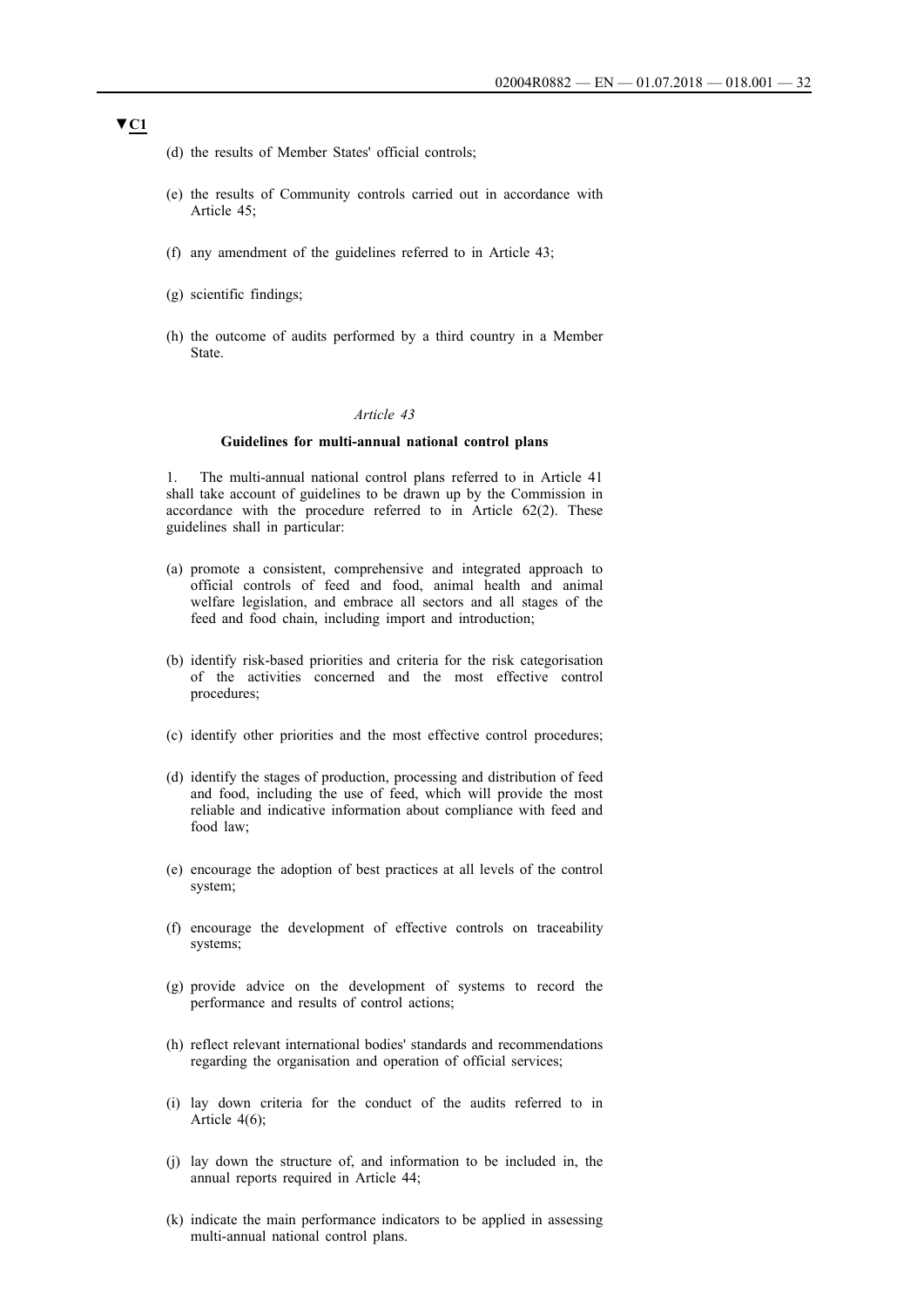2. Where necessary, the guidelines shall be adapted in the light of the analysis of annual reports that Member States submit in accordance with Article 44 or Community controls carried out in accordance with Article 45.

#### *Article 44*

### **Annual reports**

1. One year after starting the implementation of multi-annual national control plans, and subsequently every year, Member States shall submit to the Commission a report indicating:

- (a) any amendments made to multi-annual national control plans to take account of the factors referred to in Article 42(3);
- (b) the results of controls and audits conducted in the previous year under the provisions of the multi-annual national control plan;
- (c) the type and number of cases of non-compliance identified;
- (d) actions to ensure the effective operation of multi-annual national control plans, including enforcement action and its results.

2. In order to promote the consistent presentation of this report and in particular of the results of official controls, the information referred to in paragraph 1 shall take account of guidelines to be drawn up by the Commission in accordance with the procedure referred to in Article 62(2).

3. Member States shall finalise their reports and transmit them to the Commission, within six months of the end of the year to which the reports relate.

4. In the light of the reports referred to in paragraph 1, the outcome of Community controls carried out in accordance with Article 45 and any other relevant information, the Commission shall establish an annual report on the overall operation of official controls in Member States. This report may, where appropriate, include recommendations on:

- (a) possible improvements to official control and audit systems in Member States, including their scope, management and implementation;
- (b) specific control actions concerning sectors or activities, regardless of whether these are covered by multi-annual national control plans;
- (c) coordinated plans aiming at addressing issues of particular interest.

5. Multi-annual national control plans and the related guidelines shall, where appropriate, be adapted on the basis of the conclusions and recommendations contained in the Commission's report.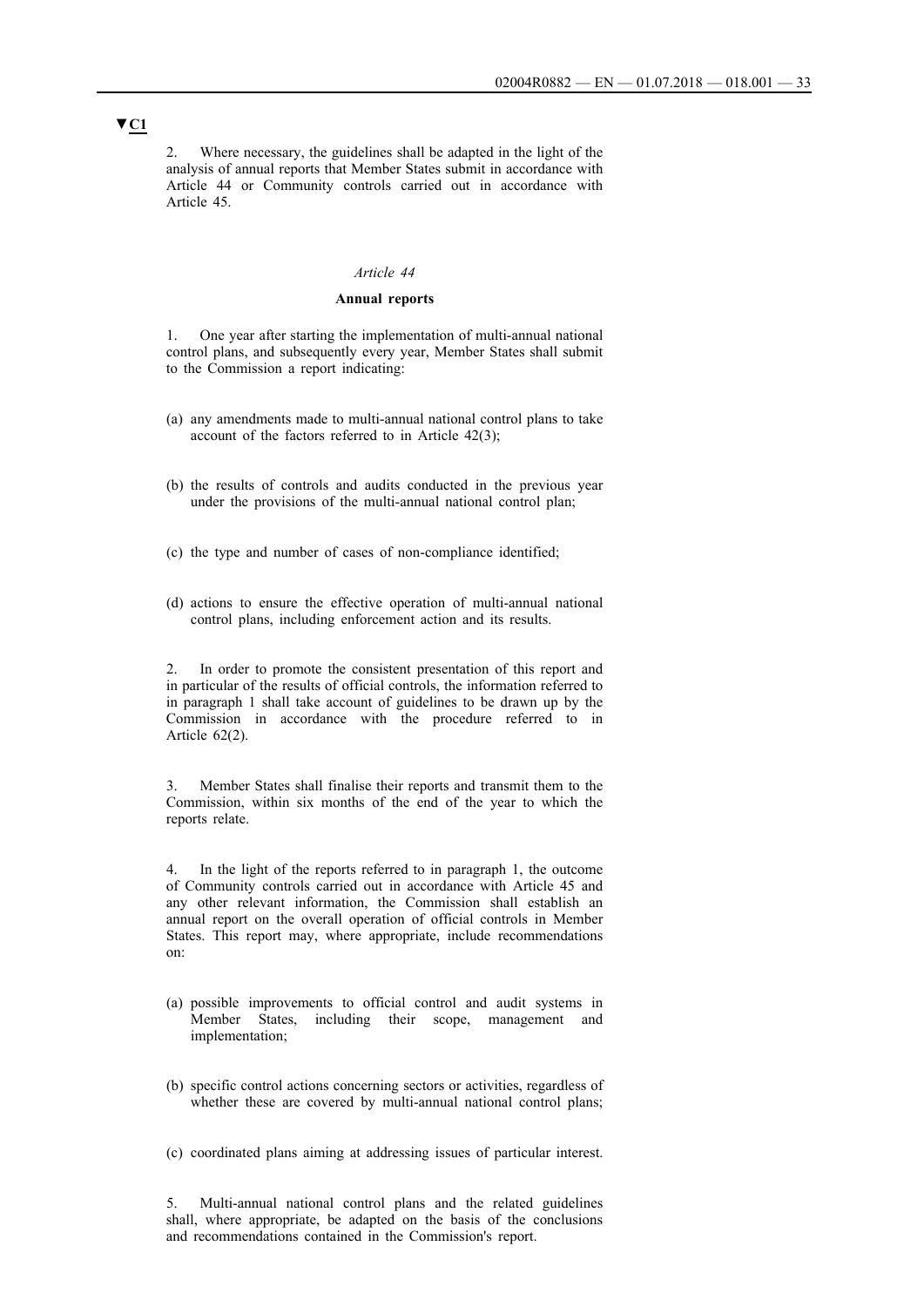6. The Commission shall submit its report to the European Parliament and the Council and make it available to the public.

### TITLE VI

#### **COMMUNITY ACTIVITIES**

### CHAPTER I

### **COMMUNITY CONTROLS**

#### *Article 45*

# **Community controls in Member States**

1. Commission experts shall carry out general and specific audits in Member States. The Commission may appoint experts from Member States to assist its own experts. General and specific audits shall be organised in cooperation with Member States' competent authorities. Audits shall be carried out on a regular basis. Their main purpose shall be to verify that, overall, official controls take place in Member States in accordance with the multi-annual national control plans referred to in Article 41 and in compliance with Community law. For this purpose, and in order to facilitate the efficiency and effectiveness of the audits, the Commission may, in advance of carrying out such audits, request that the Member States provide, as soon as possible, up-to-date copies of national control plans.

2. Specific audits and inspections in one or more specific areas may supplement general audits. These specific audits and inspections shall in particular serve to:

- (a) verify the implementation of the multi-annual national control plan, feed and food law and animal health and animal welfare legislation and may include, as appropriate, on-the-spot inspections of official services and of facilities associated with the sector being audited;
- (b) verify the functioning and organisation of competent authorities;
- (c) investigate important or recurring problems in Member States;
- (d) investigate emergency situations, emerging problems or new developments in Member States.

3. The Commission shall report on the findings of each control carried out. Its report shall, if appropriate, contain recommendations for Member States on the improvement of compliance with feed and food law and animal health and animal welfare rules. The Commission shall make its reports publicly available. In the case of reports on controls carried out in a Member State, the Commission shall provide the relevant competent authority with a draft report for comments, take those comments into consideration in preparing the final report and publish the competent authority's comments together with the final report.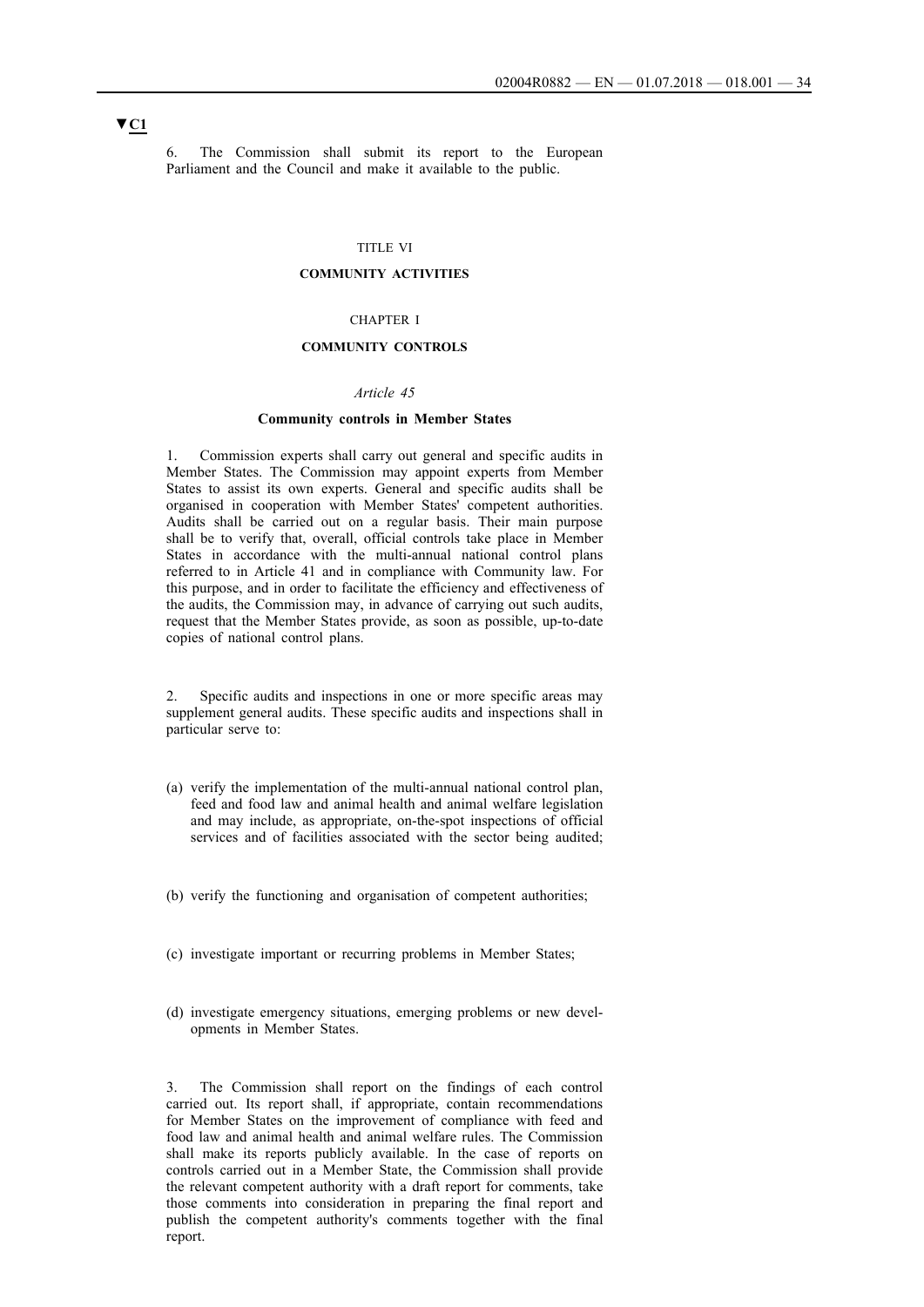4. The Commission shall establish an annual control programme, communicate it to Member States in advance, and report on its results. The Commission may amend the programme to take account of developments in the fields of feed and food safety, animal health, animal welfare and plant health.

- 5. Member States shall:
- (a) take appropriate follow-up action in the light of the recommendations resulting from Community controls;
- (b) give all necessary assistance and provide all documentation and other technical support that Commission experts request to enable them to carry out controls efficiently and effectively;
- (c) ensure that Commission experts have access to all premises or parts of premises and to information, including computing systems, relevant to the execution of their duties.

6. Detailed rules concerning Community controls in Member States may be drawn up or amended in accordance with the procedure referred to in Article 62(3).

#### *Article 46*

#### **Community controls in third countries**

1. Commission experts may carry out official controls in third countries in order to verify, on the basis of the information referred to in Article 47(1), the compliance or equivalence of third-country legislation and systems with Community feed and food law and Community animal health legislation. The Commission may appoint experts from Member States to assist its own experts. Such official controls shall have particular regard to:

- (a) the legislation of the third country;
- (b) the organisation of the third country's competent authorities, their powers and independence, the supervision to which they are subject and the authority they have to enforce the applicable legislation effectively;
- (c) the training of staff in the performance of official controls;
- (d) the resources including diagnostic facilities available to competent authorities;
- (e) the existence and operation of documented control procedures and control systems based on priorities;
- (f) where applicable, the situation regarding animal health, zoonoses and plant health, and procedures for notifying the Commission and relevant international bodies of outbreaks of animal and plant diseases;
- (g) the extent and operation of official controls on imports of animals, plants and their products;
- (h) the assurances which the third country can give regarding compliance with, or equivalence to, Community requirements.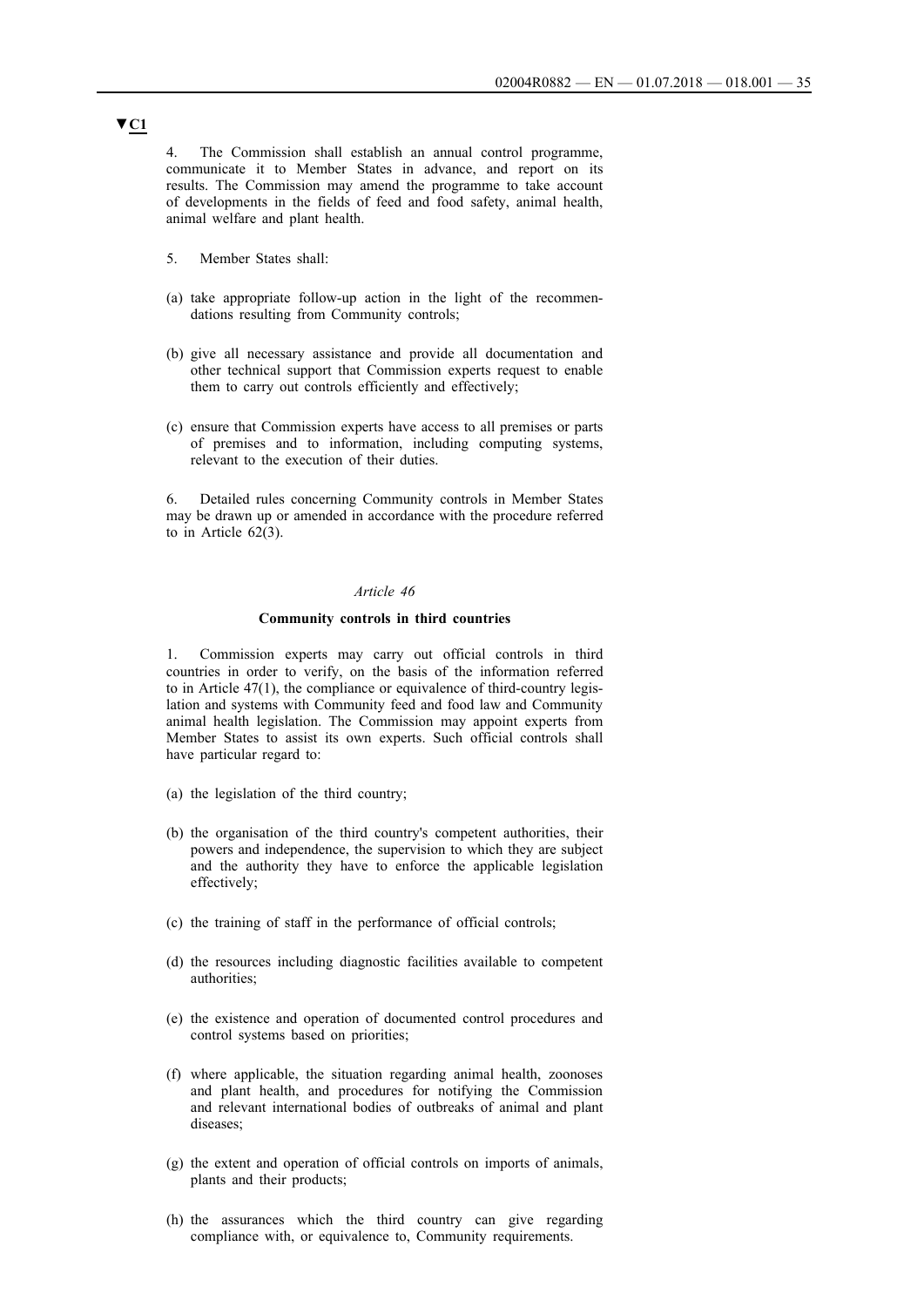2. In order to facilitate the efficiency and effectiveness of the controls in a third country, the Commission may, in advance of carrying out such controls, request that the third country concerned provide the information referred to in Article 47(1) and, where appropriate, the written records on the implementation of such controls.

3. The frequency of Community controls in third countries shall be determined on the basis of:

- (a) a risk assessment of the products exported to the Community;
- (b) the provisions of Community legislation;
- (c) the volume and nature of imports from the country concerned;
- (d) the results of controls that the Commission services or other inspection bodies have already carried out;
- (e) the results of import controls and of any other controls that competent authorities of Member States have carried out;
- (f) information received from the European Food Safety Authority or similar bodies;
- (g) information received from internationally recognised bodies such as the World Health Organisation (WHO), the Codex Alimentarius Commission and the World Organisation for Animal Health (OIE), or from other sources;
- (h) evidence of emerging disease situations or other circumstances that might result in live animals, live plants or feed or food imported from a third country presenting health risks;
- (i) the need to investigate or respond to emergency situations in individual third countries.

#### **▼M7**

The criteria for determining risk for the purpose of the risk assessment referred to in point (a) shall be decided by the Commission. Those measures, designed to amend non-essential elements of this Regulation by supplementing it, shall be adopted in accordance with the regulatory procedure with scrutiny referred to in Article 62(4).

# **▼C1**

4. The procedure and detailed rules for controls in third countries may be determined or amended in accordance with the procedure referred to in Article 62(3).

They shall include, in particular, procedures for and detailed rules on:

- (a) controls in third countries in the context of a bilateral agreement;
- (b) controls in other third countries.

According to the same procedure, charges for the abovementioned controls may be established on a reciprocal basis.

5. If, during a Community control, a serious risk to human or animal health is identified, the Commission shall immediately take any necessary emergency measures in accordance with Article 53 of Regulation (EC) No 178/2002 or safeguard provisions in other relevant Community legislation.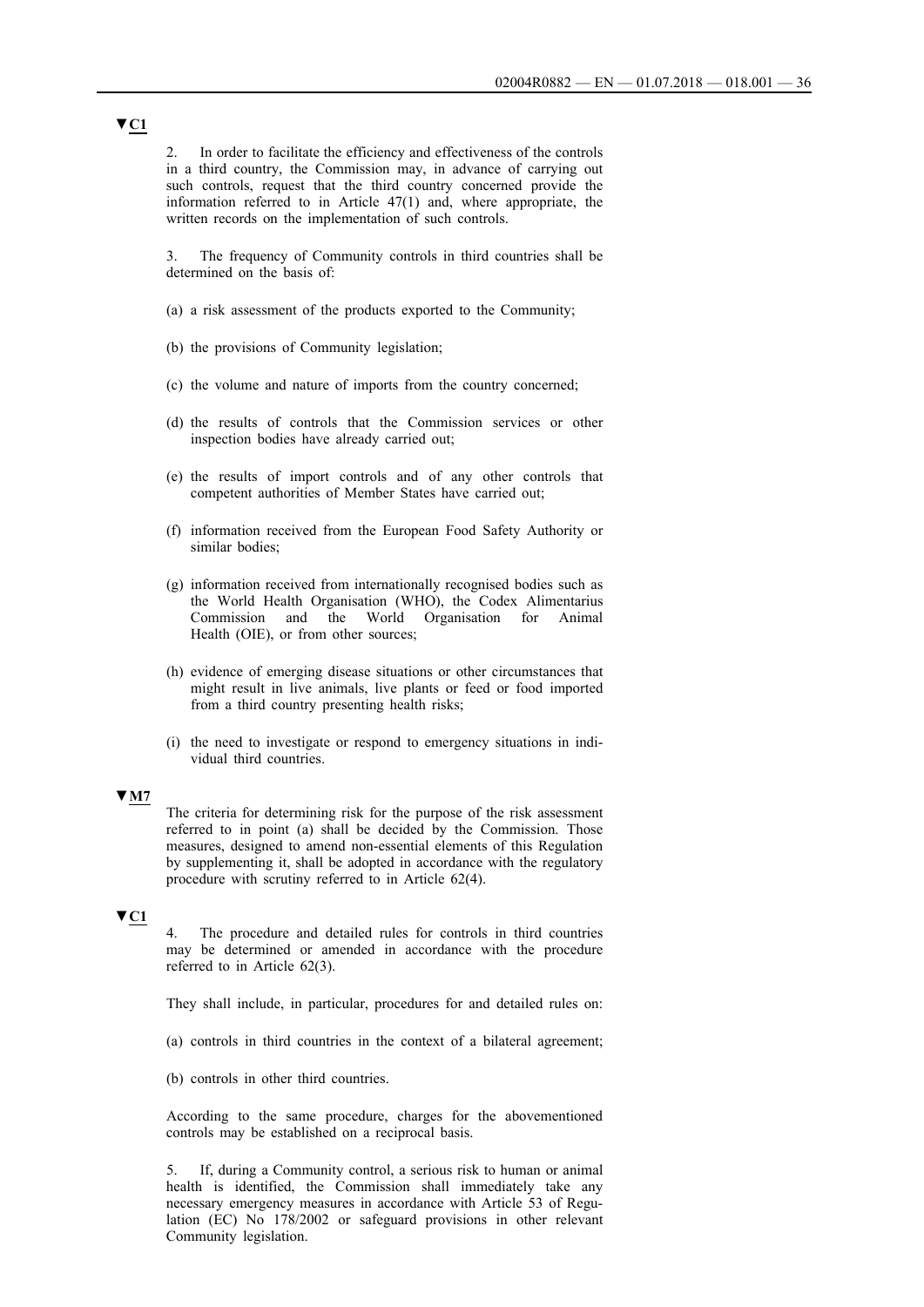6. The Commission shall report on the findings of each Community control carried out. Its report shall, if appropriate, contain recommendations. The Commission shall make its reports publicly available.

7. The Commission shall communicate its programme of controls in third countries to Member States in advance and report on the results. It may amend the programme to take account of developments in the fields of feed and food safety, animal health and plant health.

### CHAPTER II

### **IMPORT CONDITIONS**

### *Article 47*

### **General import conditions**

1. The Commission shall be responsible for requesting third countries intending to export goods to the Community to provide the following accurate and up-to-date information on the general organisation and management of sanitary control systems:

- (a) any sanitary or phytosanitary regulations adopted or proposed within its territory;
- (b) any control and inspection procedures, production and quarantine treatment, pesticide tolerance and food additive approval procedures operated within its territory;
- (c) risk-assessment procedures, factors taken into consideration, as well as the determination of the appropriate level of sanitary or phytosanitary protection;
- (d) where appropriate, the follow-up given to the recommendations made pursuant to controls referred to in Article 46.

2. The information referred to in paragraph 1 shall be proportionate to the nature of the goods and may take account of the specific situation and structure of the third country and the nature of the products exported to the Community. Its scope shall cover at least the goods intended to be exported to the Community.

3. The information referred to in paragraphs 1 and 2 may also relate to:

- (a) results of the national controls carried out on goods intended to be exported to the Community;
- (b) important changes which have been made to the structure and functioning of the relevant control systems, in particular to meet Community requirements or recommendations.

4. Where a third country does not provide such information or where such information is inadequate, specific import conditions may be fixed in accordance with the procedure referred to in Article 62(3) on a case by case and strictly temporary basis following consultations with the third country concerned.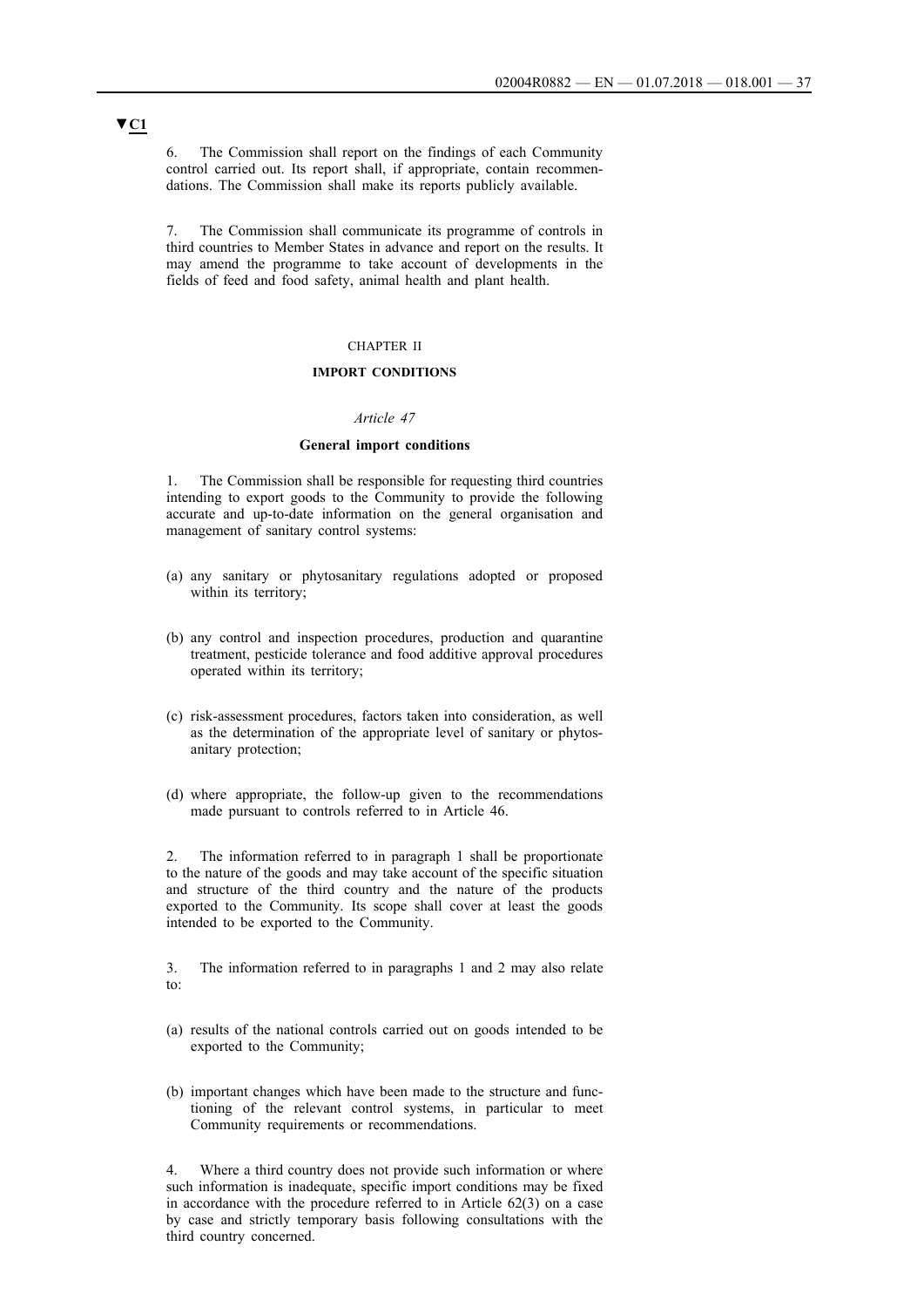5. Guidelines, specifying how the information referred to in paragraphs 1, 2 and 3 shall be drawn up and presented to the Commission, as well as transitional measures allowing time for third countries to prepare this information shall be established in accordance with the procedure referred to in Article 62(2).

#### *Article 48*

### **Specific import conditions**

# **▼M7**

1. To the extent that the conditions and detailed procedures to be respected when importing goods from third countries or their regions are not provided for by Community law and in particular by Regulation (EC) No 854/2004, they shall, if necessary, be laid down by the Commission. Those measures, designed to amend non-essential elements of this Regulation by supplementing it, shall be adopted in accordance with the regulatory procedure with scrutiny referred to in Article 62(4).

### **▼C1**

2. The conditions and detailed procedures referred to in paragraph 1 may include:

- (a) the establishment of a list of third countries from which specific products may be imported into one of the territories referred to in Annex I;
- (b) the establishment of models of certificates accompanying consignments;
- (c) special import conditions, depending on the type of product or animal and the possible risks associated therewith.

Third countries shall appear on the lists referred to in paragraph 2(a) only if their competent authorities provide appropriate guarantees as regards compliance or equivalence with Community feed and food law and animal health rules.

4. When drawing up or updating lists, particular account shall be taken of the following criteria:

- (a) the third country's legislation in the sector concerned;
- (b) the structure and organisation of the competent authority of the third country and its control services, as well as the powers available to it/them and the guarantees that can be provided with regard to the implementation of the legislation concerned;
- (c) the existence of adequate official controls;
- (d) the regularity and rapidity of information supplied by the third country on the presence of hazards in feed and food, and in live animals;
- (e) the guarantees given by a third country that:
	- (i) conditions applied to the establishments from which feed and food may be imported in the Community comply with or are equivalent to the requirements in Community feed and food law;
	- (ii) a list of such establishments is drawn up and kept up to date;
	- (iii) the list of establishments and its updated versions are communicated to the Commission without delay;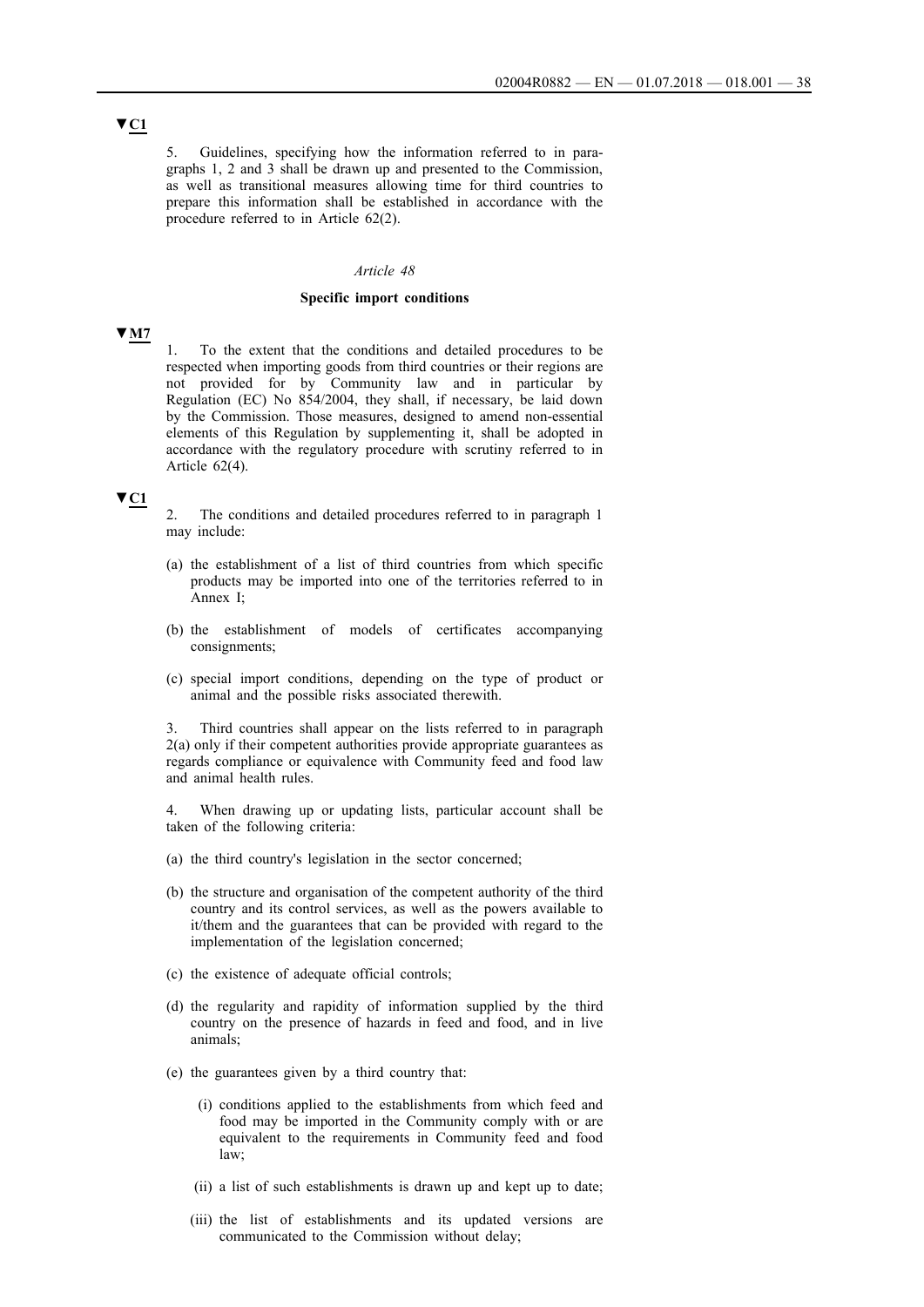(iv) the establishments are the subject of regular and effective controls by the competent authority of the third country.

5. When adopting the special import conditions referred to in paragraph 2(c), account shall be taken of information that the third countries concerned have provided and, where necessary, the results of Community controls carried out in such third countries. Special import conditions may be established for a single product or for a group of products. They may apply to a single third country, to regions of a third country, or to a group of third countries.

### *Article 49*

#### **Equivalence**

1. Following the implementation of an equivalence agreement, or a satisfactory audit, a decision may be taken, in accordance with the procedure referred to in Article 62(3), recognising that measures that third countries or their regions apply in specific areas offer guarantees equivalent to those applied in the Community, if the third countries supply objective proof in this respect.

2. The decision referred to in paragraph 1 shall set out the conditions governing the imports from that third country or region of a third country.

The conditions may include:

- (a) the nature and content of the certificates that must accompany the products;
- (b) specific requirements applicable to importation into the Community;
- (c) where necessary, procedures for drawing up and amending lists of regions or establishments from which imports are permitted.

3. The decision referred to in paragraph 1 shall be repealed in accordance with the same procedure and without delay where any of the conditions for recognition of equivalence established at the time of its adoption cease to be fulfilled.

#### *Article 50*

### **Support for developing countries**

1. In accordance with the procedure referred to in Article 62(3) the following measures may be adopted and maintained so long as they have a demonstrable effect in ensuring that developing countries are able to comply with the provisions of this Regulation:

- (a) a phased introduction of the requirements referred to in Articles 47 and 48 for products exported to the Community. Progress in meeting these requirements shall be evaluated and taken into account in determining the need for specified time-limited exemptions in whole or in part from the requirements. The phased introduction shall also take into account the progress in building the institutional capacity referred to in paragraph 2;
- (b) assistance with providing the information referred to in Article 47, if necessary by Community experts;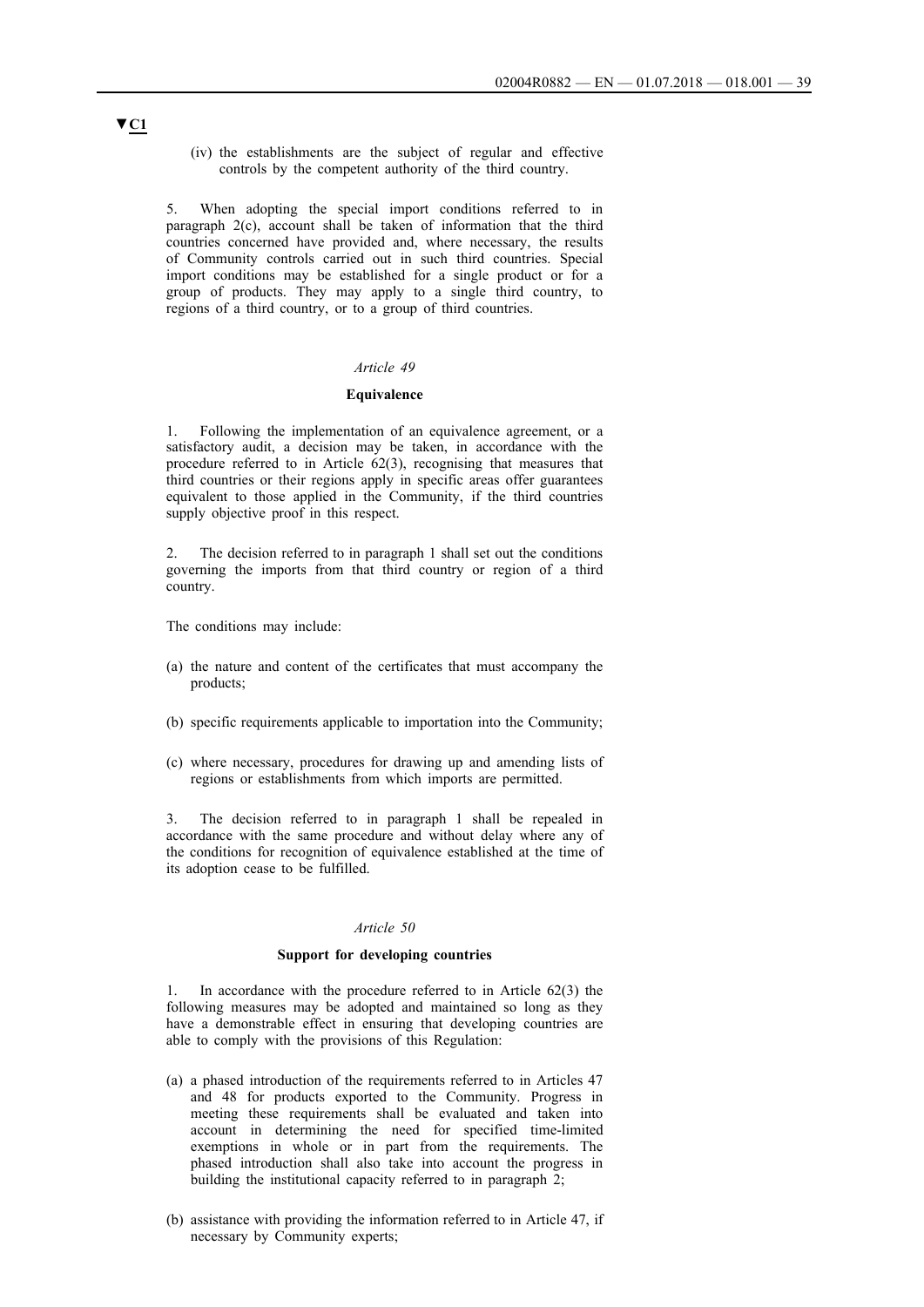- (c) the promotion of joint projects between developing countries and Member States;
- (d) the development of guidelines to assist developing countries in organising official controls on products exported to the Community;
- (e) sending Community experts to developing countries so as to assist in the organisation of official controls;
- (f) the participation of control staff from developing countries in the training courses referred to in Article 51.

2. In the context of the Community's development cooperation policy, the Commission shall promote support to developing countries with regard to feed and food safety in general and compliance with feed and food standards in particular, in order to build the institutional capacity required to meet the requirements referred to in Articles 5, 12, 47 and 48.

#### CHAPTER III

### **TRAINING OF CONTROL STAFF**

### *Article 51*

#### **Training of control staff**

1. The Commission may organise training courses for the staff of the competent authorities of Member States responsible for the official controls referred to in this Regulation. These training courses shall serve to develop a harmonised approach to official controls in Member States. They may include in particular training on:

- (a) Community feed and food law and animal health and animal welfare rules;
- (b) control methods and techniques, such as the auditing of systems that operators design to comply with feed and food law, animal health and animal welfare rules;
- (c) controls to be carried out on goods imported into the Community;
- (d) feed and food production, processing and marketing methods and techniques.

2. The training courses referred to in paragraph 1 may be open to participants from third countries, in particular developing countries.

3. Detailed rules for the organisation of training courses may be laid down in accordance with the procedure referred to in Article 62(3).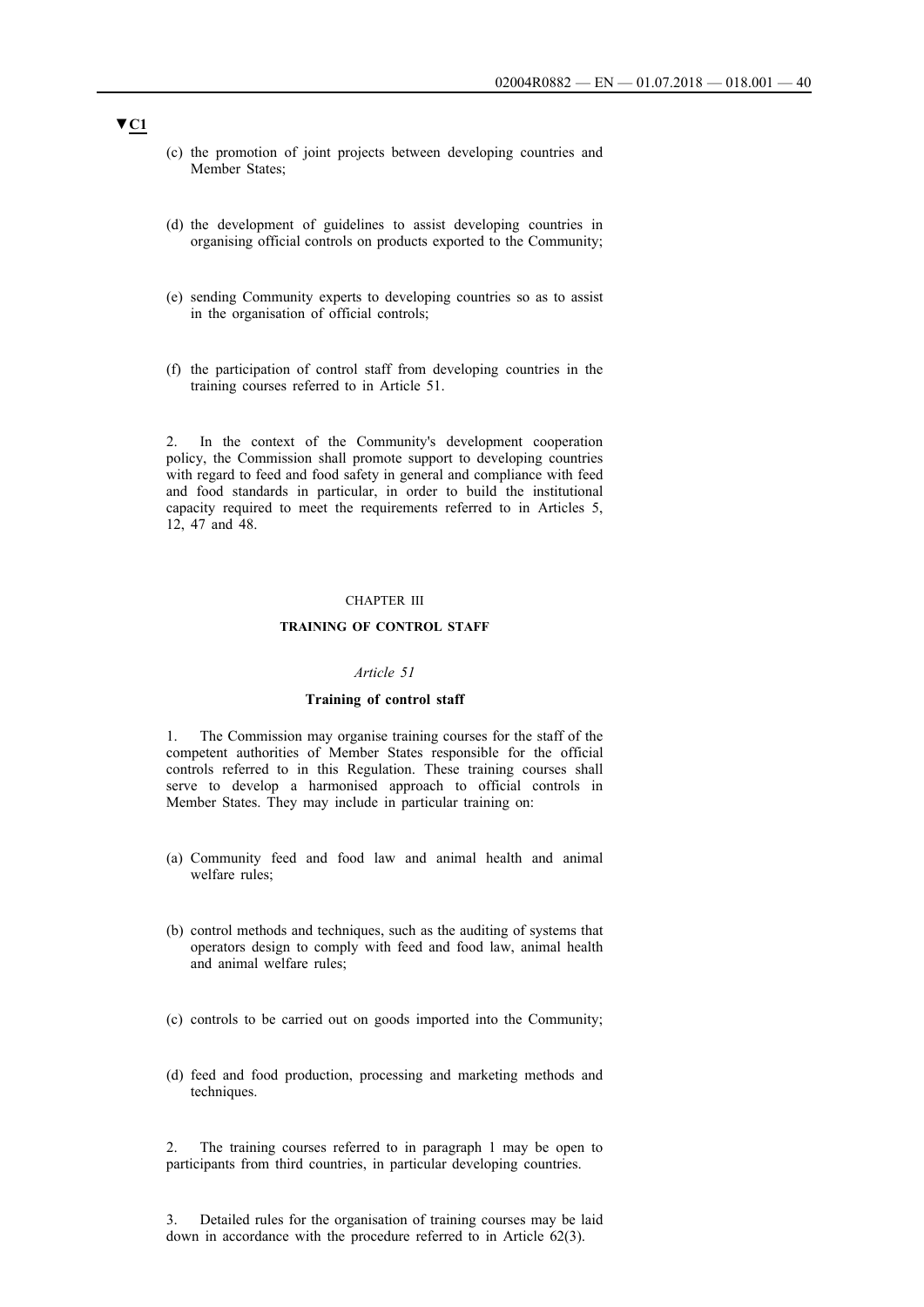#### CHAPTER IV

### **OTHER COMMUNITY ACTIVITIES**

#### *Article 52*

#### **Third-country controls in Member States**

1. Commission experts may, at the request of and in cooperation with the competent authorities of Member States, assist Member States during controls that third countries carry out.

2. In such cases, Member States in whose territory a third country is to carry out a control shall inform the Commission about the planning, scope, documentation and any other relevant information enabling the Commission to take part effectively in the control.

- 3. The Commission's assistance shall serve in particular to:
- (a) clarify Community feed and food law and animal health and animal welfare rules;
- (b) provide information and data available at Community level that may be useful for the control carried out by the third country;
- (c) ensure uniformity with regard to controls carried out by third countries.

### *Article 53*

#### **Coordinated control plans**

The Commission may recommend coordinated plans in accordance with the procedure referred to in Article 62(2). These plans shall be:

(a) organised annually in accordance with a programme;

and

(b) where considered necessary, organised on an ad hoc basis, in particular with a view to establishing the prevalence of hazards in feed, food or animals.

### TITLE VII

#### **ENFORCEMENT MEASURES**

#### CHAPTER I

### **NATIONAL ENFORCEMENT MEASURES**

#### *Article 54*

#### **Action in case of non-compliance**

1. When the competent authority identifies non-compliance, it shall take action to ensure that the operator remedies the situation. When deciding which action to take, the competent authority shall take account of the nature of the non-compliance and that operator's past record with regard to non-compliance.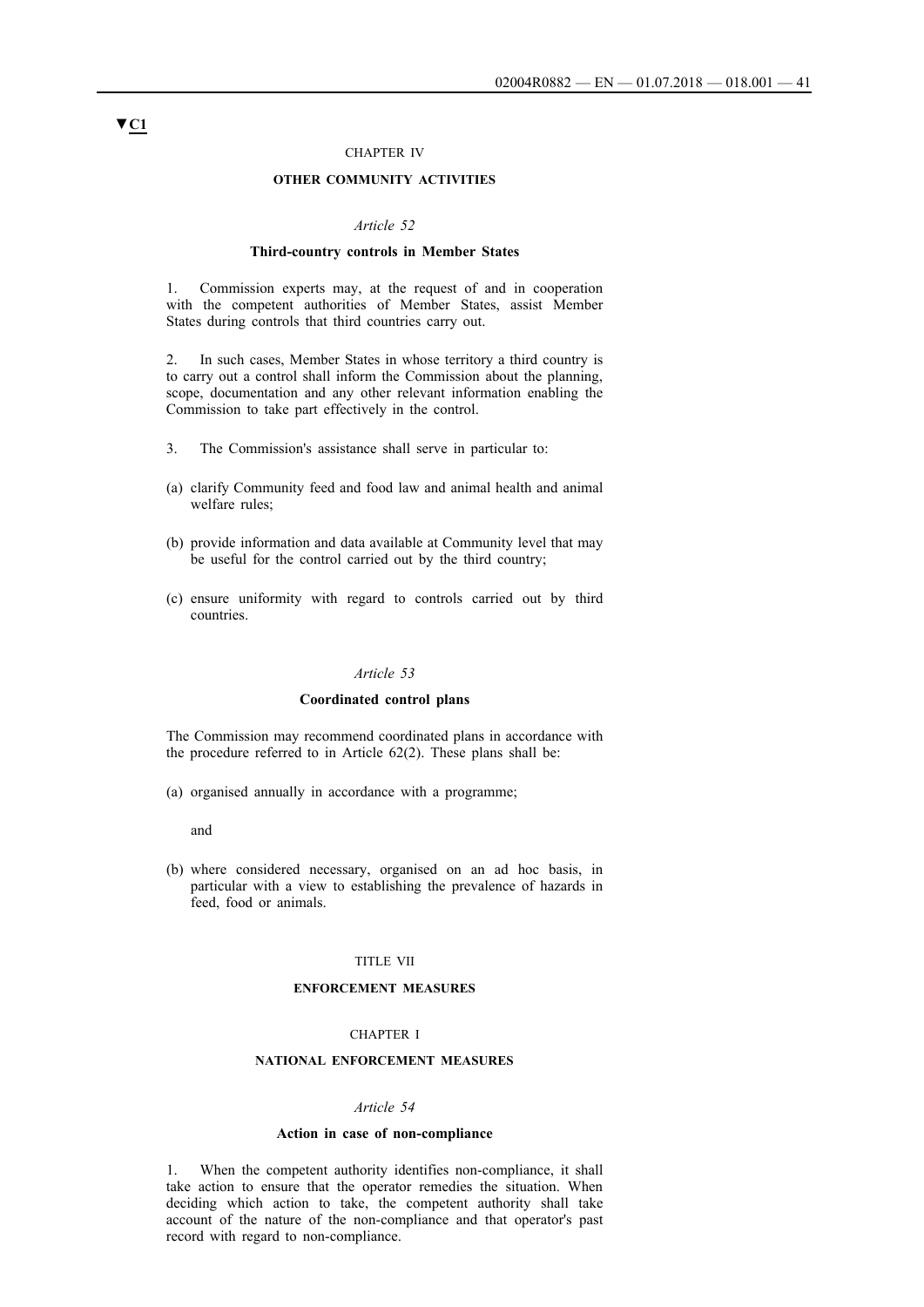2. Such action shall include, where appropriate, the following measures:

- (a) the imposition of sanitation procedures or any other action deemed necessary to ensure the safety of feed or food or compliance with feed or food law, animal health or animal welfare rules;
- (b) the restriction or prohibition of the placing on the market, import or export of feed, food or animals;
- (c) monitoring and, if necessary, ordering the recall, withdrawal and/or destruction of feed or food;
- (d) the authorisation to use feed or food for purposes other than those for which they were originally intended;
- (e) the suspension of operation or closure of all or part of the business concerned for an appropriate period of time;
- (f) the suspension or withdrawal of the establishment's approval;
- (g) the measures referred to in Article 19 on consignments from third countries;
- (h) any other measure the competent authority deems appropriate.

3. The competent authority shall provide the operator concerned, or a representative, with:

(a) written notification of its decision concerning the action to be taken in accordance with paragraph 1, together with the reasons for the decision;

and

(b) information on rights of appeal against such decisions and on the applicable procedure and time limits.

4. Where appropriate, the competent authority shall also notify the competent authority of the Member State of dispatch of its decision.

5. All expenditure incurred pursuant to this Article shall be borne by the responsible feed and food business operator.

#### *Article 55*

#### **Sanctions**

1. Member States shall lay down the rules on sanctions applicable to infringements of feed and food law and other Community provisions relating to the protection of animal health and welfare and shall take all measures necessary to ensure that they are implemented. The sanctions provided for must be effective, proportionate and dissuasive.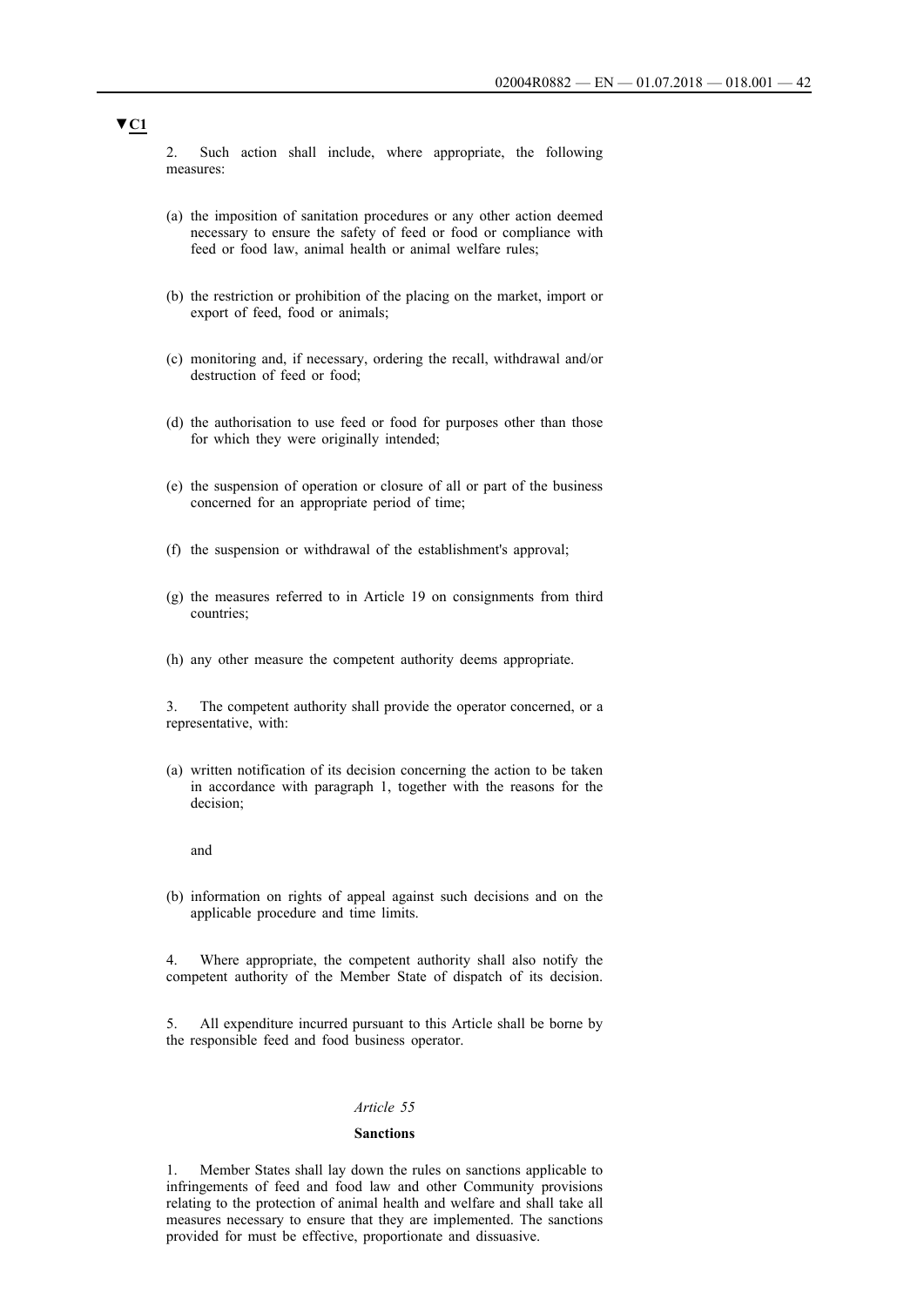2. Member States shall notify the provisions applicable to infringements of feed and food law and any subsequent amendment to the Commission without delay.

### CHAPTER II

### **COMMUNITY ENFORCEMENT MEASURES**

#### *Article 56*

### **Safeguard measures**

1. Measures shall be taken under the procedures provided for in Article 53 of Regulation (EC) No 178/2002 if:

(a) the Commission has evidence of a serious failure in a Member State's control systems;

and

- (b) such failure may constitute a possible and widespread risk for human health, animal health or animal welfare, either directly or through the environment.
- 2. Such measures shall be adopted only after:
- (a) Community controls have shown and reported non-compliance with Community legislation;

and

(b) the Member State concerned has failed to correct the situation upon request and within the time limit set by the Commission.

### TITLE VIII

#### **ADAPTATION OF COMMUNITY LEGISLATION**

### *Article 57*

#### **Amendment of Directive 96/23/EC**

Directive 96/23/EC is hereby amended as follows:

1. Article 14(2) is replaced by the following:

'2. The Community reference laboratories shall be those referred to in the relevant part of Annex VII of Regulation (EC) No 882/2004 of the European Parliament and of the Council of 29 April 2004 on official controls performed to ensure the verification of compliance with feed and food law, animal health and animal welfare rules (\*).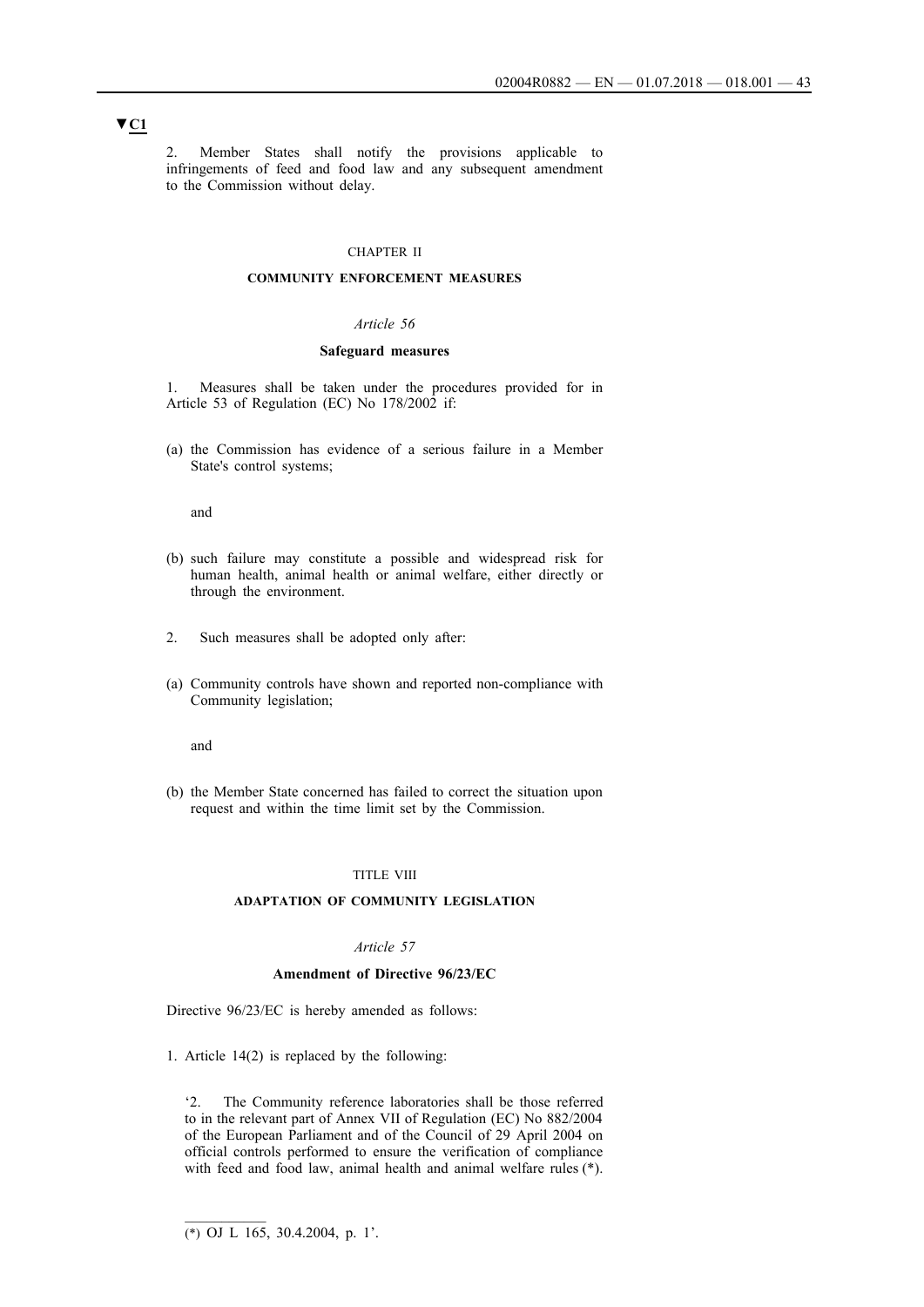2. In Article 30, the part of paragraph 1 beginning 'Where such additional checks demonstrate…' and ending '…or to use it for other purposes authorised by Community legislation, without indemnity or compensation', is replaced by the following:

'Where checks demonstrate the presence of unauthorised substances or products or when maximum limits have been exceeded, the provisions of Articles 19 to 22 of Regulation (EC) No 882/2004 shall apply.'

3. Annex V is deleted.

### *Article 58*

### **Amendment of Directive 97/78/EC**

Directive 97/78/EC is hereby amended as follows:

1. Article 1 is replaced by the following:

'Veterinary checks on products from third countries introduced into one of the territories listed in Annex I shall be carried out by Member States in accordance with this Directive and with Regulation (EC) No 882/2004 of the European Parliament and of the Council of 29 April 2004 on official controls performed to ensure the verification of compliance with feed and food law, animal health and animal welfare rules (\*).

(\*) OJ L 165, 30.4.2004, p. 1.'

 $\frac{1}{2}$ 

- 2. Article  $2(2)(a)$  is replaced by the following:
	- '(a) "products" means the products of animal origin referred to in Directives 89/662/EEC and 90/425/EEC, in Regulation (EC) No 1774/2002 of the European Parliament and of the Council of 3 October 2002 laying down health rules concerning animal by-products not intended for human consumption (\*), in Council Directive 2002/99/EC of 16 December 2002 laying down the animal health rules governing the production, processing, distribution and introduction of products of animal origin for human consumption (\*\*) and in Regulation (EC) No 854/2004 of the European Parliament and of the Council of 29 April 2004 laying down specific rules for the organisation of official controls on products of animal origin intended for human consumption (\*\*\*); it also includes the plant products referred to in Article 19.

 $\mathcal{L}_\text{max}$ 

<sup>(\*)</sup> OJ L 273, 10.10.2002, p. 1. Regulation as last amended by Commission Regulation (EC) No 808/2003 (OJ L 117, 13.5.2003, p. 1).

<sup>(\*\*)</sup> OJ L 18, 23.1.2003, p. 11.

<sup>(\*\*\*)</sup> OJ L 139, 30.4.2004'.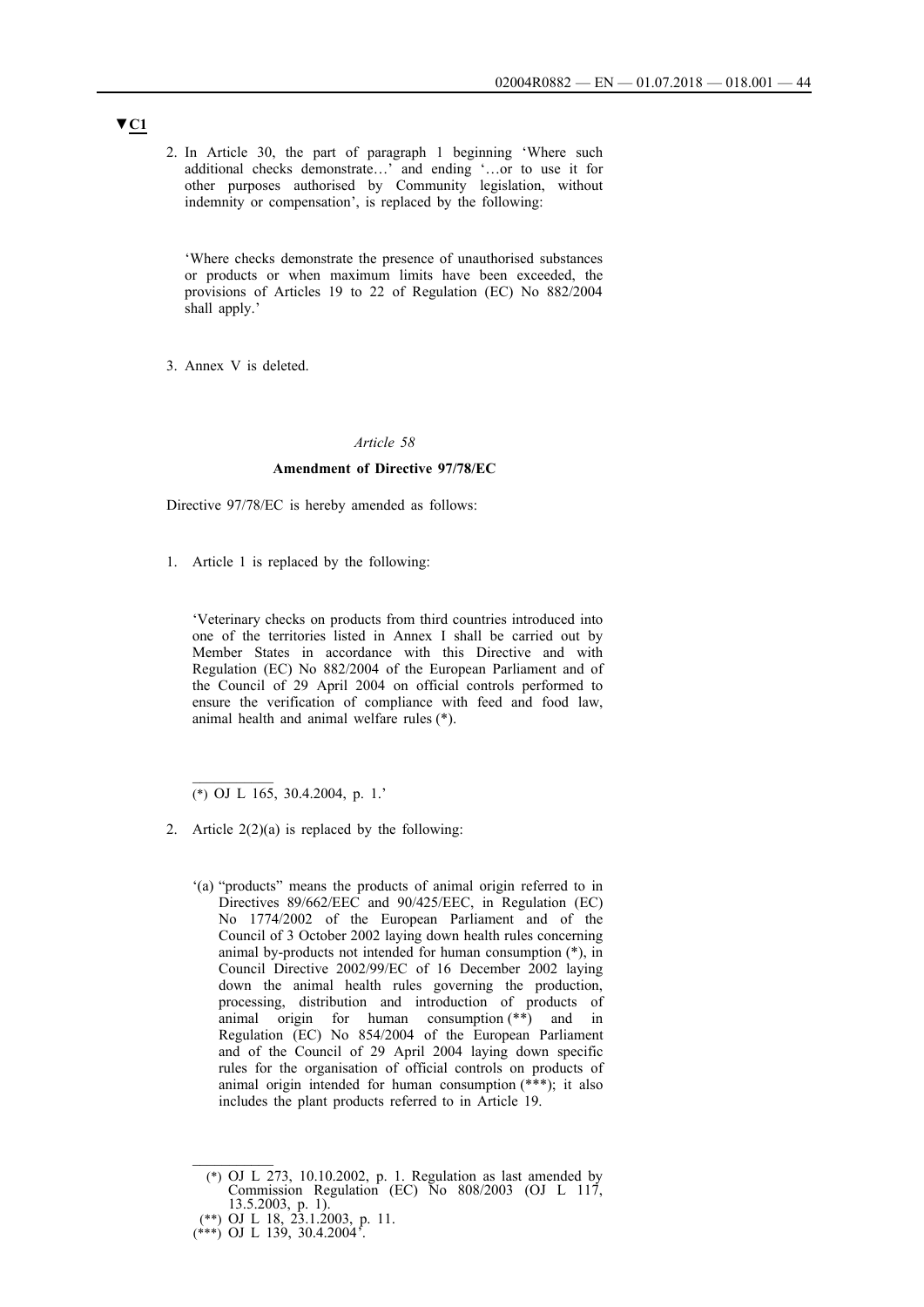3. In Article 7(3), 'inspection fees referred to in Council Directive 85/73/EEC of 29 January 1985 on the financing of veterinary inspections and controls covered by Directives 89/662/EEC, 90/425/EEC, 90/675/EEC and 91/496/EEC (amended and consolidated)' is replaced by the following:

'inspection fees referred to in Regulation (EC) No 882/2004'.

- 4. In Article 10(1)(b), the following phrase is deleted: 'or, in the case of establishments approved in accordance with Council Decision 95/408/EC of 22 June 1995 on the conditions for drawing up, for an interim period, provisional lists of third-country establishments from which Member States are authorised to import certain products of animal origin, fishery products or live bivalve molluscs, from an establishment which has undergone either a Community or a national inspection.'
- 5. Article 12(9) is deleted.
- 6. Article 15(5) is deleted.
- 7. In Article 16, the following paragraph is inserted:

Detailed rules for the introduction of products of animal origin for the supply of the crew and passengers of international means of transport, and for products of animal origin ordered remotely (for example, by mail, by telephone or via the internet) and delivered to the consumer, shall be laid down in accordance with Article 25 of Regulation (EC) No 882/2004.'

- 8. Article 21 is deleted.
- 9. Article 23 is deleted.
- 10. In Article 24(1), second indent, 'in accordance with Article 17(2)(a) and (b)' is replaced by 'in accordance with Article 17'.

### *Article 59*

### **Amendment of Directive 2000/29/EC**

The following Article is inserted in Directive 2000/29/EC:

### *'Article 27a*

For the purpose of this Directive and without prejudice to Article 21 thereof, Articles 41 to 46 of Regulation (EC) No 882/2004 of the European Parliament and of the Council of 29 April 2004 on official controls performed to ensure the verification of compliance with feed and food law, animal health and animal welfare rules (\*) shall apply, as appropriate.

<sup>(\*)</sup> OJ L 165, 30.4.2004, p. 1'.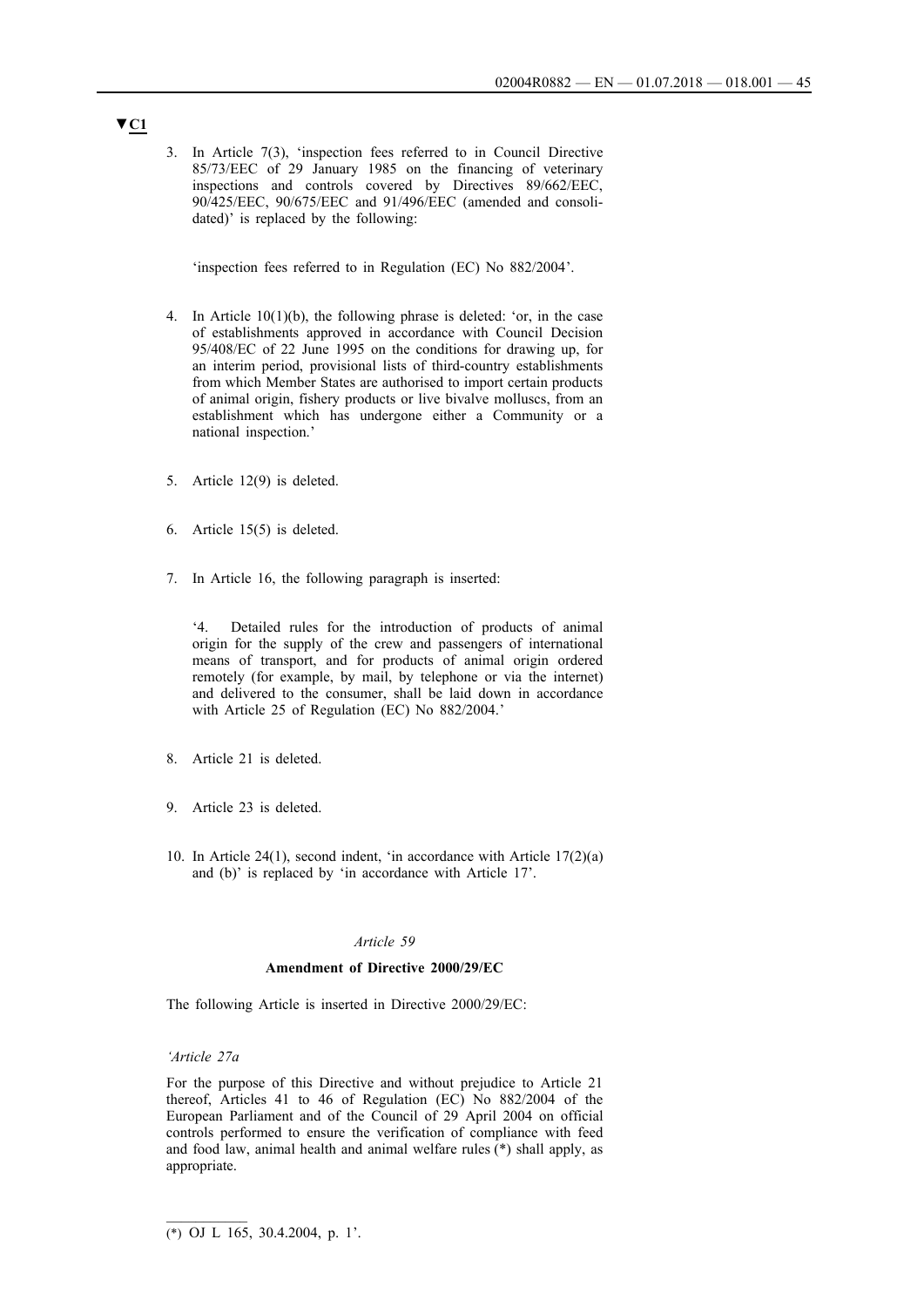### **Amendment of Regulation (EC) No 854/2004**

Regulation (EC) No 854/2004 is hereby amended as follows:

1. In Article 1, the following paragraph is added:

'1a. This Regulation shall apply in addition to Regulation (EC) No 882/2004 of the European Parliament and of the Council of 29 April 2004 on official controls performed to ensure the verification of compliance with feed and food law, animal health and animal welfare rules (\*).

- (\*) OJ L 165, 30.4.2004, p. 1'.
- 2. In Article 2:
	- (a) in paragraph 1, subparagraphs (a), (b), (d) and (e) are deleted;

and

(b) the following subparagraph is added to paragraph 2:

'(b)(a) Regulation (EC) No 882/2004.'

- 3. In Article 3:
	- (a) paragraph 1 is replaced by the following:

'1. The competent authorities shall approve establishments when, and in the manner, specified in Article 31(2) of Regulation (EC) No 882/2004';

and

- (b) paragraphs 4(a) and (b) and paragraph 6 are deleted.
- 4. Article 9 is deleted.
- 5. Article 10 is replaced with the following:

#### *'Article 10*

To ensure the uniform application of the principles and conditions laid down in Article 11 of Regulation (EC) No 178/2002 and Title VI, Chapter II, of Regulation (EC) No 882/2004 the procedures laid down in this Chapter shall apply.

- 6. In Article 11:
	- (a) paragraph 2 is replaced by the following:

'2. A third country shall appear on such lists only if a Community control in that country has taken place and demonstrates that the competent authority provides appropriate guarantees as specified in Article 48(3) of Regulation (EC) No 882/2004. However, a third country may appear on such lists without a Community control having taken place if:

(a) the risk determined in accordance with Article 46(3)(a) of Regulation (EC) No 882/2004 does not warrant it;

and

(b) it is determined, when deciding to add a particular third country to a list in accordance with paragraph 1, that other information indicates that the competent authority provides the necessary guarantees.'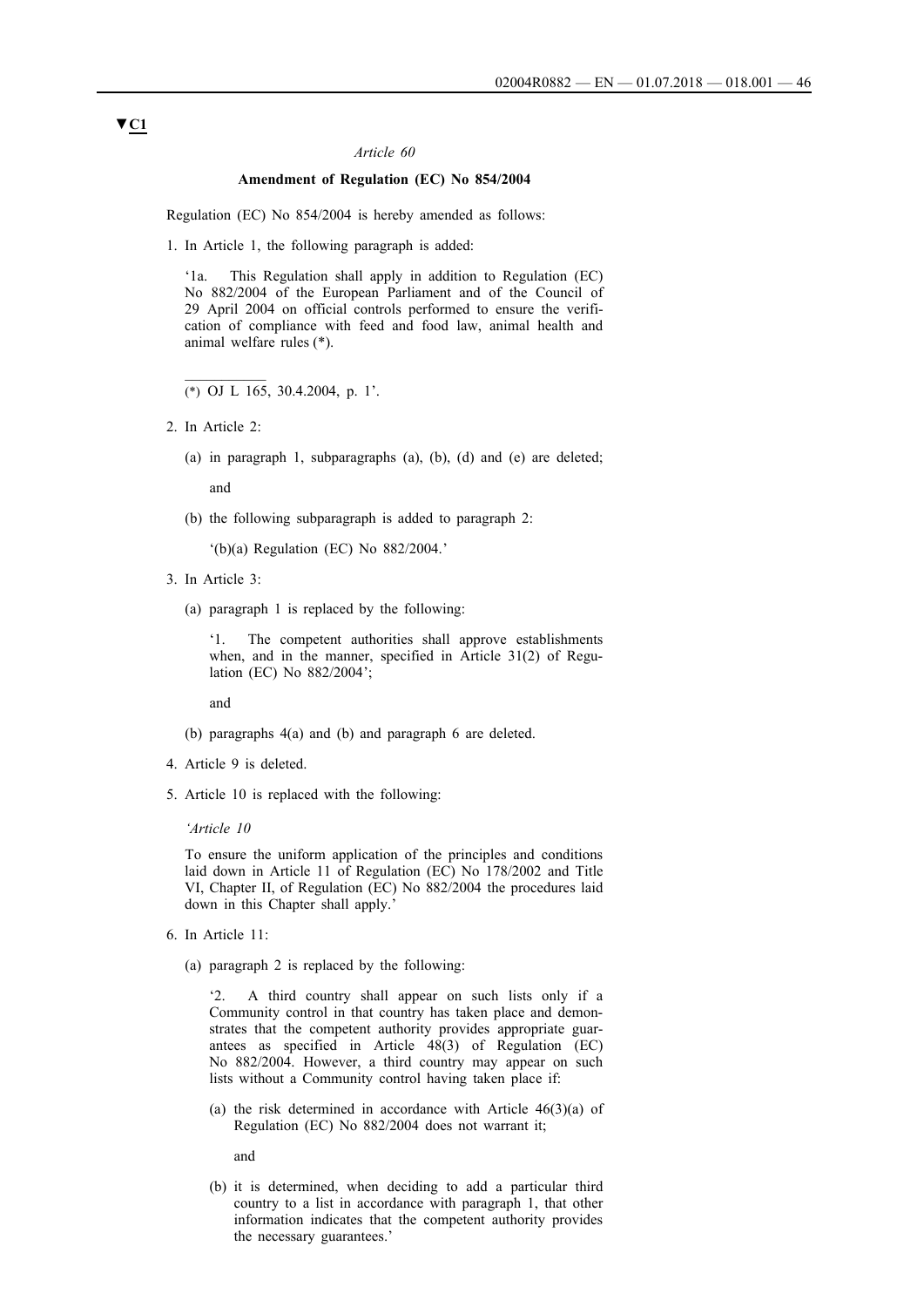(b) in paragraph 4, the introduction is replaced by the following:

'4. When drawing up or updating lists, particular account shall be taken of the criteria listed in Articles 46 and 48(3) of Regulation (EC) No 882/2004. Regard shall also be had to.';

and

- (c) subparagraphs (b) to (h) of paragraph 4 are deleted.
- 7. Article 14(2)(b) is replaced by the following:
	- '(b) any specific import conditions established in accordance with Article 48 of Regulation (EC) No 882/2004.'
- 8. Article 18(17) to (20) are deleted.

#### *Article 61*

### **Repeal of Community acts**

1. Directives 70/373/EEC, 85/591/EEC, 89/397/EEC, 93/99/EEC and 95/53/EC and Decisions 93/383/EEC, 98/728/EC and 1999/313/EC are hereby repealed with effect from 1 January 2006. Directive 85/73/EEC is hereby repealed with effect from 1 January 2008.

2. However, the implementing rules adopted on the basis of those acts, in particular those referred to in Annex VIII, shall remain in force in so far as they are not in contradiction with this Regulation, pending the adoption of the necessary provisions on the basis of this Regulation.

3. Reference to the repealed acts shall be construed as references to this Regulation.

### TITLE IX

#### **GENERAL PROVISIONS**

#### *Article 62*

#### **Committee procedure**

1. The Commission shall be assisted by the Standing Committee on the Food Chain and Animal Health instituted by Article 58 of Regulation (EC) No 178/2002 or, where dealing with matters mainly relating to plant health, by the Standing Committee on plant health set up by Council Decision  $76/894/EEC$  (1).

2. Where reference is made to this paragraph, Articles 3 and 7 of Decision 1999/468/EC shall apply, having regard to the provisions of Article 8 thereof.

3. Where reference is made to this paragraph, Articles 5 and 7 of Decision 1999/468/EC shall apply, having regard to the provisions of Article 8 thereof.

The period laid down in Article 5(6) of Decision 1999/468/EC shall be three months.

#### **▼M7**

4. Where reference is made to this paragraph, Article 5a(1) to (4) and Article 7 of Decision 1999/468/EC shall apply, having regard to the provisions of Article 8 thereof.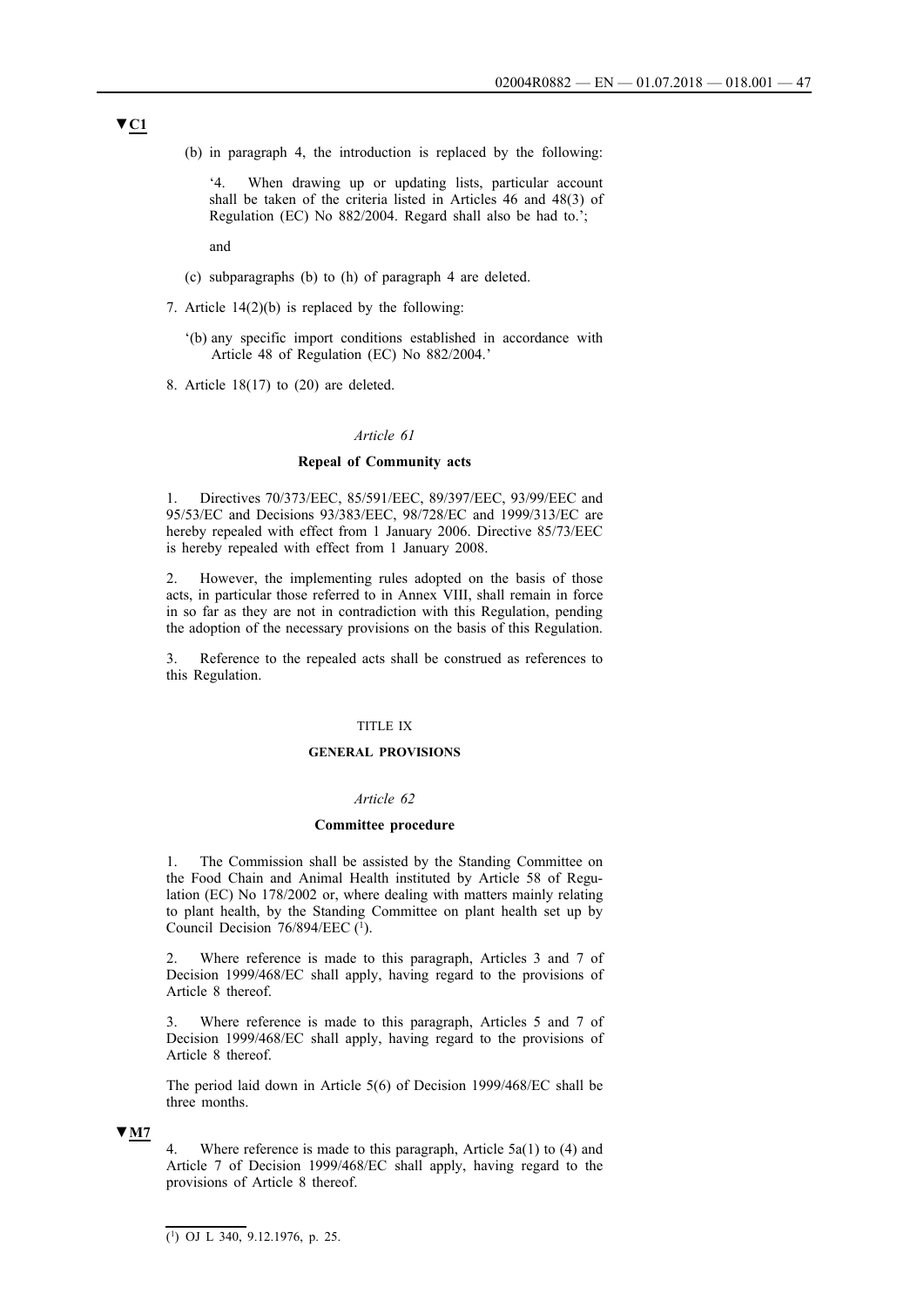### **Implementing and transitional measures**

1. Transitional measures of general scope, designed to amend non-essential elements of this Regulation, *inter alia*, by supplementing it with new non-essential elements, in particular

- any modification of the standards referred to in Article 12(2),
- a definition of what feed is to be regarded as feed of animal origin for the purpose of this Regulation,

and further specifications of the requirements laid down in the provisions of this Regulation, shall be adopted in accordance with the regulatory procedure with scrutiny referred to in Article 62(4).

Other transitional and implementing measures necessary in order to ensure the uniform application of this Regulation may be laid down in accordance with the regulatory procedure referred to in Article 62(3). This applies in particular to:

- the delegation of control tasks to control bodies referred to in Article 5, where those control bodies were already in operation before the entry into force of this Regulation,
- non-compliance as referred to in Article 28 which gives rise to expense arising from additional official controls,
- expenditure incurred pursuant to Article 54,
- rules on microbiological, physical and/or chemical analysis in official controls, in particular in cases involving a suspicion of risk and including the surveillance of the safety of products imported from third countries.

In order to take account of the specificity of Regulations (EEC) No 2092/91, (EEC) No 2081/92 and (EEC) No 2082/92, specific measures to be adopted by the Commission may provide for the necessary derogations from, and adjustments to, the rules laid down in this Regulation. Those measures, designed to amend non-essential elements of this Regulation by supplementing it, shall be adopted in accordance with the regulatory procedure with scrutiny referred to in Article 62(4).

# *Article 64*

#### **Amendment of Annexes and references to European standards**

The following measures, designed to amend non-essential elements of this Regulation, shall be adopted in accordance with the regulatory procedure with scrutiny referred to in Article 62(4):

(1) the Annexes to this Regulation may be updated, except for Annex I, Annex IV and Annex V, without prejudice to Article 27(3), in particular in order to take account of administrative changes and scientific and/or technological progress;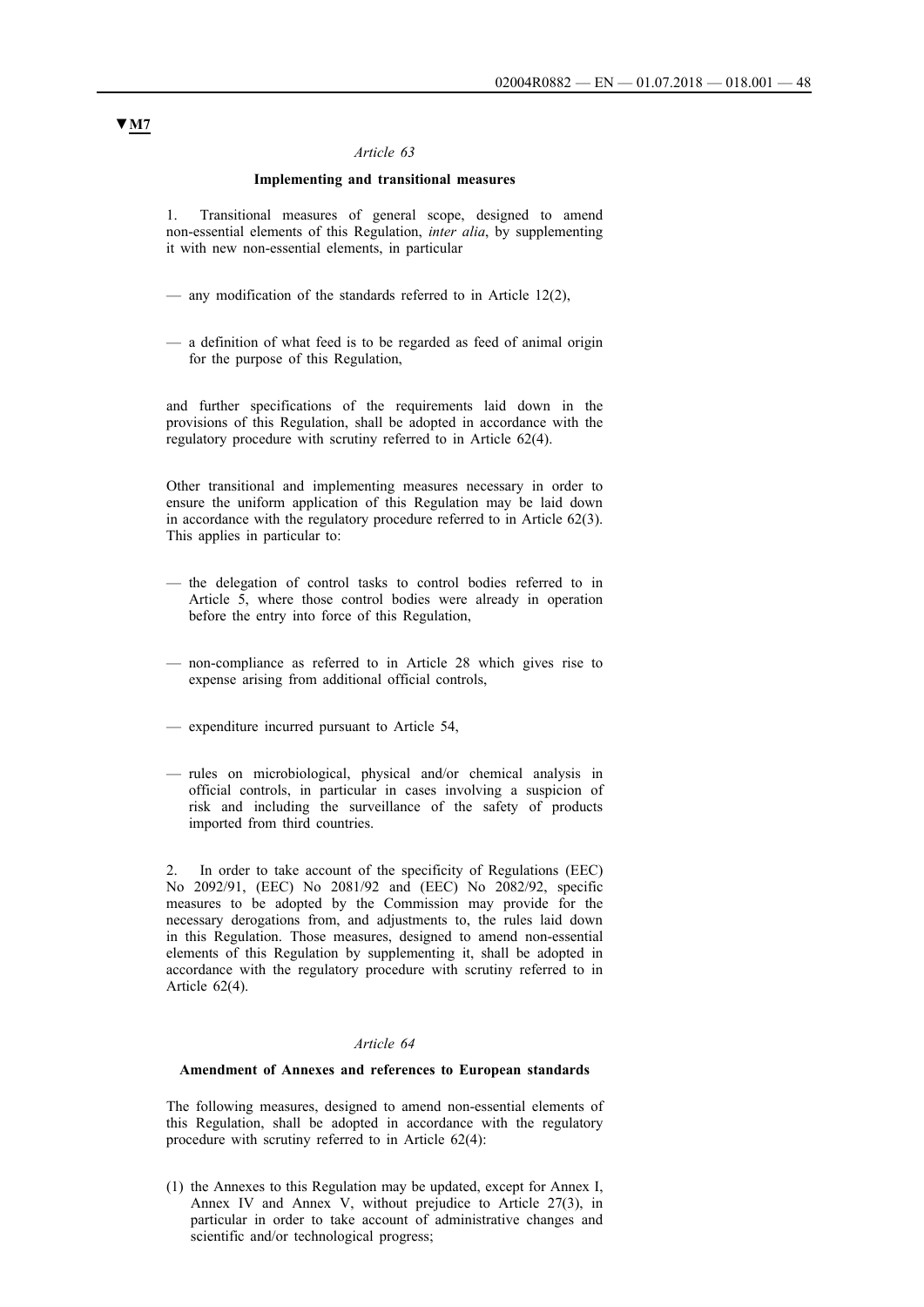(2) the references to the European standards mentioned in this Regulation may be updated in the event that CEN amends those references.

### **▼C1**

### *Article 65*

### **Report to the European Parliament and the Council**

1. The Commission shall, not later than 20 May 2007, submit a report to the European Parliament and the Council.

2. The report shall, in particular, review the experience gained from the application of this Regulation and consider in particular the following issues:

- (a) re-evaluating the scope, in relation to animal health and animal welfare;
- (b) ensuring that other sectors contribute to the financing of official controls by extending the list of activities referred to in Annex IV, section A and in Annex V, section A, and taking into account in particular the impact of the Community feed and food hygiene legislation after its adoption;
- (c) setting updated minimum rates for fees referred to in Annex IV, section B and in Annex V, section B, taking into account in particular risk factors.

3. The Commission shall, if appropriate, accompany the report with relevant proposals.

# ▼ <u>M13</u>

**▼C1**

# TITLE X

## **FINAL PROVISION**

#### *Article 67*

### **Entry into force**

This Regulation shall enter into force on the 20th day following that of its publication in the *Official Journal of the European Union*.

It shall apply from 1 January 2006.

However, Articles 27 and 28 shall apply from 1 January 2007.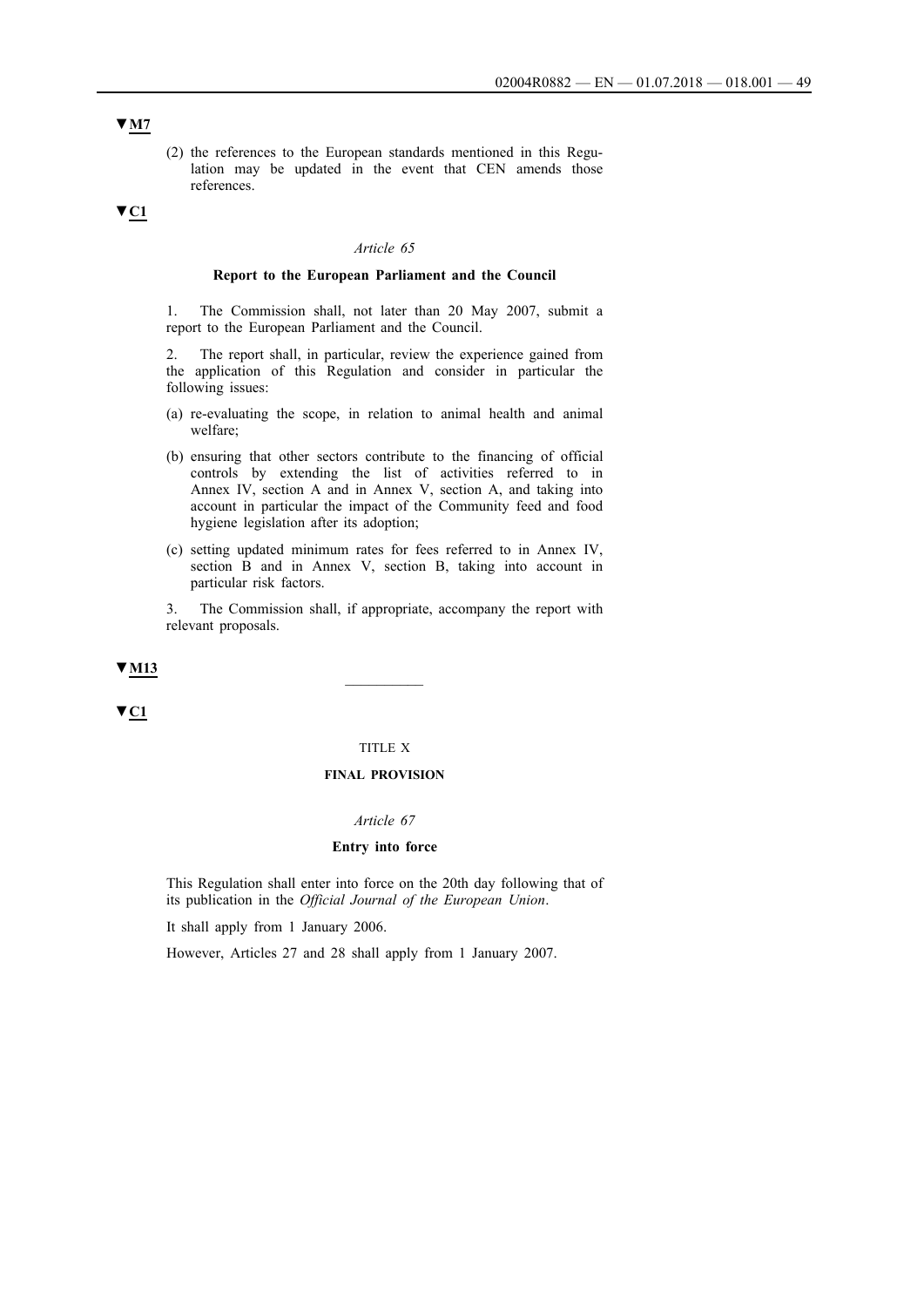### *ANNEX I*

### TERRITORIES REFERRED TO IN ARTICLE 2(15)

- 1. The territory of the Kingdom of Belgium
- 2. The territory of the Republic of Bulgaria
- 3. The territory of the Czech Republic
- 4. The territory of the Kingdom of Denmark with the exception of the Faeroe Islands and Greenland
- 5. The territory of the Federal Republic of Germany
- 6. The territory of the Republic of Estonia
- 7. The territory of Ireland
- 8. The territory of the Hellenic Republic
- 9. The territory of the Kingdom of Spain with the exception of Ceuta and Melilla
- 10. The territory of the French Republic
- 11. The territory of the Republic of Croatia
- 12. The territory of the Italian Republic
- 13. The territory of the Republic of Cyprus
- 14. The territory of the Republic of Latvia
- 15. The territory of the Republic of Lithuania
- 16. The territory of the Grand Duchy of Luxembourg
- 17. The territory of Hungary
- 18. The territory of Malta
- 19. The territory of the Kingdom of the Netherlands in Europe
- 20. The territory of the Republic of Austria
- 21. The territory of the Republic of Poland
- 22. The territory of the Portuguese Republic
- 23. The territory of Romania
- 24. The territory of the Republic of Slovenia
- 25. The territory of the Slovak Republic
- 26. The territory of the Republic of Finland
- 27. The territory of the Kingdom of Sweden
- 28. The territory of the United Kingdom of Great Britain and Northern Ireland.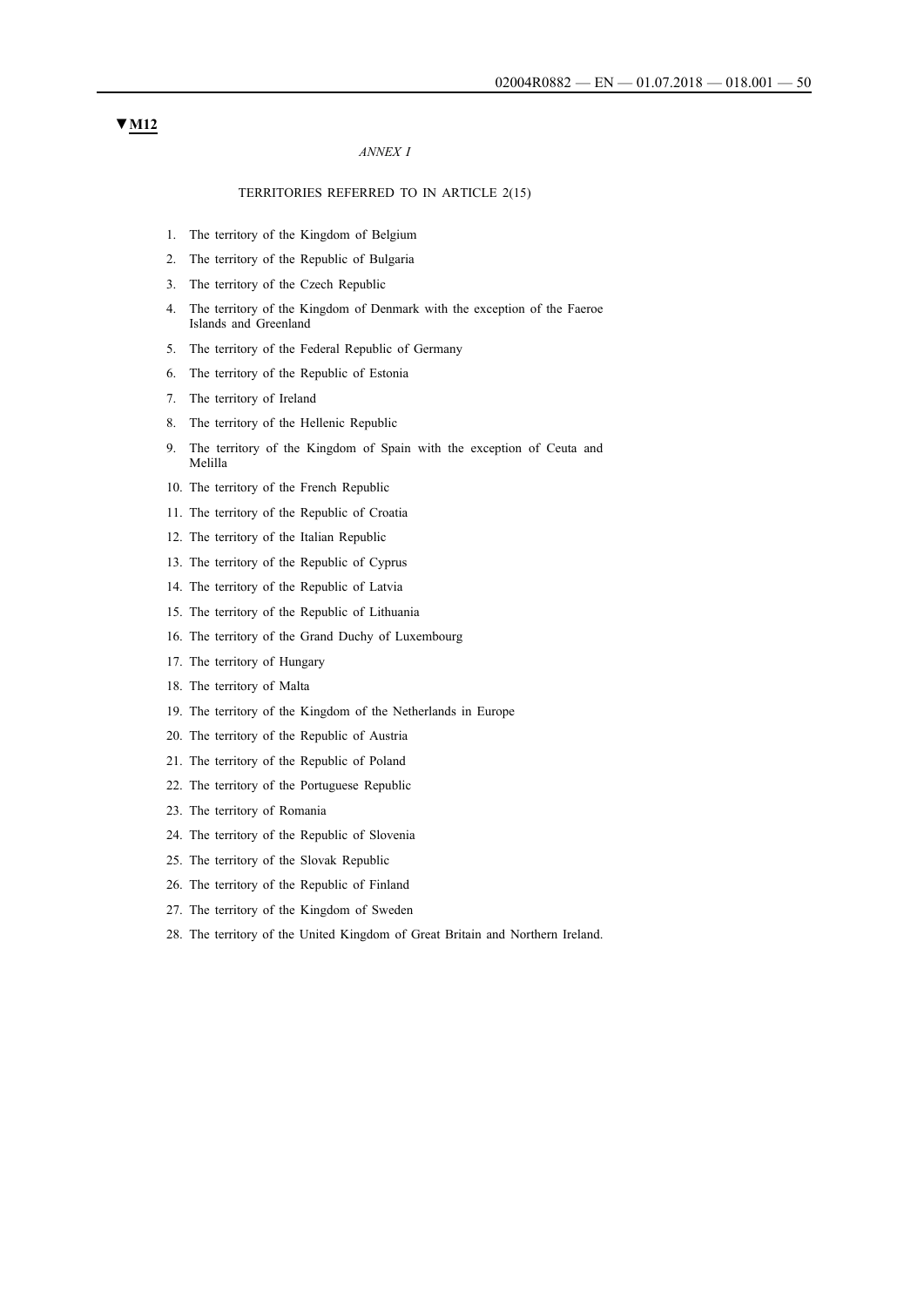### *ANNEX II*

#### **COMPETENT AUTHORITIES**

CHAPTER I: SUBJECT MATTER FOR THE TRAINING OF STAFF PERFORMING OFFICIAL CONTROLS

- 1. Different control techniques, such as auditing, sampling and inspection
- 2. Control procedures
- 3. Feed and food law
- 4. The different stages of production, processing and distribution, and the possible risks for human health, and where appropriate for the health of animals and plants and for the environment
- 5. Assessment of non-compliance with feed and food law
- 6. Hazards in animal feed and food production
- 7. The evaluation of the application of HACCP procedures
- 8. Management systems such as quality assurance programmes that feed and food businesses operate and their assessment in so far as these are relevant for feed or food law requirements
- 9. Official certification systems
- 10. Contingency arrangements for emergencies, including communication between Member States and the Commission
- 11. Legal proceedings and implications of official controls
- 12. Examination of written, documentary material and other records, including those related to proficiency testing, accreditation and risk assessment, which may be relevant to the assessment of compliance with feed or food law; this may include financial and commercial aspects
- 13. Any other area, including animal health and animal welfare, necessary to ensure that official controls are carried out in accordance with this Regulation.

#### CHAPTER II: SUBJECT AREAS FOR CONTROL PROCEDURES

- 1. The organisation of the competent authority and the relationship between central competent authorities and authorities to which they have delegated tasks to carry out official controls
- 2. The relationship between competent authorities and control bodies to which they have delegated tasks related to official controls
- 3. A statement on the objectives to be achieved
- 4. Tasks, responsibilities and duties of staff
- 5. Sampling procedures, control methods and techniques, interpretation of results and consequent decisions
- 6. Monitoring and surveillance programmes
- 7. Mutual assistance in the event that official controls require more than one Member State to take action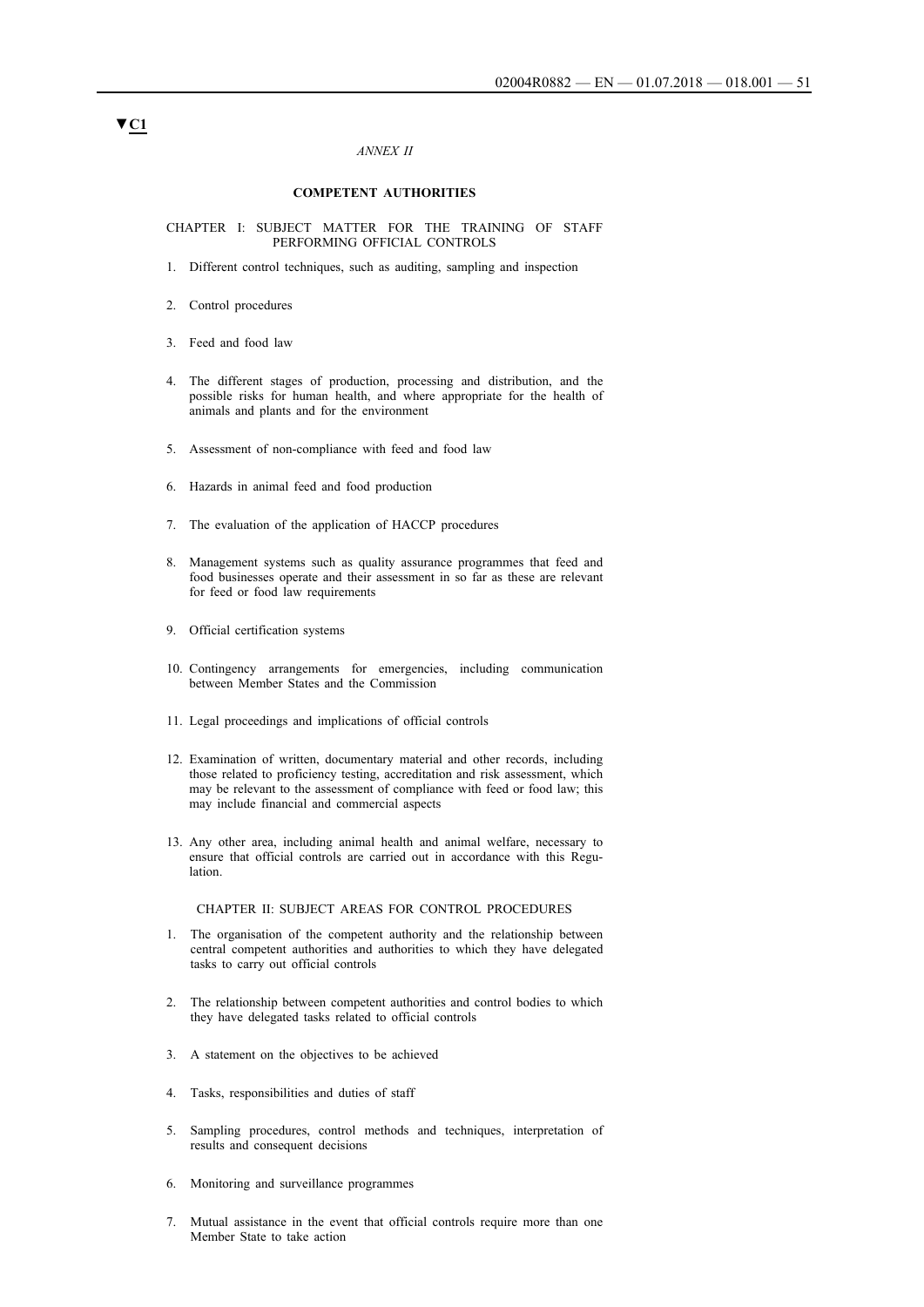- 8. Action to be taken following official controls
- 9. Cooperation with other services or departments that may have relevant responsibilities
- 10. Verification of the appropriateness of methods of sampling, methods of analysis and detection tests
- 11. Any other activity or information required for the effective functioning of the official controls.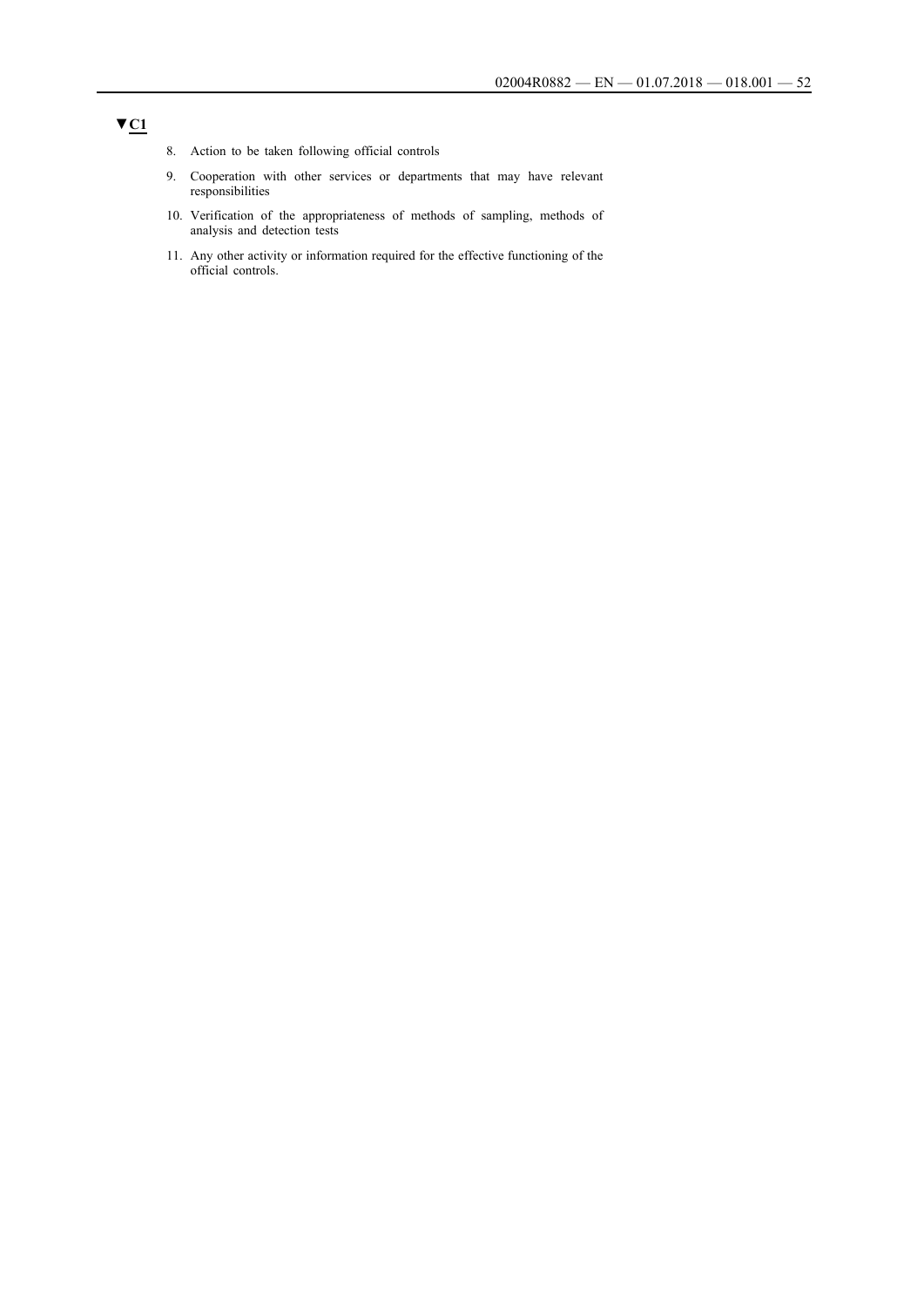### *ANNEX III*

#### **CHARACTERISATION OF METHODS OF ANALYSIS**

- 1. Methods of analysis should be characterised by the following criteria:
	- (a) accuracy;
	- (b) applicability (matrix and concentration range);
	- (c) limit of detection;
	- (d) limit of determination;
	- (e) precision;
	- (f) repeatability;
	- (g) reproducibility;
	- (h) recovery;
	- (i) selectivity;
	- (j) sensitivity;
	- (k) linearity;
	- (l) measurement uncertainty;
	- (m) other criteria that may be selected as required.
- 2. The precision values referred to in 1(e) shall either be obtained from a collaborative trial which has been conducted in accordance with an internationally recognised protocol on collaborative trials (e.g. ISO 5725:1994 or the IUPAC International Harmonised Protocol) or, where performance criteria for analytical methods have been established, be based on criteria compliance tests. The repeatability and reproducibility values shall be expressed in an internationally recognised form (e.g. the 95 % confidence intervals as defined by ISO 5725:1994 or IUPAC). The results from the collaborative trial shall be published or freely available.
- 3. Methods of analysis which are applicable uniformly to various groups of commodities should be given preference over methods which apply only to individual commodities.
- 4. In situations where methods of analysis can only be validated within a single laboratory then they should be validated in accordance with e.g. IUPAC Harmonised Guidelines, or where performance criteria for analytical methods have been established, be based on criteria compliance tests.
- 5. Methods of analysis adopted under this Regulation should be edited in the standard layout for methods of analysis recommended by the ISO.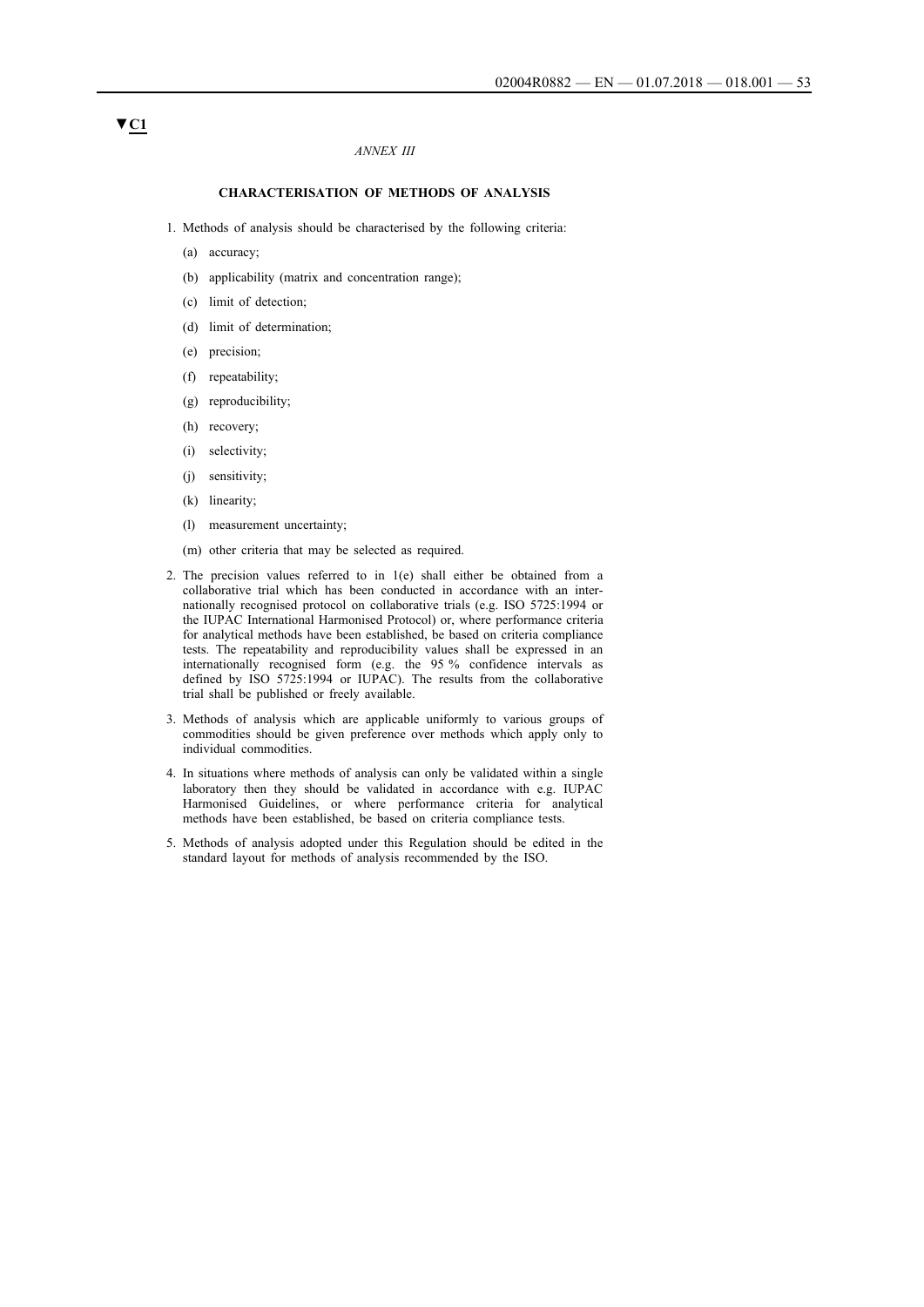#### *ANNEX IV*

#### **ACTIVITIES AND MINIMUM RATES FOR FEES OR CHARGES RELATED TO OFFICIAL CONTROLS IN RELATION TO COMMUNITY ESTABLISHMENTS**

### SECTION A: ACTIVITIES

- 1. The activities covered by Directives 89/662/EEC, 90/425/EEC, 93/119/EC and 96/23/EC for which Member States are currently collecting fees pursuant to Directive 85/73/EEC
- 2. The approval of feed establishments

#### SECTION B: MINIMUM RATES

Member States shall collect for controls relating to the following list of products, at least the corresponding minimum rates for fees or charges.

### CHAPTER I

#### **Minimum rates for fees or charges applicable to slaughter inspection**

(a) beef meat

| - adult bovine animals:                                    | 5 EUR/animal      |
|------------------------------------------------------------|-------------------|
| - young bovine animals:                                    | 2 EUR/animal      |
| (b) solipeds and equidae:                                  | 3 EUR/animal      |
| (c) pigmeat: animals of a carcase weight                   |                   |
| — of less than 25 kg:                                      | 0.5 EUR/animal    |
| - equal to or greater than 25 kg:                          | 1 EUR/animal      |
| (d) sheepmeat and goatmeat: animals of a carcase<br>weight |                   |
| — of less than 12 kg:                                      | 0,15 EUR/animal   |
| - equal to or greater than 12 kg:                          | 0,25 EUR/animal   |
| (e) poultrymeat                                            |                   |
| - poultry of genus Gallus and guinea fowl:                 | 0,005 EUR/animal  |
| — ducks and geese:                                         | 0,01 EUR/animal   |
| — turkeys:                                                 | 0,025 EUR/animal  |
| - farmed rabbit meat:                                      | 0,005 EUR/animal. |

### CHAPTER II

# **Minimum rates for fees or charges applicable to cutting plants controls**

- Per tonne of meat:
- beef, veal, pig, solipeds/equidae, sheep and 2 EUR goatmeat:
- poultry and farmed rabbit meat: 1,5 EUR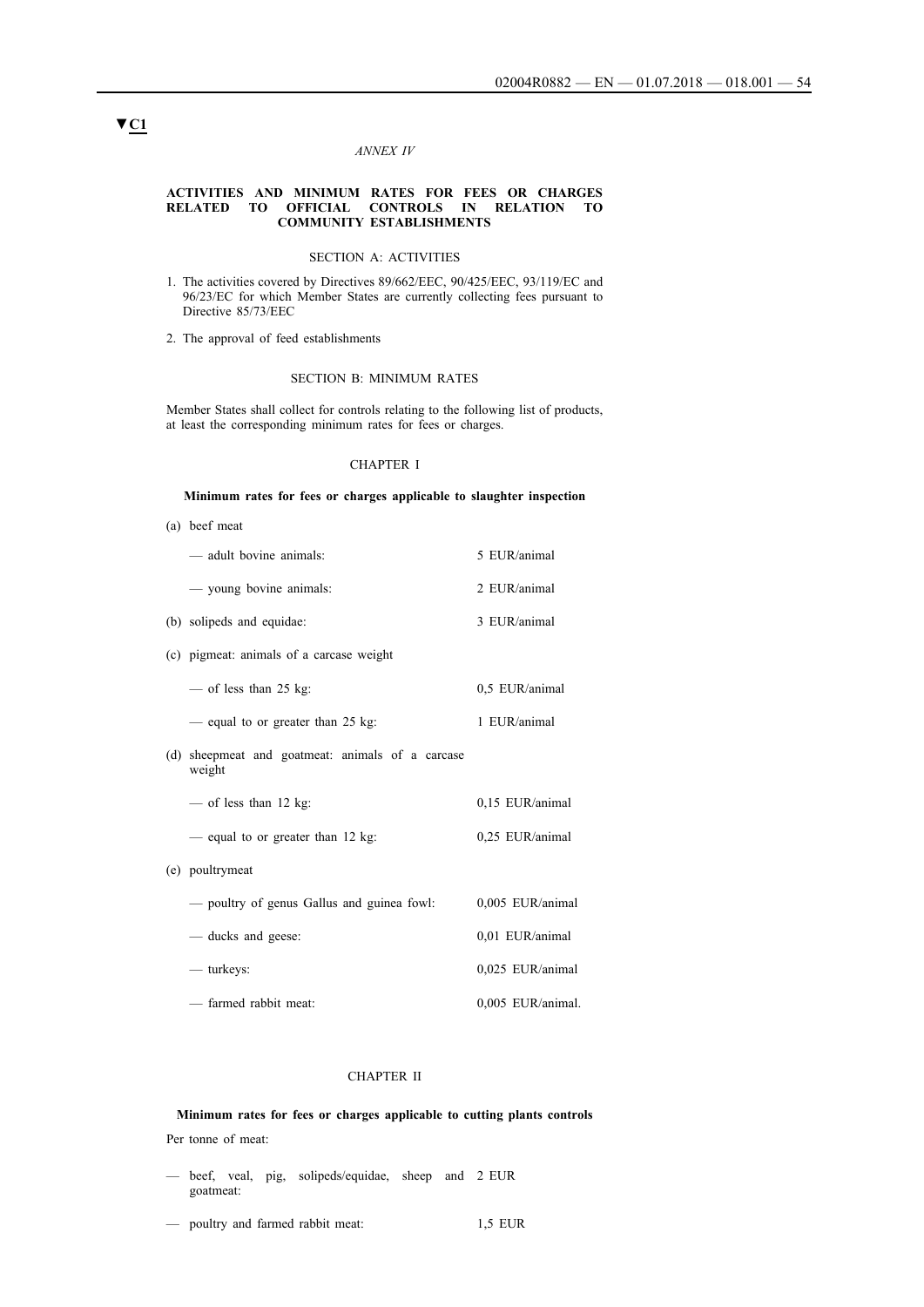### **▼C1**

|  | farmed and wild game meat: |  |  |  |  |
|--|----------------------------|--|--|--|--|
|--|----------------------------|--|--|--|--|

| — small game birds and ground game:    | EUR 1.5          |
|----------------------------------------|------------------|
| - ratites meat (ostrich, emu, nandou): | EUR <sub>3</sub> |
| - boars and ruminants:                 | EUR 2.           |

### CHAPTER III

### **Minimum rates for fees or charges applicable to game processing houses**

| (a) small game birds:  | 0,005 EUR/animal |
|------------------------|------------------|
| (b) small ground game: | 0,01 EUR/animal  |
| (c) ratites:           | 0.5 EUR/animal   |
| (d) land mammals:      |                  |
| $\equiv$ boar:         | 1,5 EUR/animal   |
| $-$ ruminants:         | 0.5 EUR/animal   |

### CHAPTER IV

### **Minimum rates for fees or charges applicable to milk production**

— EUR 1 per 30 tonnes

and

— EUR 0,5 per tonne, thereafter.

#### CHAPTER V

#### **Minimum rates for fees or charges applicable to the producing and placing on the market of fishery products and aquaculture products**

- (a) first placing on the market of fishery and aquaculture products:
	- 1 EUR/tonne for the first 50 tonnes in the month;
	- 0,5 EUR/tonne thereafter.
- (b) first sale in fish market
	- 0,5 EUR/tonne for the first 50 tonnes in the month;
	- 0,25 EUR/tonne thereafter.
- (c) first sale in case of lack of or insufficient gradation for freshness and/or size in accordance with Regulations (EEC) No 103/76 and (EEC) No 104/76:
	- 1 EUR/tonne for the first 50 tonnes in the month;
	- 0,5 EUR/tonne thereafter.

The fees collected on the species referred to in Annex II to Commission Regulation (EEC) No 3703/85 must not exceed EUR 50 per consignment.

Member States will collect 0,5 EUR/tonne for the processing of fishery and aquaculture products.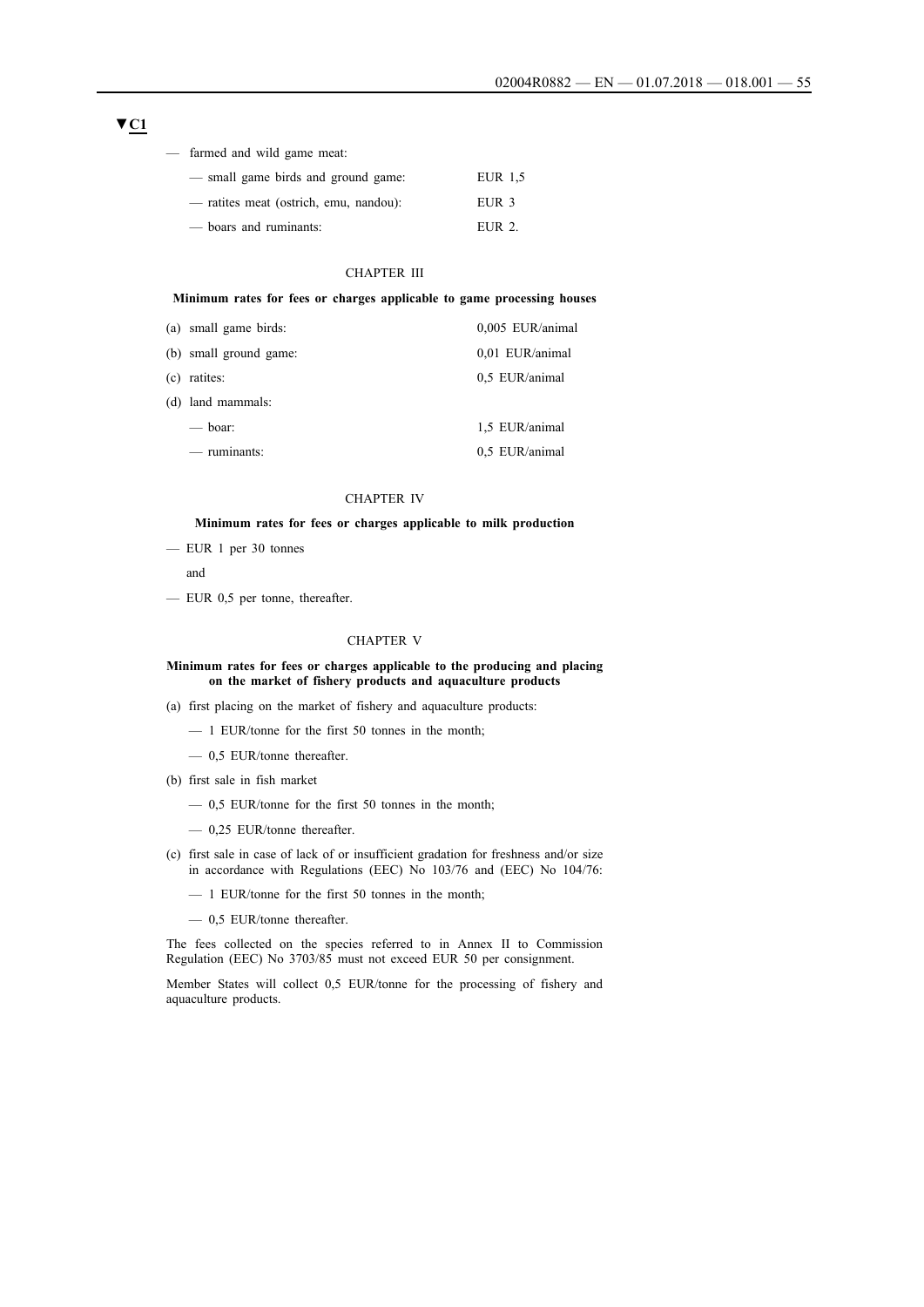#### *ANNEX V*

#### **ACTIVITIES AND MINIMUM RATES FOR FEES OR CHARGES RELATED TO THE OFFICIAL CONTROLS OF GOODS AND LIVE ANIMALS INTRODUCED INTO THE COMMUNITY**

# SECTION A: ACTIVITIES OR CONTROLS

The activities covered by Directives 97/78/EC and 91/496/EEC for which Member States are currently collecting fees pursuant to Directive 85/73/EEC.

#### SECTION B: FEES OR CHARGES

### CHAPTER I

#### **Fees applicable to imported meat**

The minimum fee rates for the official control on the import of a consignment of meat are fixed at:

— EUR 55 per consignment, up to six tonnes,

and

— EUR 9 per tonne, up to 46 tonnes, thereafter,

or

— EUR 420 per consignment, over 46 tonnes.

#### CHAPTER II

### **Fees applicable to imported fishery products**

- 1. The minimum fee for the official control on the import of a consignment of fishery products is fixed at:
	- EUR 55 per consignment, up to six tonnes,

and

— EUR 9 per tonne, up to 46 tonnes, thereafter,

or

- EUR 420 per consignment, over 46 tonnes.
- 2. The above amount for the official control on the import of a consignment of fishery products, transported as break bulk shipment, shall be:
	- EUR 600 per vessel, with a cargo of fishery products up to 500 tonnes,
	- EUR 1 200 per vessel, with a cargo of fishery products up to 1 000 tonnes,
	- EUR 2 400 per vessel, with a cargo of fishery products up to 2 000 tonnes,
	- EUR 3 600 per vessel, with a cargo of fishery products of more than 2 000 tonnes.
- 3. In the case of fishery products caught in their natural environment directly landed by a fishing vessel flying the flag of a third country, the provisions laid down in Annex IV, Section B, Chapter V, point (a) shall apply.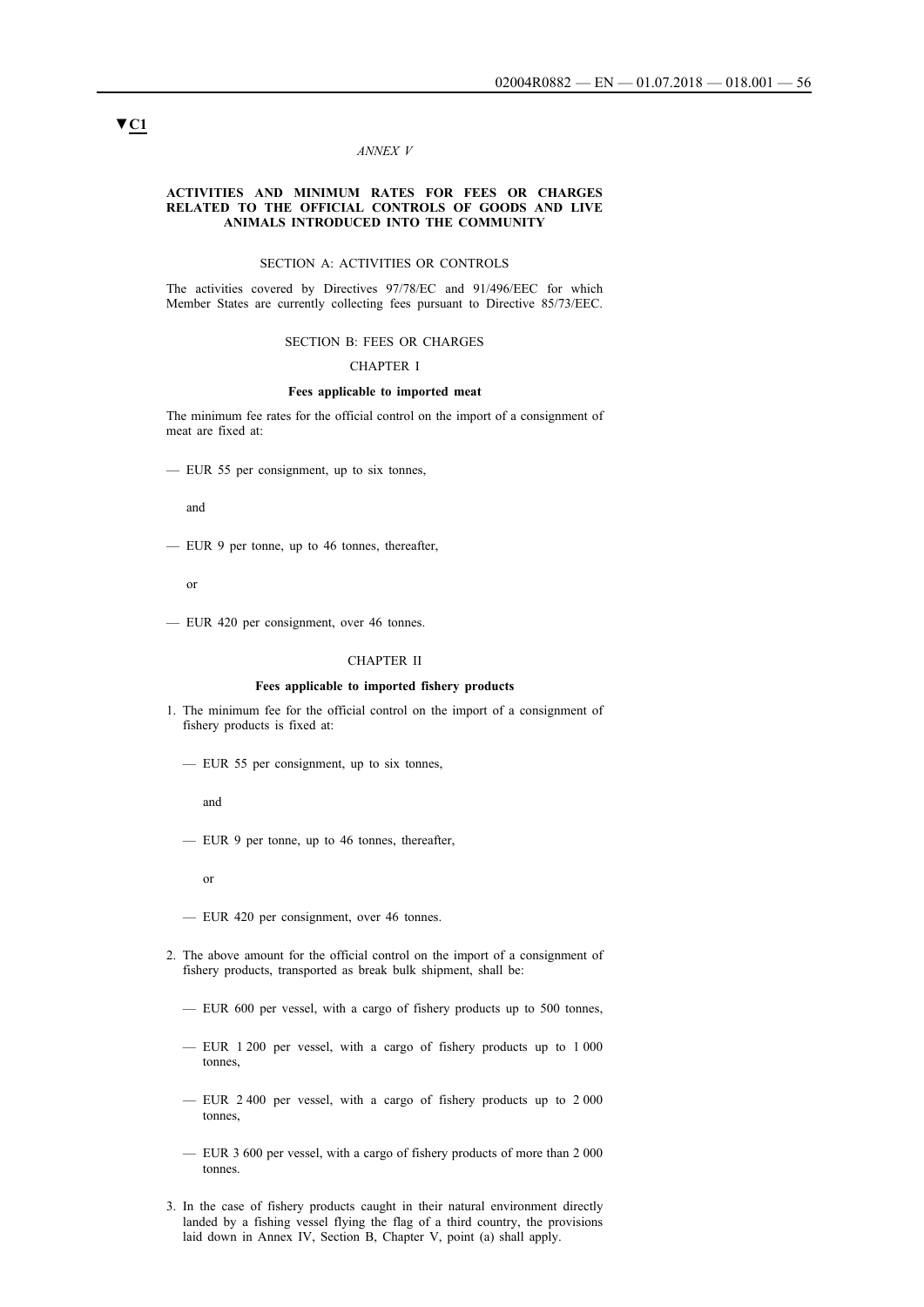#### CHAPTER III

**Fees or charges applicable to meat products, poultrymeat, wild game meat, rabbit meat, farmed game meat, by-products and feed of animal origin**

- 1. The minimum fee for the official control on the import of a consignment of products of animal origin other than those mentioned in Chapters I and II or a consignment of by-products of animal origin or a consignment of feed, is fixed at:
	- EUR 55 per consignment, up to six tonnes,

and

— EUR 9 per tonne, up to 46 tonnes, thereafter,

or

- EUR 420 per consignment, over 46 tonnes.
- 2. The above amount for the official control on the import of a consignment of products of animal origin other than those mentioned in Chapters I and II, a consignment of by-products of animal origin or a consignment of feed transported as break bulk shipment, shall be:
	- EUR 600 per vessel, with a cargo of products up to 500 tonnes,
	- EUR 1 200 per vessel, with a cargo of products up to 1 000 tonnes,
	- EUR 2 400 per vessel, with a cargo of products up to 2 000 tonnes,
	- EUR 3 600 per vessel, with a cargo products of more than 2 000 tonnes.

#### CHAPTER IV

#### **Fees applicable to transit trought the community of goods and live animals**

The amount of fees or charges for the official control on the transit of goods and live animals through the Community is fixed at a minimum level of EUR 30, increased by EUR 20 per quarter of an hour for every member of staff involved in the controls.

#### CHAPTER V

#### **Fees applicable to imported live animals**

- 1. The fee for the official control on the import of a consignment of live animals is fixed:
	- (a) for bovine animals, equidae, pigs, sheep, goats, poultry, rabbits and small game birds or ground game and the following land mammals: wild boar and ruminants, at:
		- EUR 55 per consignment, up to six tonnes,

and

- EUR 9 per tonne, up to 46 tonnes, thereafter,
	- or
- EUR 420 per consignment, over 46 tonnes,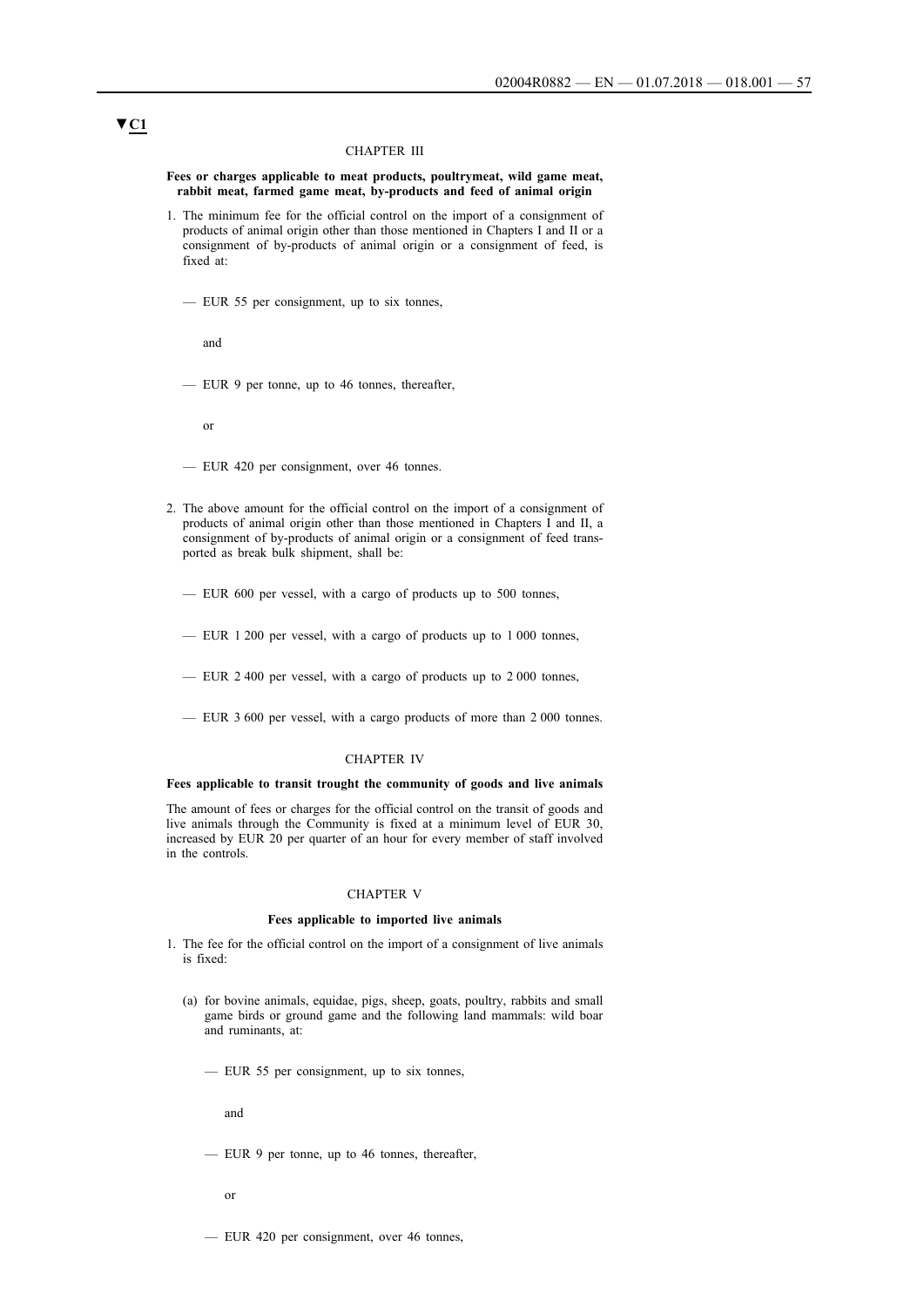- (b) for animals of other species at the actual cost of inspection expressed either per animal or per tonne imported, at:
	- EUR 55 per consignment, up to 46 tonnes,

or

— EUR 420 per consignment, over 46 tonnes,

it being understood that this minimum does not apply to imports of species referred to in Commission Decision 92/432/EEC.

2. At the request of a Member State, accompanied by appropriate supporting documents and in accordance with the procedure laid down in Article 18 of Directive 89/662/EEC, a lower level of fees may be applied to imports from certain third countries.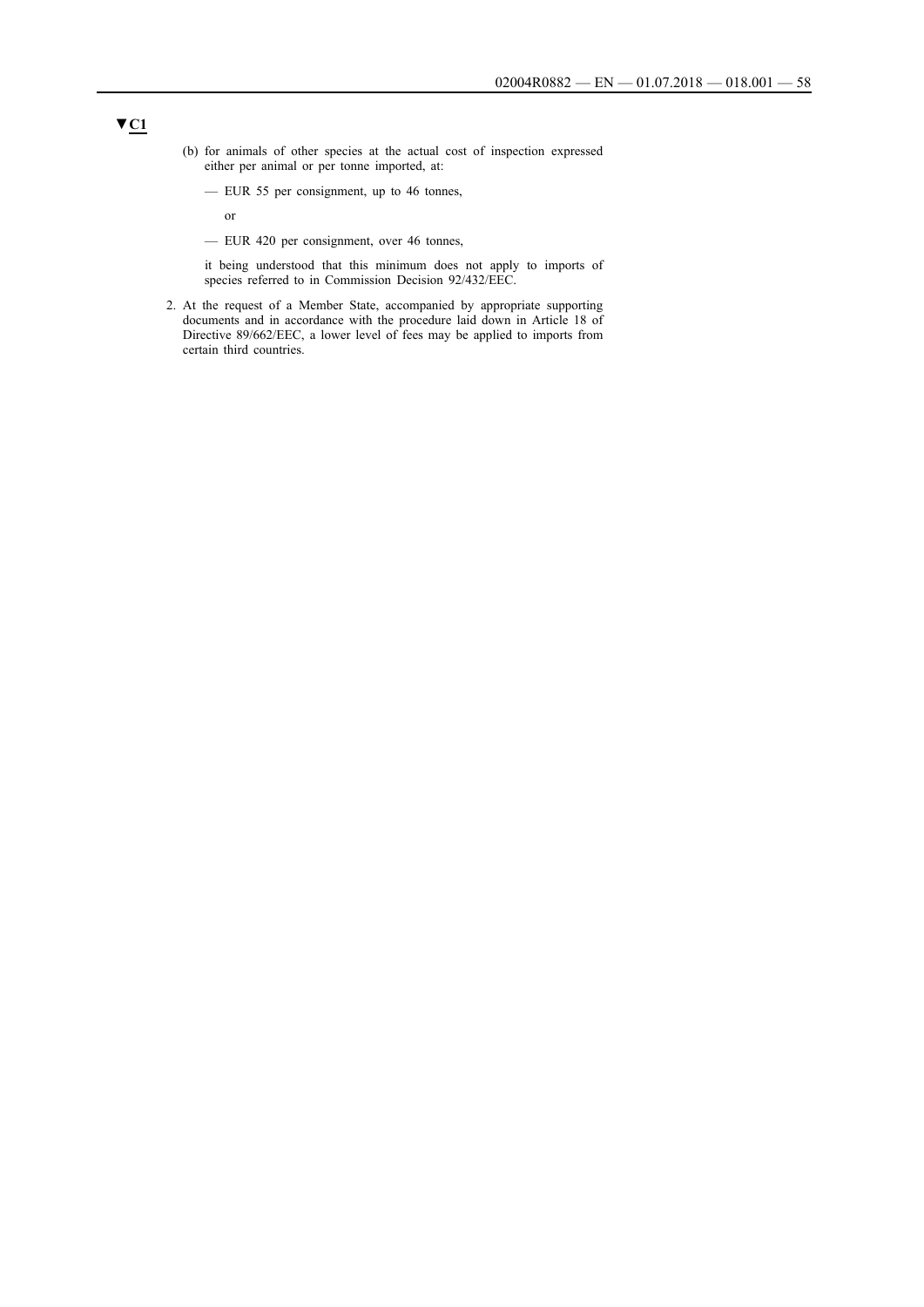### *ANNEX VI*

#### **CRITERIA TO BE TAKEN INTO CONSIDERATION FOR THE CALCULATION OF FEES**

- 1. The salaries of the staff involved in the official controls
- 2. The costs for the staff involved in the official controls, including facilities, tools, equipment, training, travel and associated costs
- 3. The laboratory analysis and sampling costs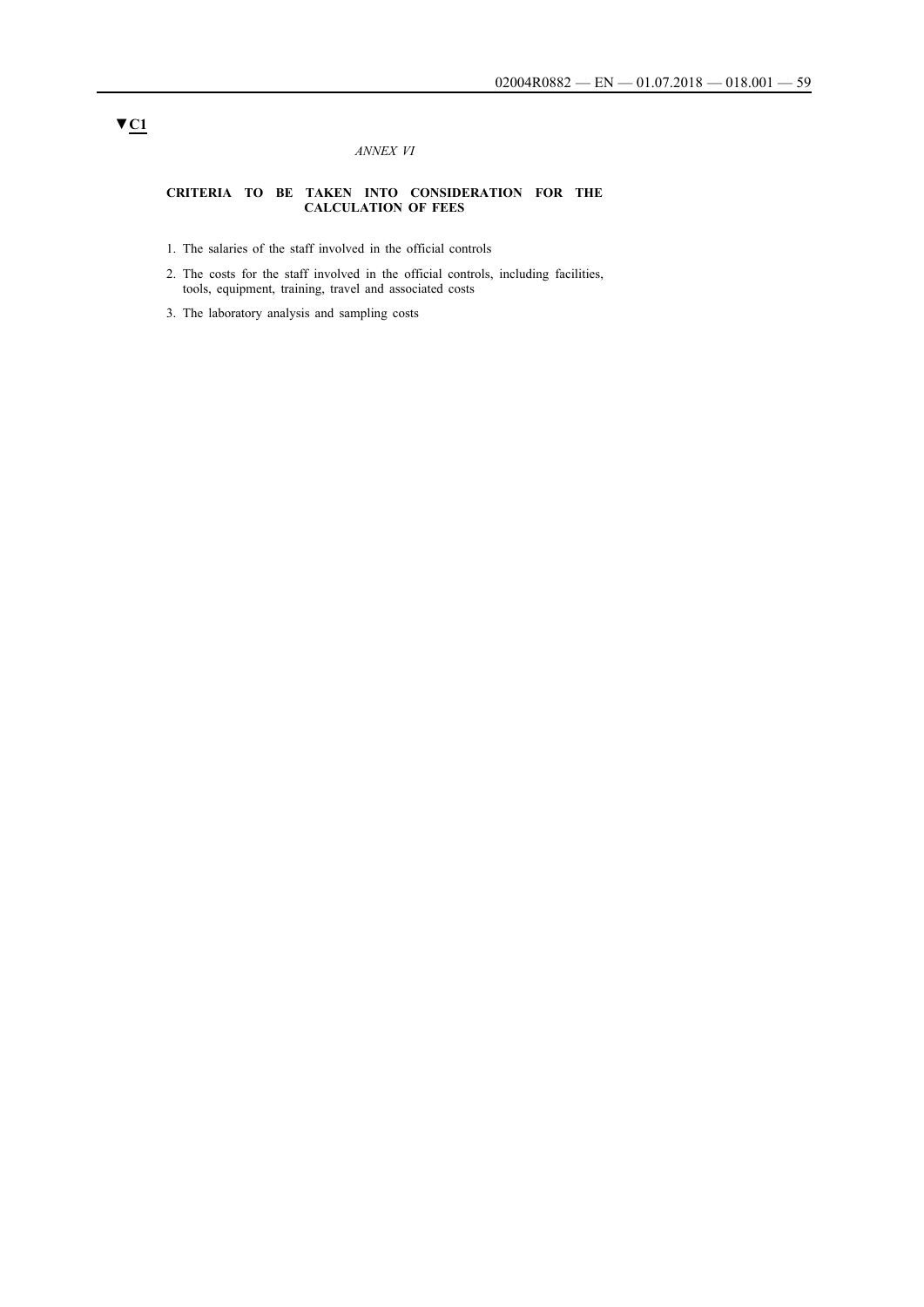#### *ANNEX VII*

### **EUROPEAN UNION (EU) REFERENCE LABORATORIES**

**(Previously referred to as 'COMMUNITY REFERENCE LABOR-ATORIES')**

#### I. EU REFERENCE LABORATORIES FOR FEED AND FOOD

### **▼M17** \_\_\_\_\_\_\_\_\_\_

### **▼M9**

2. **EU reference laboratories for the analysis and testing of zoonoses (***salmonella***)**

Rijksinstituut voor Volksgezondheid en Milieu (RIVM)

Bilthoven

The Netherlands

### 3. **EU reference laboratory for the monitoring of marine biotoxins**

Agencia Española de Seguridad Alimentaria (AESA)

Vigo

Spain

#### 4. **EU reference laboratory for monitoring the viral and bacteriological contamination of bivalve molluscs**

The laboratory of the Centre for Environment, Fisheries and Aquaculture Science (Cefas)

Weymouth

United Kingdom

### 5. **EU reference laboratory for** *Listeria monocytogenes*

ANSES — Laboratoire de sécurité des aliments

Maisons-Alfort

France

#### 6. **EU reference laboratory for Coagulase positive** *Staphylococci***, including** *Staphylococccus aureus*

ANSES — Laboratoire de sécurité des aliments

Maisons-Alfort

France

### 7. **EU reference laboratory for** *Escherichia coli***, including Verotoxigenic** *E. coli* **(VTEC)**

Istituto Superiore di Sanità (ISS)

Roma

Italy

#### 8. **EU reference laboratory for** *Campylobacter*

Statens Veterinärmedicinska Anstalt (SVA)

Uppsala

Sweden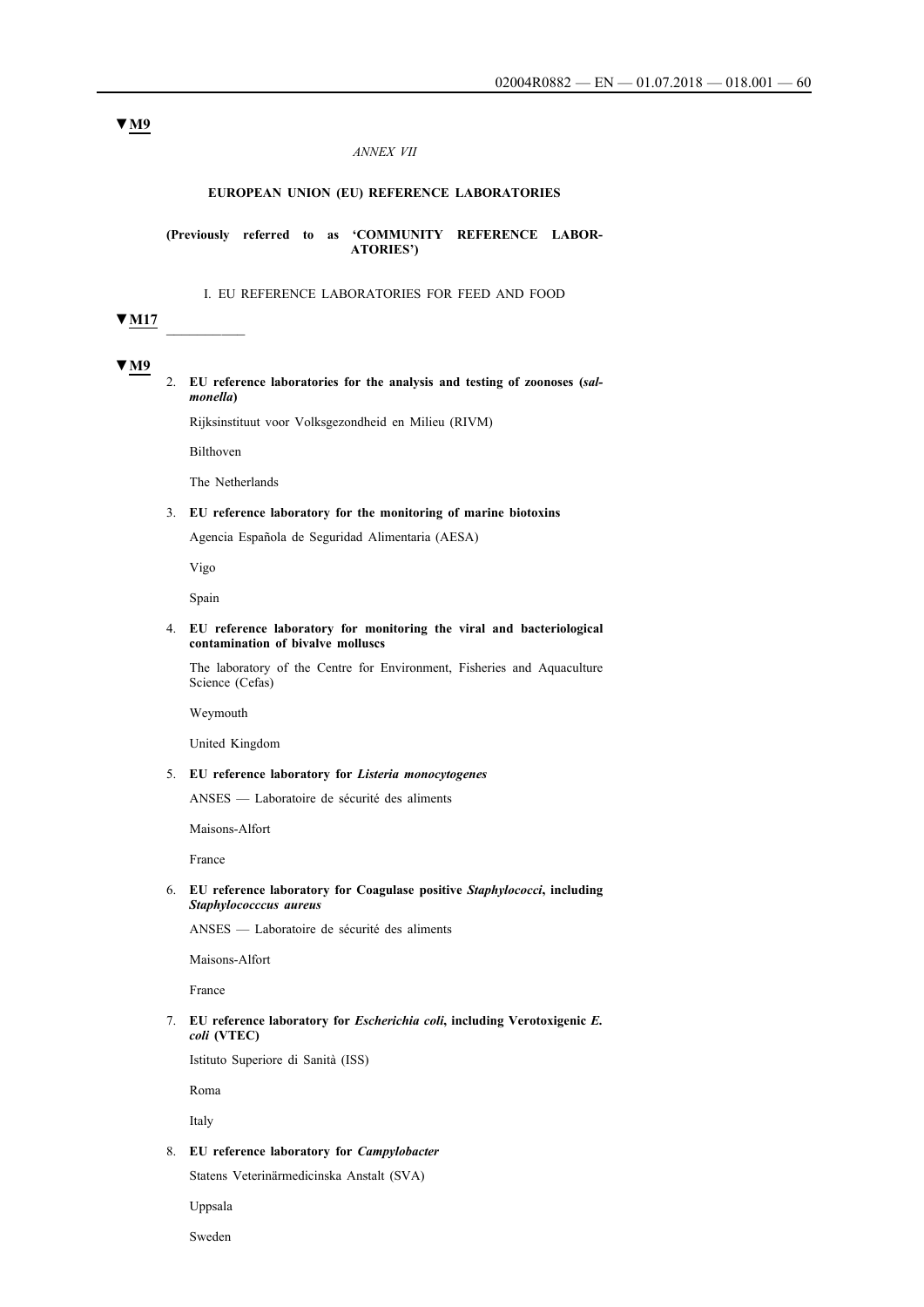### **▼M9**

#### 9. **EU reference laboratory for parasites (in particular** *Trichinella, Echinococcus* **and** *Anisakis***)**

Istituto Superiore di Sanità (ISS)

Roma

Italy

### 10. **EU reference laboratory for antimicrobial resistance**

Fødevareinstituttet

Danmarks Tekniske Universitet

København

Denmark

#### 11. **EU reference laboratory for animal proteins in feedingstuffs**

Centre wallon de recherches agronomiques (CRA-W)

Gembloux

Belgium

#### 12. **EU reference laboratories for residues of veterinary medicines and contaminants in food of animal origin**

#### **▼M11**

(a) For the residues listed in Annex I, Group A (1), (2), (3) and (4), Group B (2)(d) and Group B (3)(d) to Directive  $96/23/EC$ 

RIKILT – Institute for Food Safety, part of Wageningen UR

Wageningen

The Netherlands

### **▼M9**

(b) For the residues listed in Annex I, Group B (1) and B (3)(e) to Directive 96/23/EC and carbadox and olaquindox

ANSES – Laboratoire de Fougères

France

(c) For the residues listed in Annex I, Group A  $(5)$  and Group B  $(2)(a)$ ,  $(b)$ , (e) to Directive 96/23/EC

Bundesamt für Verbraucherschutz und Lebensmittelsicherheit (BVL)

Berlin

Germany

(d) For the residues listed in Annex I, Group  $B(3)(c)$  to Directive  $96/23/EC$ 

Instituto Superiore di Sanità

Roma

Italy

13. **EU reference laboratory for transmissible spongiform encephalopathies (TSEs)**

The laboratory referred to in Annex X, Chapter B of Regulation (EC) No 999/2001

The Veterinary Laboratories Agency

Addlestone

United Kingdom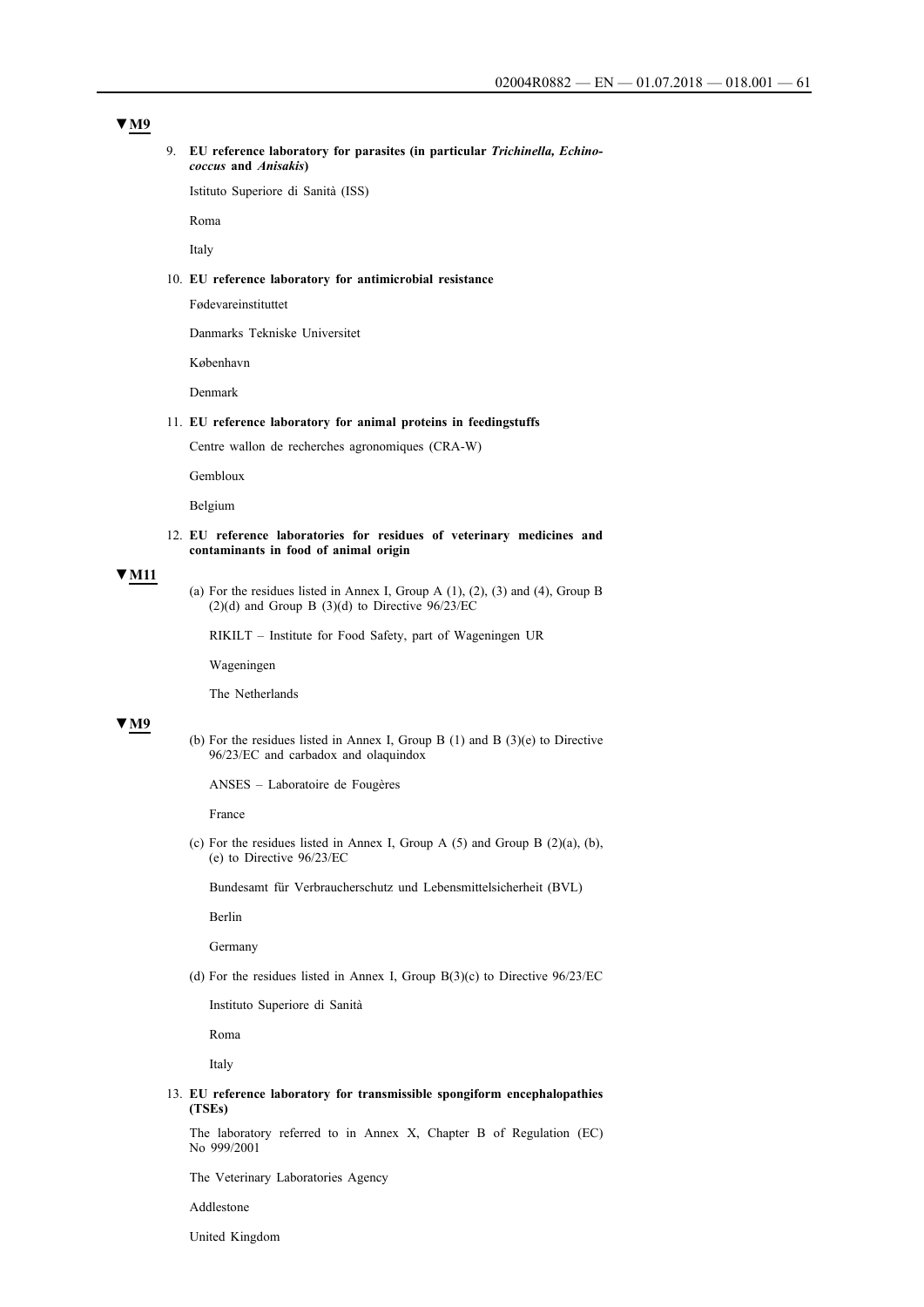#### 14. **EU reference laboratory for additives for use in animal nutrition**

The laboratory referred to in Annex II of Regulation (EC) No 1831/2003 of the European Parliament and of the Council of 22 September 2003 on additives for use in animal nutrition  $(1)$ :

The Joint Research Centre of the European Commission

Geel

Belgium

#### 15. **EU reference laboratory for genetically modified organisms (GMOs)**

The laboratory referred to in the Annex to Regulation (EC) No 1829/2003 of the European Parliament and of the Council of 22 September 2003 on genetically modified food and feed (2):

The Joint Research Centre of the European Commission

Ispra

Italy

#### 16. **EU reference laboratory for material intended to come into contact with foodstuffs**

The Joint Research Centre of the European Commission

Ispra

Italy

### 17. **EU reference laboratories for residues of pesticides**

(a) Cereals and feedingstuffs

Fødevareinstituttet

Danmarks Tekniske Universitet

København

Denmark

(b) Food of animal origin and commodities with high fat content

Chemisches und Veterinäruntersuchungsamt (CVUA) Freiburg

Freiburg

Germany

(c) Fruits and vegetables, including commodities with high water and high acid content

Laboratorio Agrario de la Generalitat Valenciana (LAGV)

Burjassot-Valencia

Spain

Grupo de Residuos de Plaguicidas de la Universidad de Almería (PRRG)

Almería

Spain

(d) Single residue methods

Chemisches und Veterinäruntersuchungsamt (CVUA) Stuttgart

Fellbach

Germany

<sup>(1)</sup> OJ L 268, 18.10.2003, p. 29.

<sup>(2)</sup> OJ L 268, 18.10.2003, p. 1.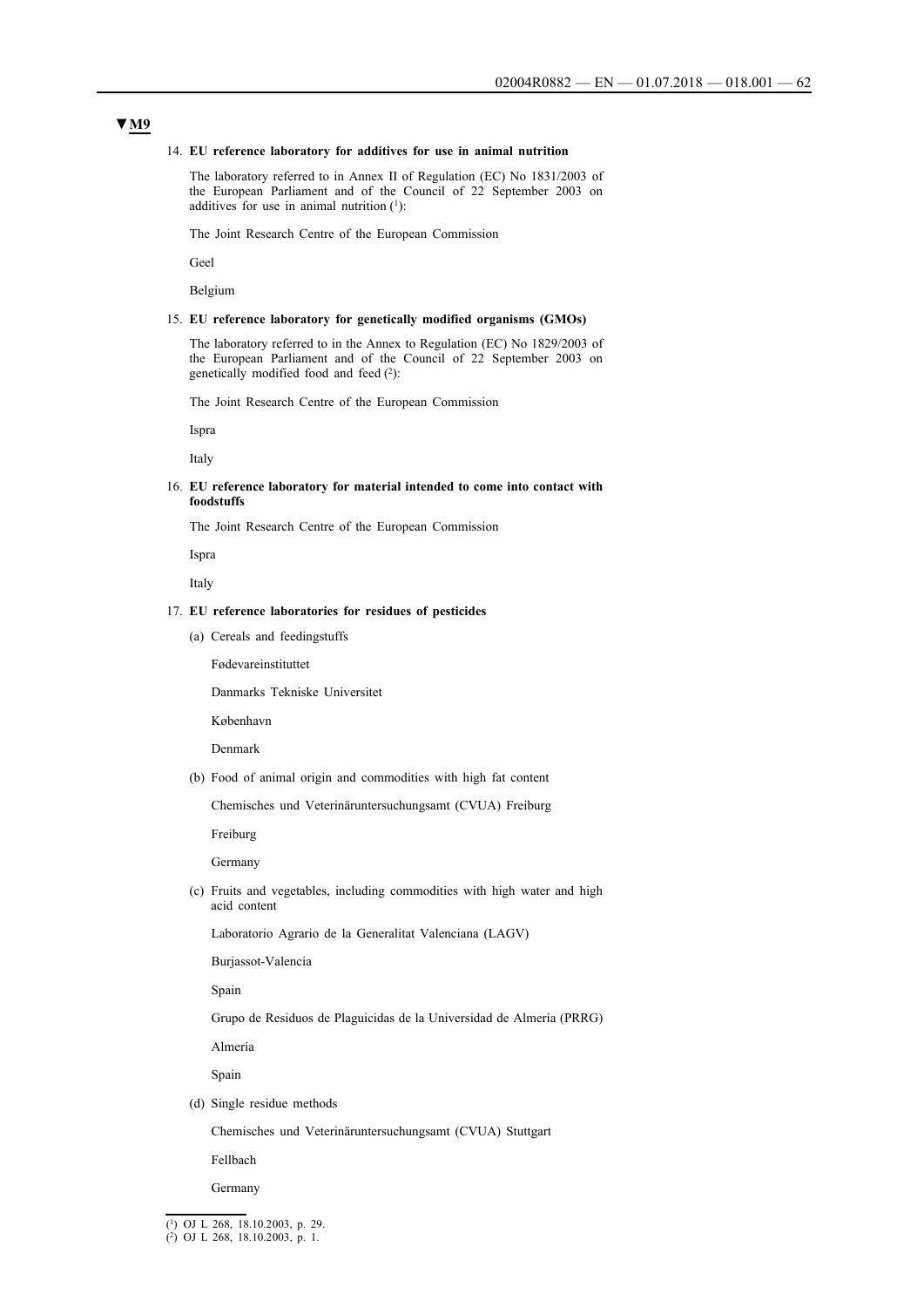### **▼M18**

#### 18. **EU reference laboratory for metals and nitrogenous compounds in feed and food**

National Food Institute, Technical University of Denmark

Copenhagen

Denmark

#### 19. **EU reference laboratory for mycotoxins and plant toxins in feed and food**

RIKILT (Stichting Wageningen Research)

Wageningen

The Netherlands

#### 20. **EU reference laboratory for processing contaminants**

National Food Institute, Technical University of Denmark

Copenhagen

Denmark

#### 21. **EU reference laboratory for halogenated persistent organic pollutants (POPs) in feed and food**

Chemisches und Veterinäruntersuchungsamt (CVUA) Freiburg

Freiburg

Germany

### **▼M16**

### 22. **EU reference laboratory for foodborne viruses**

Livsmedelsverket

Uppsala

Sweden

### **▼M9**

### II. EU REFERENCE LABORATORIES FOR ANIMAL HEALTH AND LIVE ANIMALS

#### 1. **EU reference laboratory for classical swine fever**

The laboratory referred to in Council Directive 2001/89/EC of 23 October 2001 on Community measures for the control of classical swine fever  $(1)$ .

#### 2. **EU reference laboratory for African horse sickness**

The laboratory referred to in Council Directive 92/35/EEC of 29 April 1992 laying down control rules and measures to combat African horse sickness (2).

#### 3. **EU reference laboratory for avian influenza**

The laboratory referred to in Council Directive 2005/94/EC of 20 December 2005 on Community measures for the control of avian influenza and repealing Directive 92/40/EEC (3).

#### 4. **EU reference laboratory for Newcastle disease**

The laboratory referred to in Council Directive 92/66/EEC of 14 July 1992 introducing Community measures for the control of Newcastle disease (4).

<sup>(1)</sup> OJ L 316, 1.12.2001, p. 5.

<sup>(2)</sup> OJ L 157, 10.6.1992, p. 19.

<sup>(3)</sup> OJ L 10, 14.1.2006, p. 16.

<sup>(4)</sup> OJ L 260, 5.9.1992, p. 1.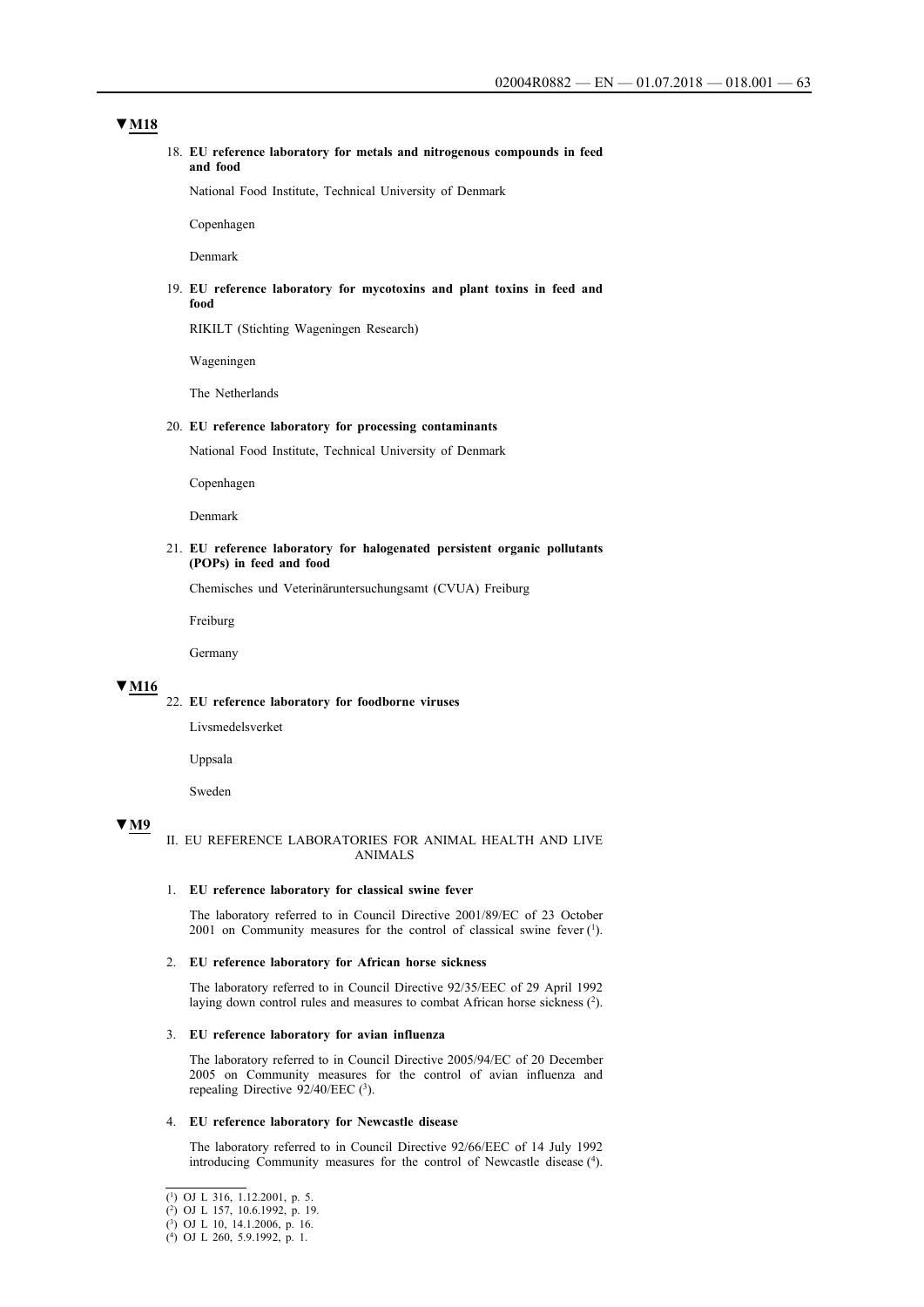### **▼M9**

#### 5. **EU reference laboratory for swine vesicular disease**

The laboratory referred to in Council Directive 92/119/EEC of 17 December 1992 introducing general Community measures for the control of certain animal diseases and specific measures relating to swine vesicular disease (1).

# **▼M19**

6. **EU reference laboratory for fish and crustacean diseases**

Danmarks Tekniske Universitet

Veterinærinstituttet

Afdeling for Diagnostik og Beredskab — Fiskesygdomme, Kemitorvet, Bygning 202

2800 Kgs. Lyngby

Denmark

#### **▼M9**

# 7. **EU reference laboratory for mollusc diseases**

Ifremer — Institut français de recherche pour l'exploitation de la mer

La Tremblade

France

#### 8. **EU reference laboratory for monitoring the effectiveness of rabies vaccination**

The laboratory referred to in Council Decision 2000/258/EC of 20 March 2000 designating a specific institute responsible for establishing the criteria necessary for standardising the serological tests to monitor the effectiveness of rabies vaccines (2).

#### 9. **EU reference laboratory for bluetongue**

The laboratory referred to in Council Directive 2000/75/EC of 20 November 2000 laying down specific provisions for the control and eradication of bluetongue  $(^3)$ .

#### 10. **EU reference laboratory for African swine fever**

The laboratory referred to in Council Directive 2002/60/EC of 27 June 2002 laying down specific provisions for the control of African swine fever and amending Directive 92/119/EEC as regards Teschen disease and African swine fever  $(4)$ .

#### 11. **EU reference laboratory for zootechnics**

The laboratory referred to in Council Decision 96/463/EC of 23 July 1996 designating the reference body responsible for collaborating in rendering uniform the testing methods and the assessment of the results for pure-bred breeding animals of the bovine species  $(5)$ .

#### 12. **EU reference laboratory for foot-and-mouth disease**

The laboratory referred to in Council Directive 2003/85/EC of 29 September 2003 on Community measures for the control of foot-and-mouth disease repealing Directive 85/511/EEC and Decisions 89/531/EEC and 91/665/EEC and amending Directive 92/46/EEC (6).

<sup>(1)</sup> OJ L 62, 15.3.1993, p. 69.

<sup>(2)</sup> OJ L 79, 30.3.2000, p. 40.

<sup>(3)</sup> OJ L 327, 22.12.2000, p. 74.

<sup>(4)</sup> OJ L 192, 20.7.2002, p. 27.

<sup>(5)</sup> OJ L 192, 2.8.1996, p. 19.

<sup>(6)</sup> OJ L 306, 22.11.2003, p. 1.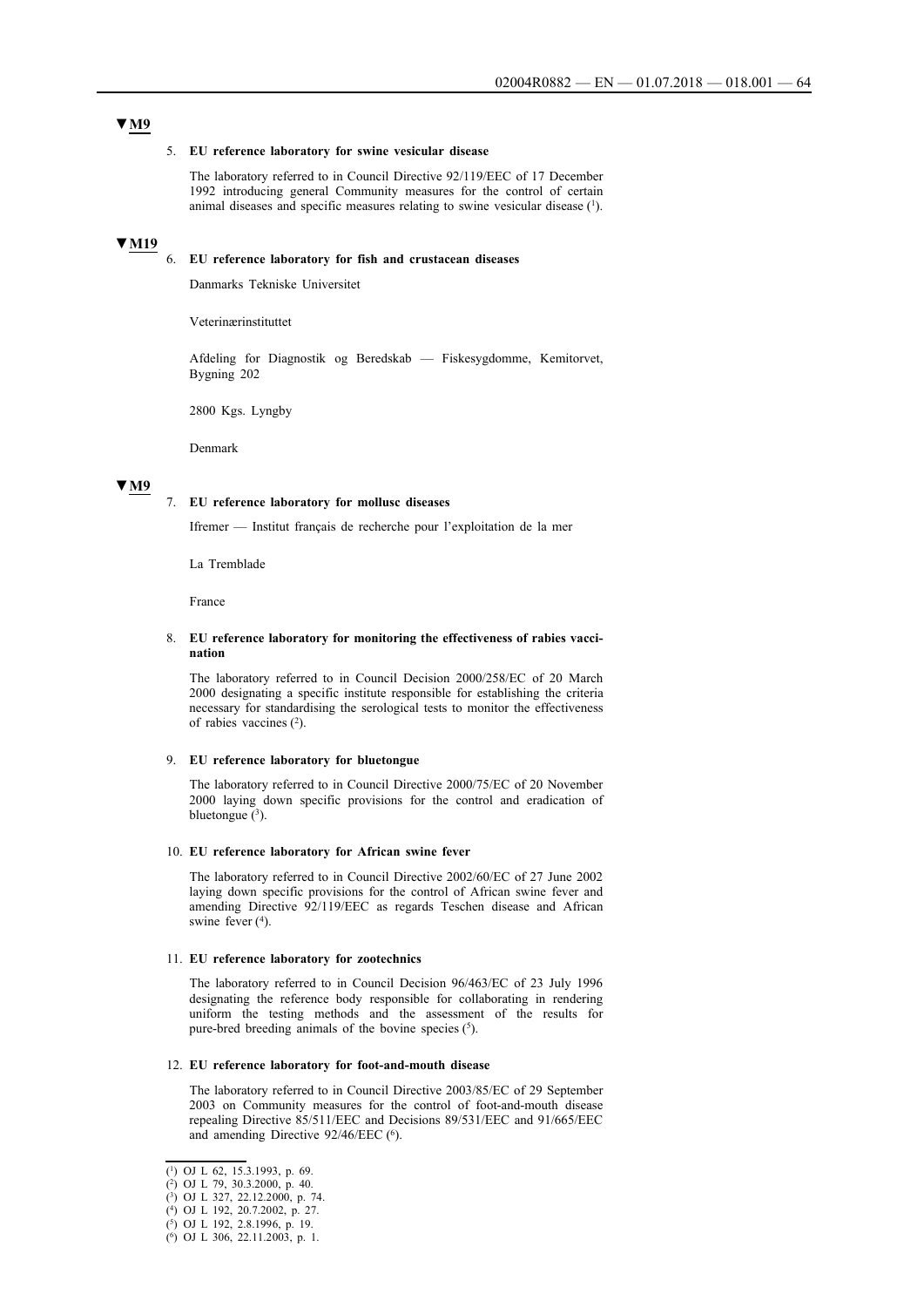### 13. **EU reference laboratory for brucellosis**

ANSES — Laboratoire de santé animale

Maisons-Alfort

France

### 14. **EU reference laboratory for equine diseases other than African horse sickness**

ANSES — Laboratoire de santé animale/Laboratoire de pathologie équine

Maisons-Alfort

France

# **▼M19** \_\_\_\_\_\_\_\_\_\_

### **▼M9**

### 16. **EU reference laboratory for rabies**

ANSES — Laboratoire de la rage et de la faune sauvage de Nancy

Malzeville

France

### 17. **EU reference laboratory for bovine tuberculosis**

VISAVET — Laboratorio de vigilancia veterinaria, Facultad de Veterinaria, Universidad Complutense de Madrid

Madrid

Spain

# **▼M10**

# 18. **EU reference laboratory for bee health**

ANSES — Sophia-Antipolis Laboratory

Sophia-Antipolis

France

# **▼M14**

### 19. **EU reference laboratory for diseases caused by capripox viruses (lumpy skin disease and sheep and goat pox)**

Veterinary and Agrochemical Research Centre — CODA-CERVA

Operational Directorate Viral Diseases

Unit Vesicular and Exotic Diseases

Groeselenberg 99

1180 Brussels

Belgium

# **▼M15**

# 20. **EU reference laboratory for peste des petits ruminants**

'Centre de coopération internationale en recherche agronomique pour le développement (CIRAD)'

TA A-15/G,

Campus International de Baillarguet

34398 Montpellier Cedex

France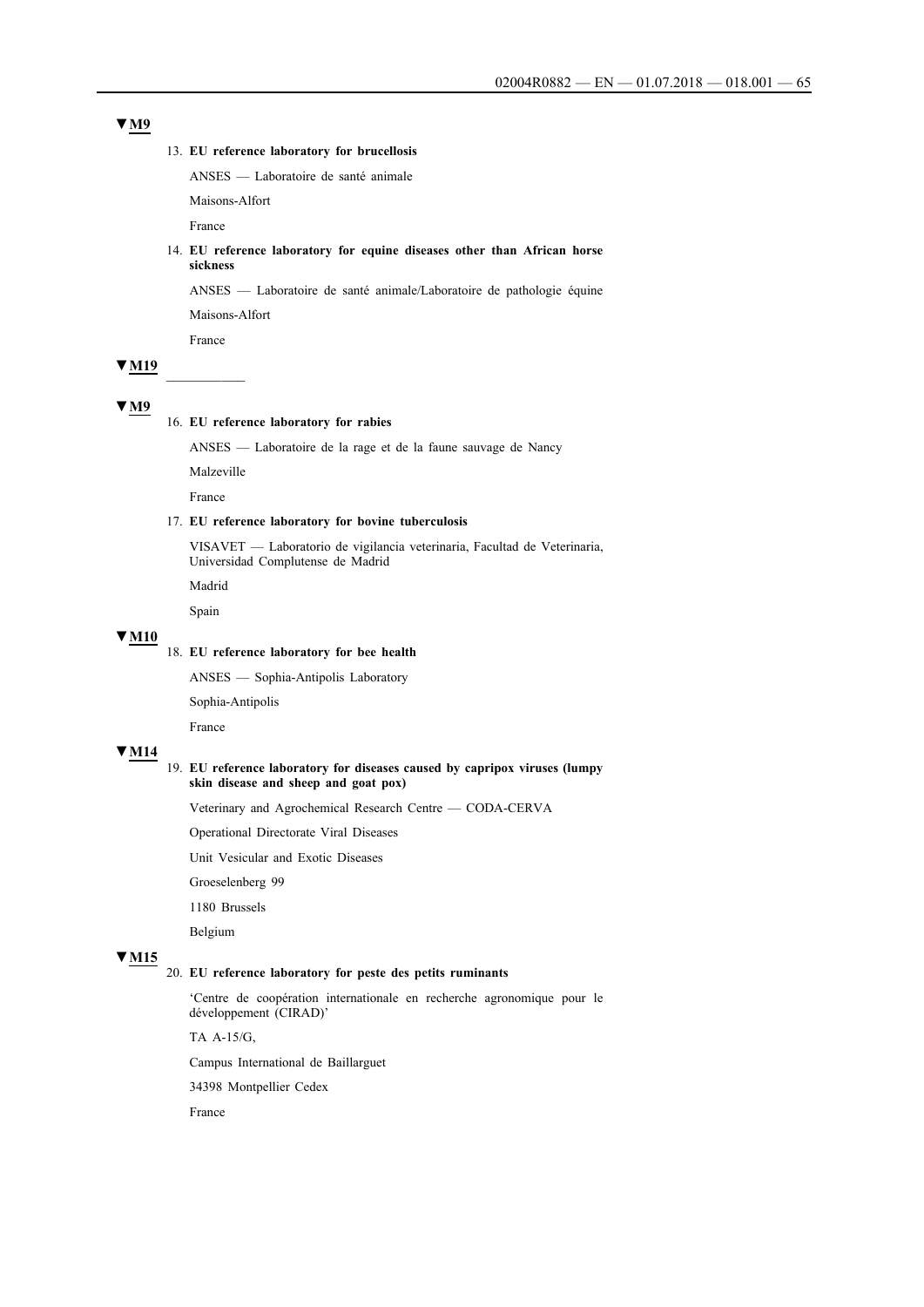#### *ANNEX VIII*

#### **IMPLEMENTING RULES THAT REMAIN IN FORCE PURSUANT TO ARTICLE 61**

- 1. Implementing rules based on Directive 70/373/EEC on the introduction of Community methods of sampling and analysis for the official control of feedingstuffs
	- (a) First Commission Directive 71/250/EEC of 15 June 1971 establishing Community methods of analysis for the official control of feedingstuffs  $(1)$
	- (b) Second Commission Directive 71/393/EEC of 18 November 1971 establishing Community methods of analysis for the official control of feedingstuffs $(2)$
	- (c) Third Commission Directive 72/199/EEC of 27 April 1972 establishing Community methods of analysis for the official control of feedingstuffs  $(3)$
	- (d) Fourth Commission Directive 73/46/EEC of 5 December 1972 establishing Community methods of analysis for the official control of feedingstuffs (4)
	- (e) First Commission Directive 76/371/EEC of 1 March 1976 establishing Community methods of sampling for the official control of feedingstuffs  $(5)$
	- (f) Seventh Commission Directive 76/372/EEC of 1 March 1976 establishing Community methods of analysis for the official control of feedingstuffs (6)
	- (g) Eighth Commission Directive 78/633/EEC of 15 June 1978 establishing Community methods of analysis for the official control of feedingstuffs  $(7)$
	- (h) Ninth Commission Directive 81/715/EEC of 31 July 1981 establishing Community methods of analysis for the official control of feedingstuffs (8)
	- (i) Tenth Commission Directive 84/425/EEC of 25 July 1984 establishing Community methods of analysis for the official control of feedingstuffs  $(9)$
	- (j) Eleventh Commission Directive 93/70/EEC of 28 July 1993 establishing Community methods of analysis for the official control of feedingstuffs  $(10)$
	- (k) Twelfth Commission Directive 93/117/EC of 17 December 1993 establishing Community methods of analysis for the official control of feedingstuffs  $(11)$

- (6) OJ L 102, 15.4.1976, p. 8. Directive as last amended by Commission Directive 94/14/EC (OJ L 94, 13.4.1994, p. 30).
- (7) OJ L 206, 29.7.1978, p. 43. Directive as last amended by Commission Directive 84/4/EEC (OJ L 15, 18.1.1984, p. 28).
- (8) OJ L 257, 10.9.1981, p. 38.
- (9) OJ L 238, 6.9.1984, p. 34.
- $(10)$  OJ L 234, 17.9.1993, p. 17
- $(11)$  OJ L 329, 30.12.1993, p. 54.

<sup>(1)</sup> OJ L 155, 12.7.1971, p. 13. Directive as last amended by Commission Directive 1999/27/EC (OJ L 118, 6.5.1999, p. 36).

<sup>(2)</sup> OJ L 279, 20.12.1971, p. 7. Directive as last amended by Commission Directive 98/64/EC (OJ L 257, 19.9.1998, p. 14).

<sup>(3)</sup> OJ L 123, 29.5.1972, p. 6. Directive as last amended by Commission Directive 1999/79/EC (OJ L 209, 7.8.1999, p. 23).

<sup>(4)</sup> OJ L 83, 30.3.1973, p. 21. Directive as last amended by Commission Directive 1999/27/EC.

<sup>(5)</sup> OJ L 102, 15.4.1976, p. 1.